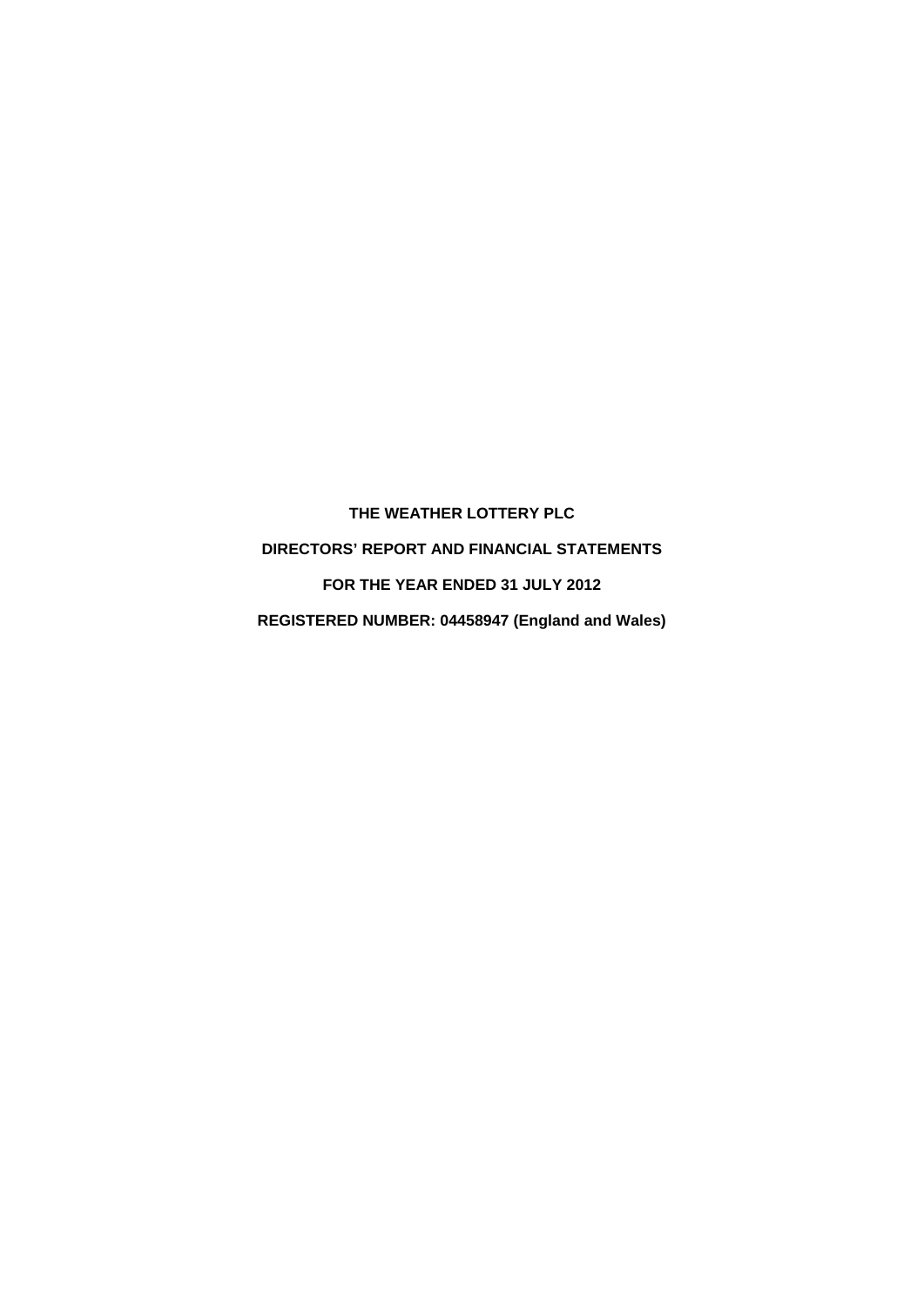# **COMPANY INFORMATION**

| <b>DIRECTORS</b>                                | Lord E T Razzall<br>A J A Flitcroft                                                                 |
|-------------------------------------------------|-----------------------------------------------------------------------------------------------------|
| <b>SECRETARY</b>                                | J M Botros                                                                                          |
| <b>COMPANY NUMBER</b>                           | 04458947                                                                                            |
| <b>REGISTERED OFFICE</b>                        | The Old Rectory<br>Main Road<br>Ombersley<br>Droitwich<br>Worcestershire<br>WR9 0EW                 |
| <b>NOMINATED ADVISERS AND</b><br><b>BROKERS</b> | <b>Allenby Capital Limited</b><br>Claridge House<br>32 Davies Street<br>Mayfair<br>London<br>W1K4ND |
| <b>AUDITORS</b>                                 | Hart Shaw LLP<br>Europa Link<br><b>Sheffield Business Park</b><br>Sheffield<br>S91XU                |
| <b>SOLICITORS</b>                               | <b>Harrison Clark</b><br>5 Deansway<br>Worcester<br>WR1 2JG                                         |
| <b>REGISTRARS</b>                               | <b>SLC Registrars Limited</b><br>42-46 High Street<br>Esher<br>Surrey<br><b>KT10 9QY</b>            |
| <b>PRINCIPAL BANKERS</b>                        | Lloyds TSB Bank plc<br>134 High Street<br>Stourbridge<br><b>West Midlands</b><br>DY8 1DS            |
| <b>BROKERS</b>                                  | <b>SVS Securities plc</b><br>21 Wilson Street<br>London<br>EC2M 2SN                                 |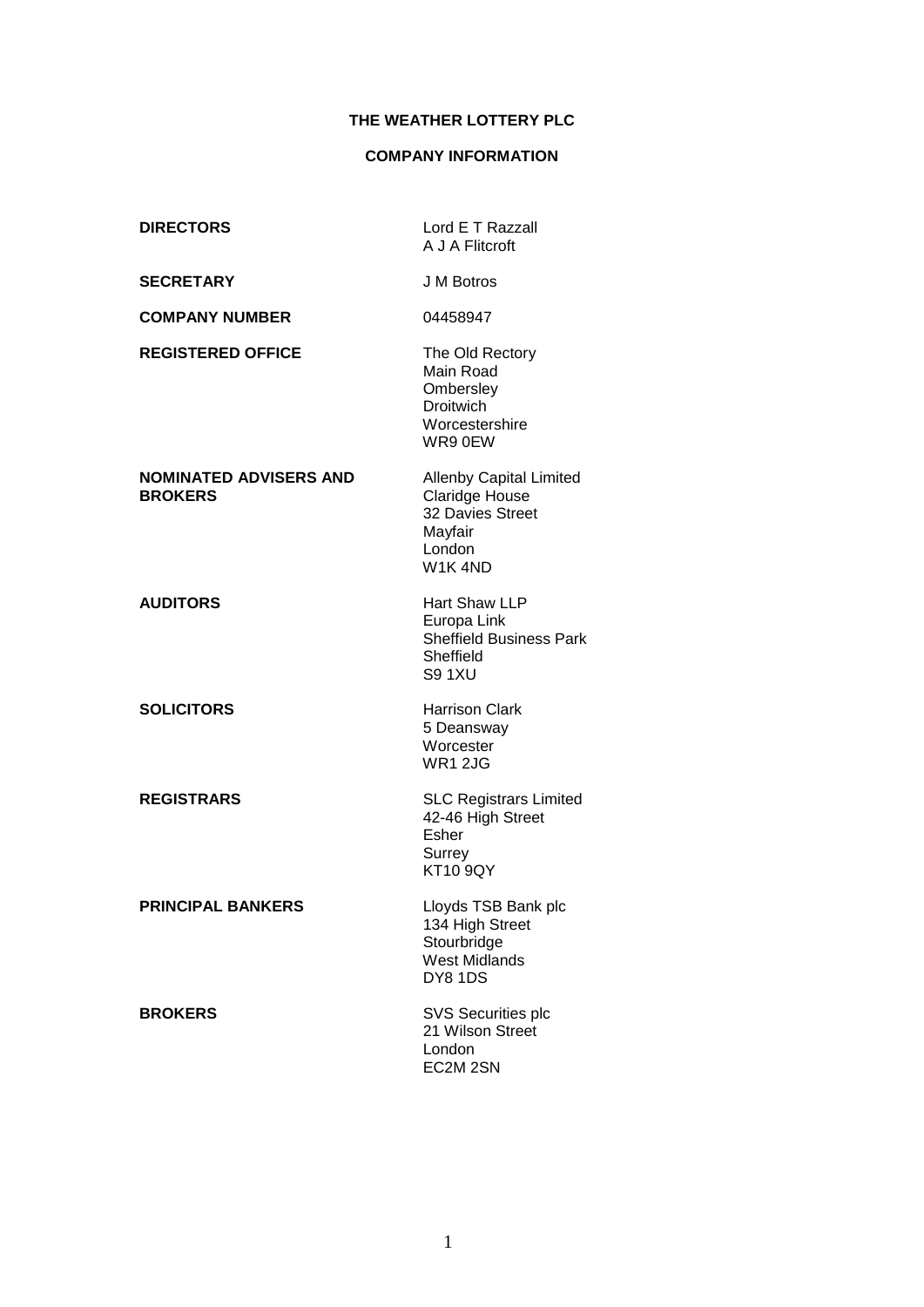# **CONTENTS**

Page

| <b>FINANCIAL STATEMENTS</b>                         |    |
|-----------------------------------------------------|----|
| <b>Chairman's Statement</b>                         | 3  |
| Directors' Report                                   | 5  |
| Independent Auditor's Report                        | 13 |
| <b>Consolidated Income Statement</b>                | 15 |
| <b>Consolidated Statement of Financial Position</b> | 16 |
| Consolidated Statement of Changes in Equity         | 17 |
| <b>Consolidated Cash Flow Statement</b>             | 18 |
| Notes to the Consolidated Financial Statements      | 19 |
| Parent Company Balance Sheet                        | 42 |
| Notes to the Parent Company Balance Sheet           | 43 |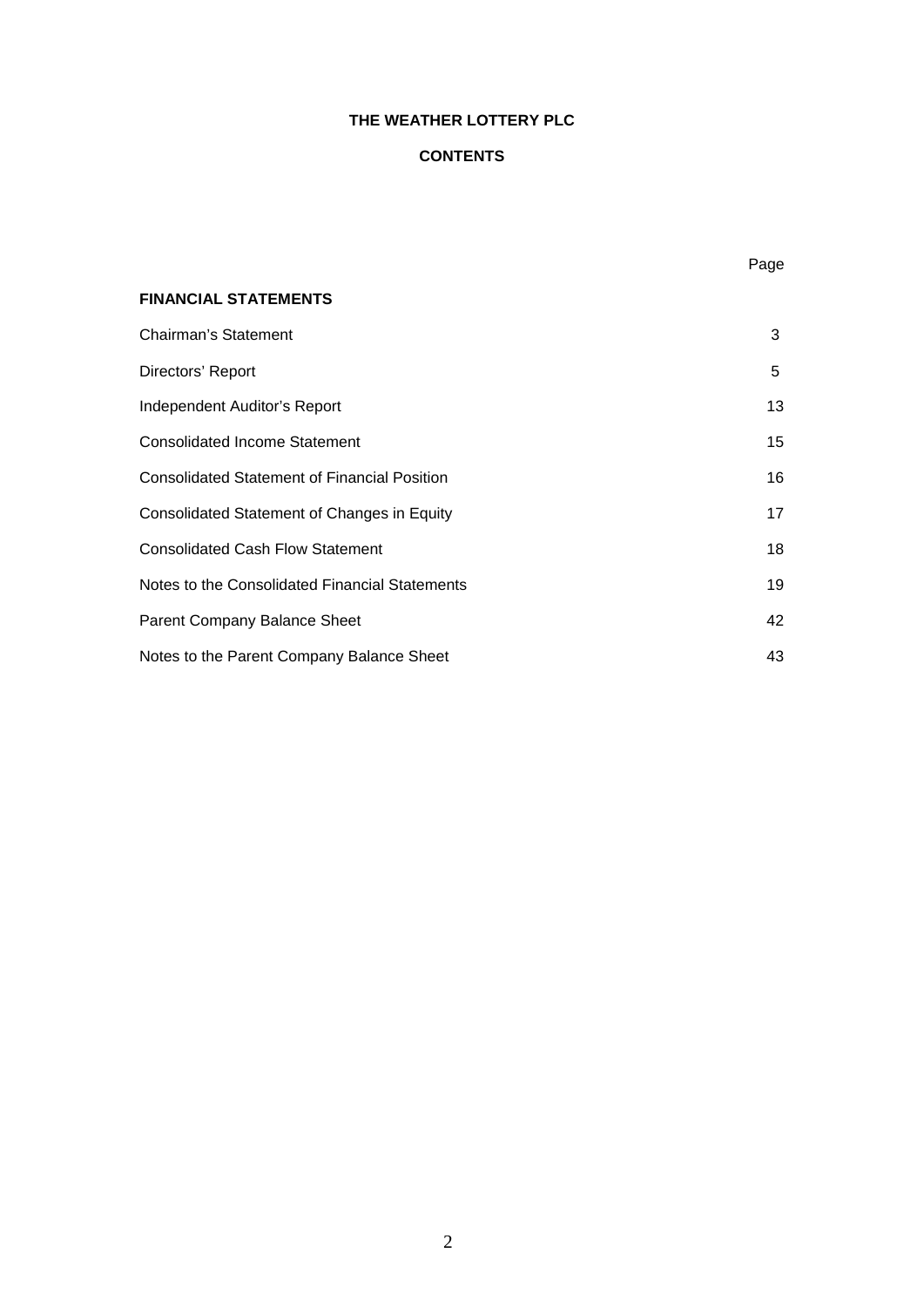### **CHAIRMAN'S STATEMENT For the year ended 31 July 2012**

#### **Operating and Financial Review**

In my review of the half-year figures to 31 January 2012 the company made losses of £201,000 (EBITDA £170,000). Whilst these were a considerable improvement on the previous very difficult year I pointed out that they included a number of legacy problems from the past and I hoped the second half would show much improvement. I am pleased to report that the losses in the second half have been cut to £90,000 (EBITDA £44,000) against £468,000 (EBITDA £460,000) for the same period last year.

These improved figures represent the hard work done in settling losses from the gambling sector and the final conclusion of the very difficult problems caused by the well documented activities of the former Managing Director leading to his conviction at the end of October 2011.

During the current year R White resigned from the Board in May 2012. The company will be making a further appointment to the Board in due course. Jeff Williams has taken over the position of Executive Director of the subsidiary companies and also become the Annex A manager of the lottery operations responsible for licence holder Prize Provision Services Limited (PPSL) to the Gambling Commission. In June following these changes by arrangement the Gambling Commission carried out an inspection of the operations of the Lottery. It was clear that the historic systems did not comply with the requirements of the Gambling Act 2006 or the Commission code of practice and a full review was undertaken. Following these findings the company will take legal advice on whether any claims exist in respect of the activities of the former management.

PPSL immediately engaged lottery expert G Caswell on the recommendation of the Lottery Council. He has worked with the employees for the last six months to ensure that the systems comply in all respects with the law and the code of practice. I am pleased to say that as a result of this hard work the Gambling Commission have confirmed they are satisfied that the lottery now complies in most respects going forward. In addition, in the areas which still need to be improved, arrangements have been made to bring these up to standard within a reasonable agreed time frame. I can safely say that as a result of this investigation and the work done under the supervision of the Consultant the lottery is now operating to a greater standard of compliance than ever before. The lottery is profitable and is well placed for expansion following this review.

In my last statement I advised that the acquisition of the Soccerdome Five-a-Side centre in Nottingham had not performed as well as hoped for two reasons. Firstly the court surfaces were in worse condition than represented by the vendor which may give rise to a claim for damages. Secondly the uncertainty about a possible major leisure development meant a refurbishment would have to be delayed. I am pleased to say that Nottingham City Council have decided to proceed with a major leisure development at the site involving expenditure of up to £13million pounds with the possibility of additional sports grants.

Soccerdome Limited has closed the facility by mutual agreement with the Council on satisfactory financial terms and expects the value of its leasehold interest to be greatly enhanced by the development. Moreover on re-opening in 2015 it expects, with the greatly increased footfall, the profitability of the business will considerably increase. Soccerdome has become a much more valuable business occupying a much more valuable site as a result of these developments.

The Gambling Division which was responsible for significant losses has now been re-organised to largely eliminate any losses going forward. FC Betz limited has made very small profits from a much reduced level of trading activity. Devilfish has also been placed with a new service provider on improved operating terms.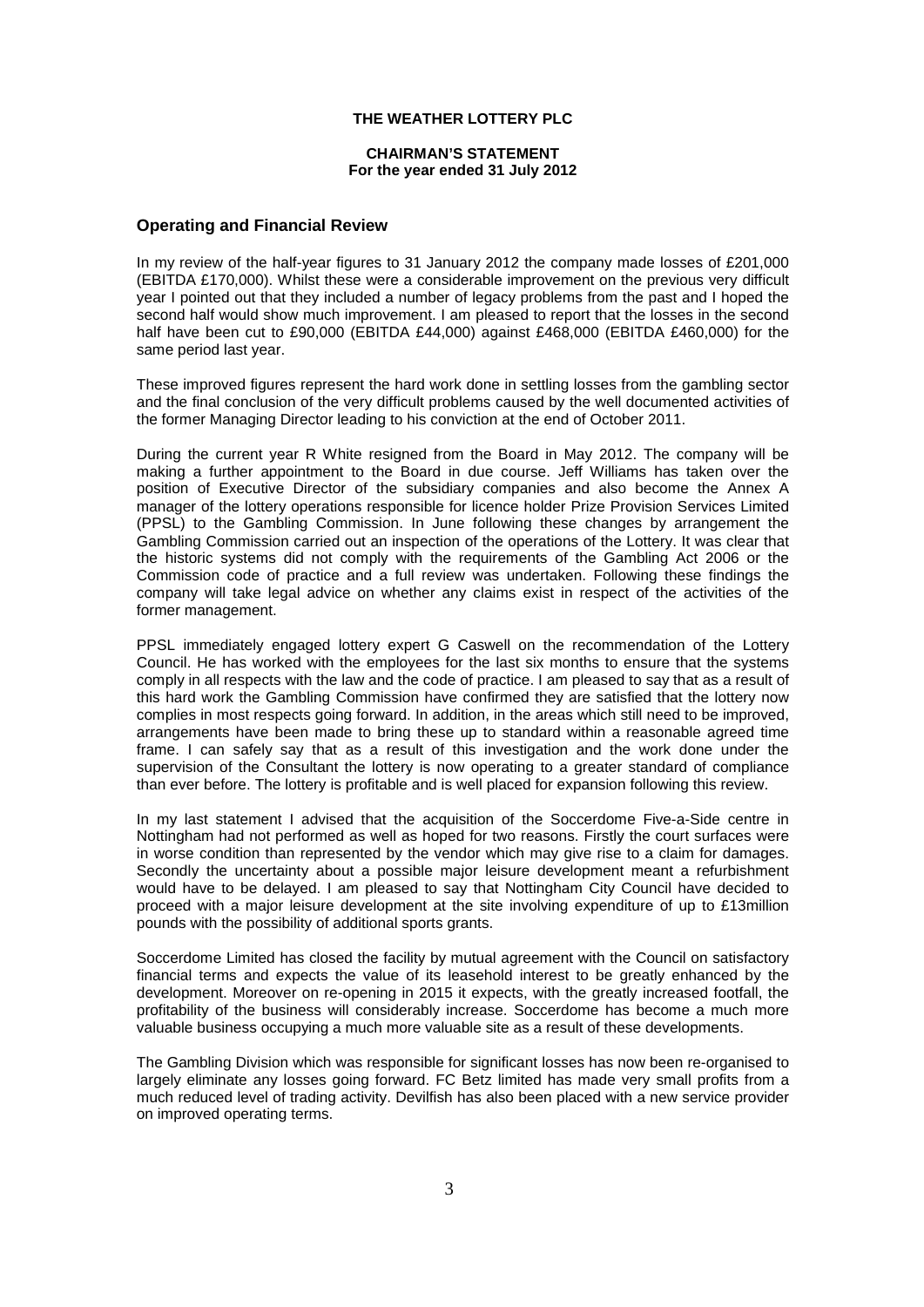# **CHAIRMAN'S STATEMENT For the year ended 31 July 2012**

This year has seen the completion of the cleaning up process caused by historic problems in the management of the Lottery division and the loss making activities in the gambling subsidiaries. Those are now in the past. The Lottery is better placed than ever going forward and the developments at the Soccerdome Ltd site are exciting. The Weather Lottery plc has no bank debt itself with only a minimal bank loan in Soccerdome Ltd which was in existence at the time of acquisition and which is the liability of, and being repaid by the vendor. It is not therefore a finance cost of the group. The TWL group is strongly placed in this regard and the Board continues to look for new profit sources to give shareholder value which in the past years have regrettably not been generated.

**Lord E T Razzall** Chairman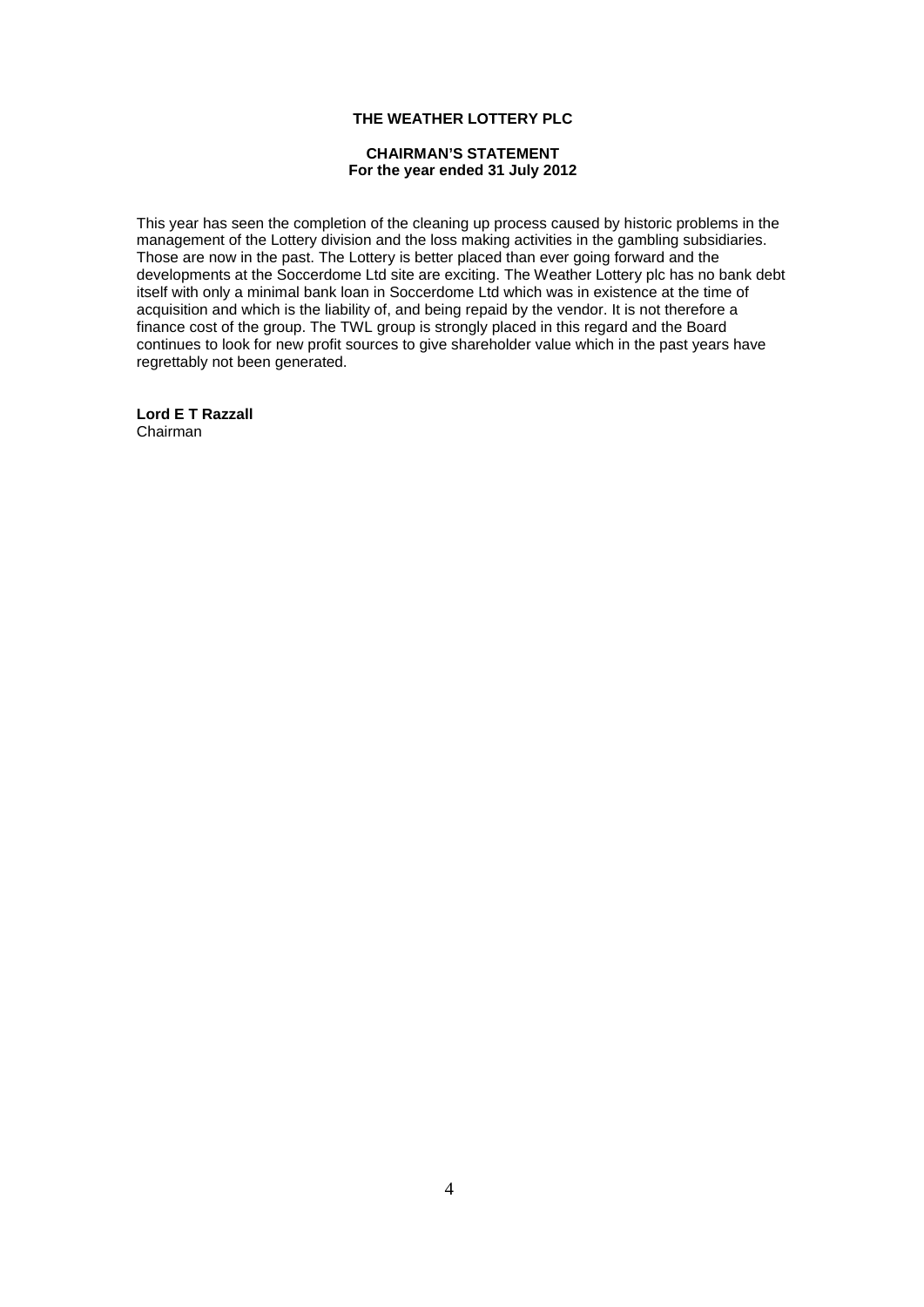# **DIRECTORS' REPORT For the year ended 31 July 2012**

The Directors present their Report and the annual Financial Statements for the year ended 31 July 2012.

#### **Principal activities**

The principal activity of the Company is that of a holding company.

The principal activity of the Group in the period was that of lottery administrators, online gaming and marketing activities. The Group also earns commission via search engine provision and operation of floodlit football astro-turf pitches.

#### **Business review and future developments**

The Weather Lottery plc's ("The Weather Lottery") principal activity is that of lottery administrators, online gaming, IT search engines and the provision of football pitches. A review of these activities, future developments and principal risks is provided in the Chairman's Statement and the Principal risks and uncertainties section.

# **Financial key performance indicators ("KPI's")**

The key performance indicators reviewed by the Group Board are as follows:

- Turnover
- Operating profit
- Profit before taxation
- Rolling cash flow forecasts

These indicators are reviewed by the Group Board at least once a month. Explanations are sought and given for any material variances and the management are required to provide plans to recover any performance failures as they occur during the year.

# **Principal risks and uncertainties facing the Group**

#### *Management and employees*

The nature of the Group and its business model creates reliance upon retaining and incentivising its senior management and certain key employees, whose expertise will be important to the fortunes of the Group going forward. The Directors have endeavoured to ensure that the principal members of its management team are suitably incentivised, but the retention of such staff cannot be guaranteed.

The Group may need to recruit additional senior management and other staff in order to further develop its business. There can be no guarantee that such individuals will be recruited in the Group's preferred timetable or at the cost levels anticipated by the Group. Competition for staff is strong and therefore the Group may find it difficult to retain key management and staff. The loss of key personnel and the inability to recruit further key personnel could have a material adverse effect on the future of the Group through the impairment of the day-to-day running of the businesses and the inability to maintain existing client relationships.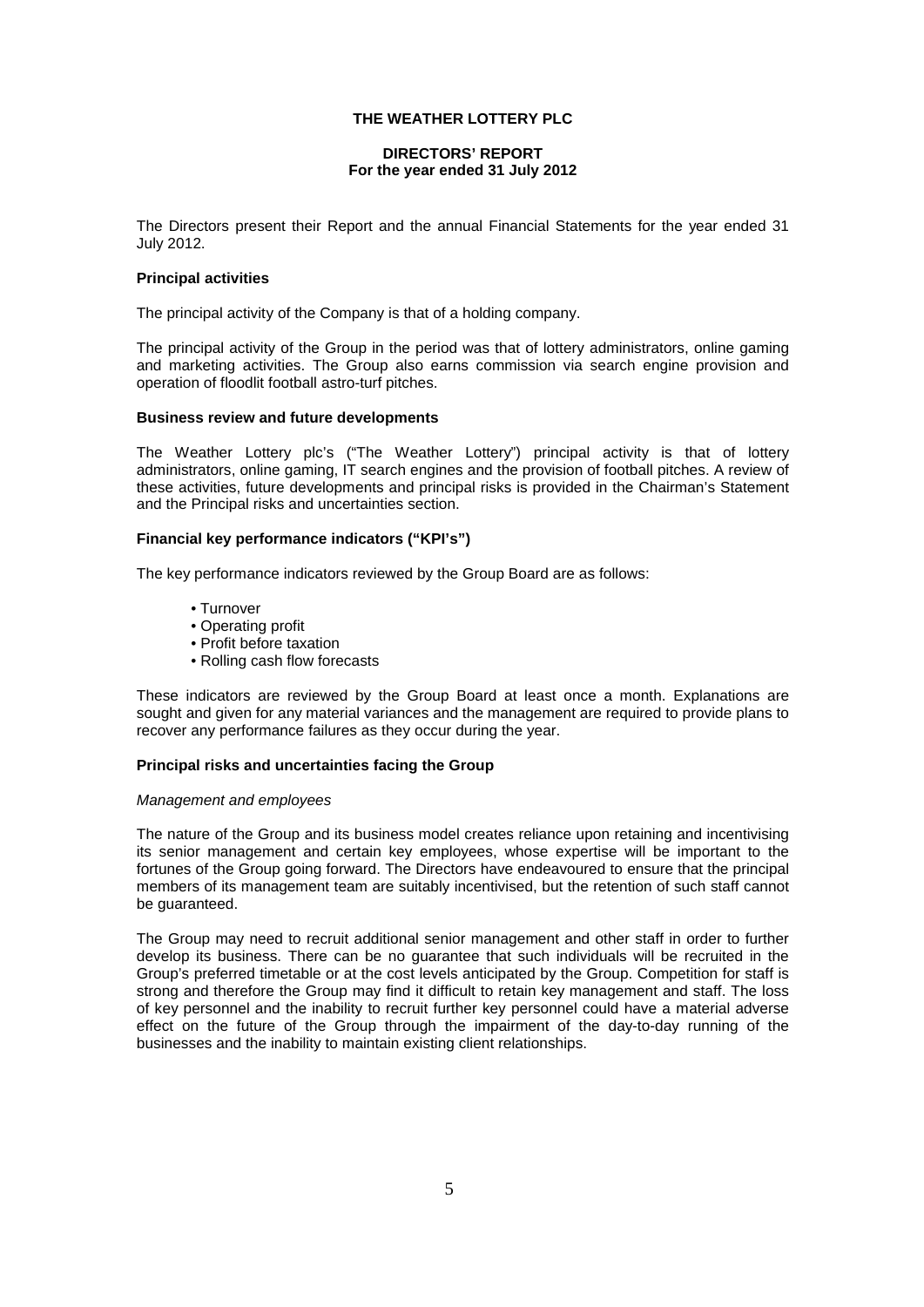# **DIRECTORS' REPORT For the year ended 31 July 2012**

#### *Exposure of the Group to UK economic conditions*

Demand for the Group's services may be significantly affected by the general level of economic activity and economic conditions in the regions and sectors in which the Group operates. Therefore, a continuation of the economic downturn, especially in regions or sectors where the Group's operations are focused, could have a material adverse effect on the Group's business and financial results.

#### *Competition*

The Group is engaged in business activities where there a number of competitors. Many of these competitors are larger than the relevant businesses carried on by the Group and have access to greater funds than the Company, which will potentially enable them to gain market share at the expense of the Group.

#### *Acquisitions*

The Directors cannot discount circumstances where an acquisition would support the Company's business strategy. However, there is no guarantee that the Company will successfully be able to identify, attract and complete suitable acquisitions or that the acquired business will perform in line with expectations.

#### *Funding and working capital*

The Group has given the usual undertakings, covenants and security for its funding facility. Maintaining a sufficient level of working capital is essential to enable the Group to meet its foreseeable obligations and achieve its strategy. Failure to manage working capital could impact upon the ability of the Group to grow.

#### *Management of growth*

The ability of the Group to implement its strategy in an expanding market requires effective planning and management control systems. The Directors anticipate that further expansion will be required to respond to market opportunities and the potential growth in its client base. The Group's growth plans may place a significant strain on its management, operational, financial and personnel resources. The Group's future growth and prospects will, therefore, depend on its ability to manage the growth and to continue to expand and improve operational, financial and management information and quality control systems on a timely basis, whilst at the same time maintaining effective cost controls. Any failure to expand and improve operational, financial and management information and quality control systems in line with the Group's growth could have a material adverse effect on its business, financial condition and results of operations.

#### *Market developments*

Any failure to expand the Group's service offering in response to customer demand and/or industry developments may have an adverse effect on the Group's financial performance and prospects.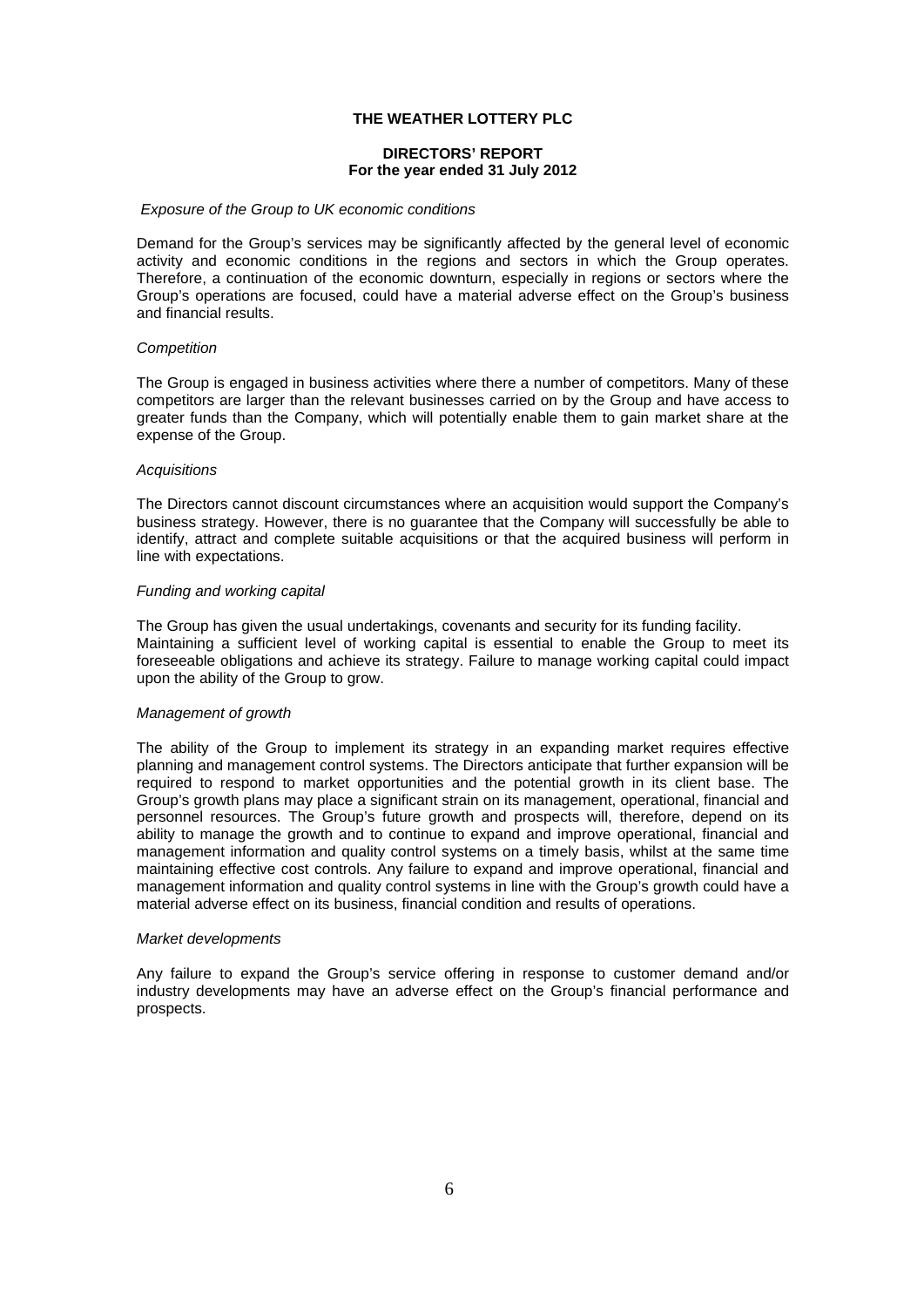### **DIRECTORS' REPORT For the year ended 31 July 2012**

#### *Reliance on Partners*

Much of the Group's business is dependent on partners (charities, clubs, etc). Changes in key relationships within those partners, change of strategic direction by partner organisations, changes in the viability of partner-owned technology, economic and other business circumstances could all have an adverse effect on the financial performance of the Group.

#### *Legal and regulatory matters*

The Group is subject to a considerable degree of regulation and legislation. Changes in or extensions of laws and regulations affecting the industry in which the Group operates (or those in which its customers operate) and the rules of industry organisations could restrict or complicate the Group's business activities, with the potential to increase compliance / legal costs significantly.

As required by section 656 of the Companies Act 2006, the Directors are required to point out that the net assets of the Company are less than 50% of the aggregate of share capital and the share premium account. The Board will discuss at the AGM the ways that it seeks to rectify this position in the near future.

#### **Financial risk management**

The Group's financial risk management policies are disclosed in the accounting policies and note 21 within the financial statements.

# **Dividends**

The Directors do not recommend a dividend for the year (2011: £nil).

#### **Directors**

The following Directors held office during the financial year ended 31 July 2012:

| Lord E T Razzall |                           |
|------------------|---------------------------|
| A J A Flitcroft  | Appointed 7 November 2011 |
| R R White        | Resigned 21 May 2012      |
| A Moore          | Resigned 1 August 2011    |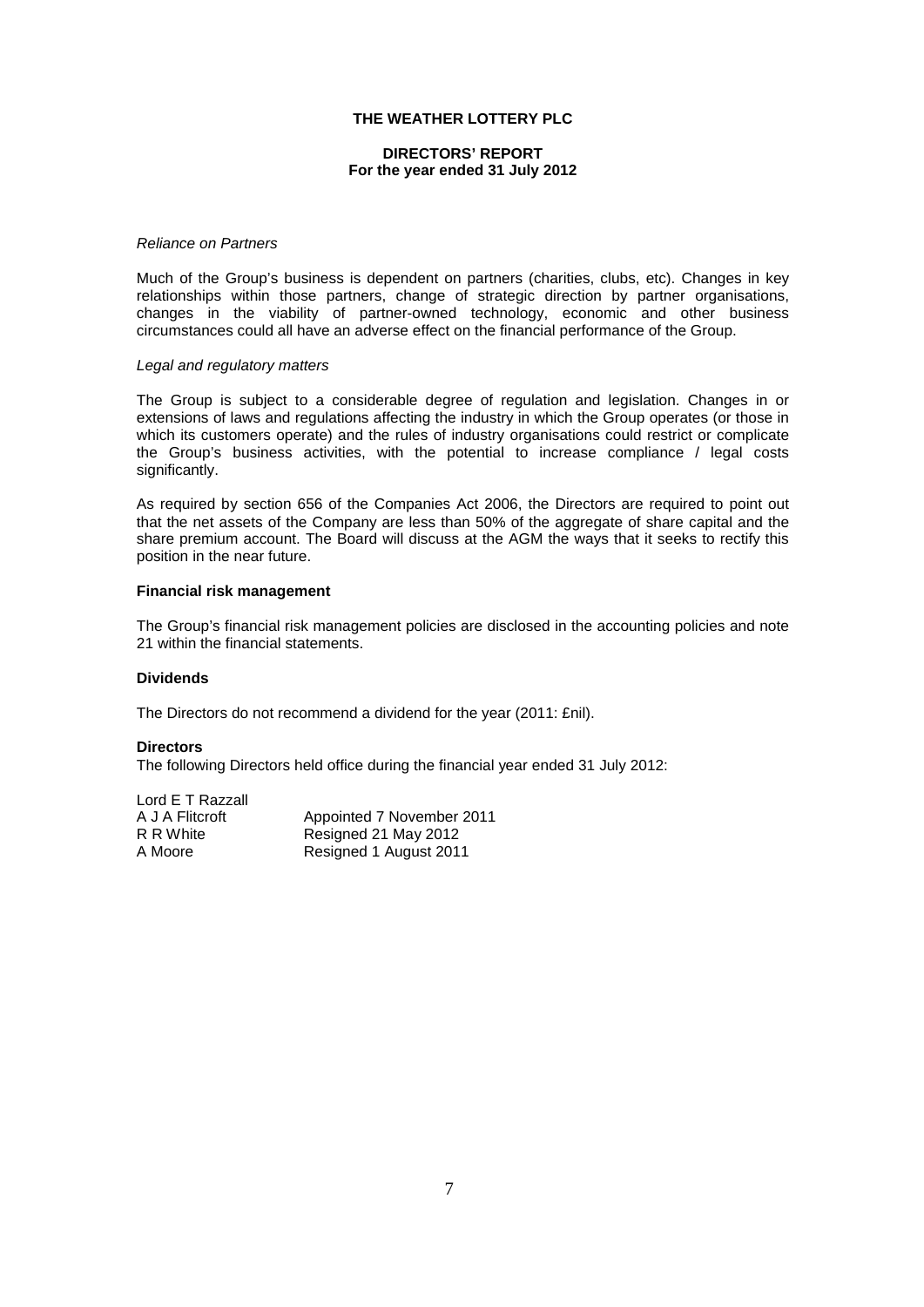# **DIRECTORS' REPORT For the year ended 31 July 2012**

#### **Directors' interests in shares and warrants**

The Directors who held office at 31 July 2012 had the following interests in the shares of the Company, including family interests:

|                                  | Ordinary shares of 0.1p each |                                |  |
|----------------------------------|------------------------------|--------------------------------|--|
|                                  |                              | At 31 July 2011<br>(or date of |  |
|                                  | At 31 July 2012              | appointment, if later)         |  |
| Lord E T Razzall                 | 20,000,000                   | 8,000,000                      |  |
| R R White (resigned 21 May 2012) | $\blacksquare$               | 3,333,334                      |  |
| A Moore (resigned 1 August 2011) | $\blacksquare$               | 8,000,000                      |  |

The following share options have been issued to the Directors of the Company, none were exercised in the year to 31 July 2011 and all were still held at the year end:

|                  |           | Number Exercise price | Exercise period           |
|------------------|-----------|-----------------------|---------------------------|
| Lord E T Razzall | 3.200.000 | 0.75p-1.25p           | 8 June 2010 - 2 June 2017 |

Further details of these options are given in notes 25 and 28 to the Financial Statements.

# **Directors' remuneration**

In accordance with AIM Rule 19, the remuneration of the Directors, who served during the year is detailed below:

|                                                | Salary, fees<br>& benefits in<br>kind | <b>Bonus</b> | Pension<br>contributions | Total  |
|------------------------------------------------|---------------------------------------|--------------|--------------------------|--------|
|                                                | £'000                                 | £ '000       | £ '000                   | £ '000 |
| Lord E T Razzall                               | 15                                    |              |                          | 15     |
| R R White<br>(resigned 21 May 2012)            | 31                                    |              | -                        | 31     |
| A J A Flitcroft<br>(appointed 7 November 2011) | 23                                    |              |                          | 23     |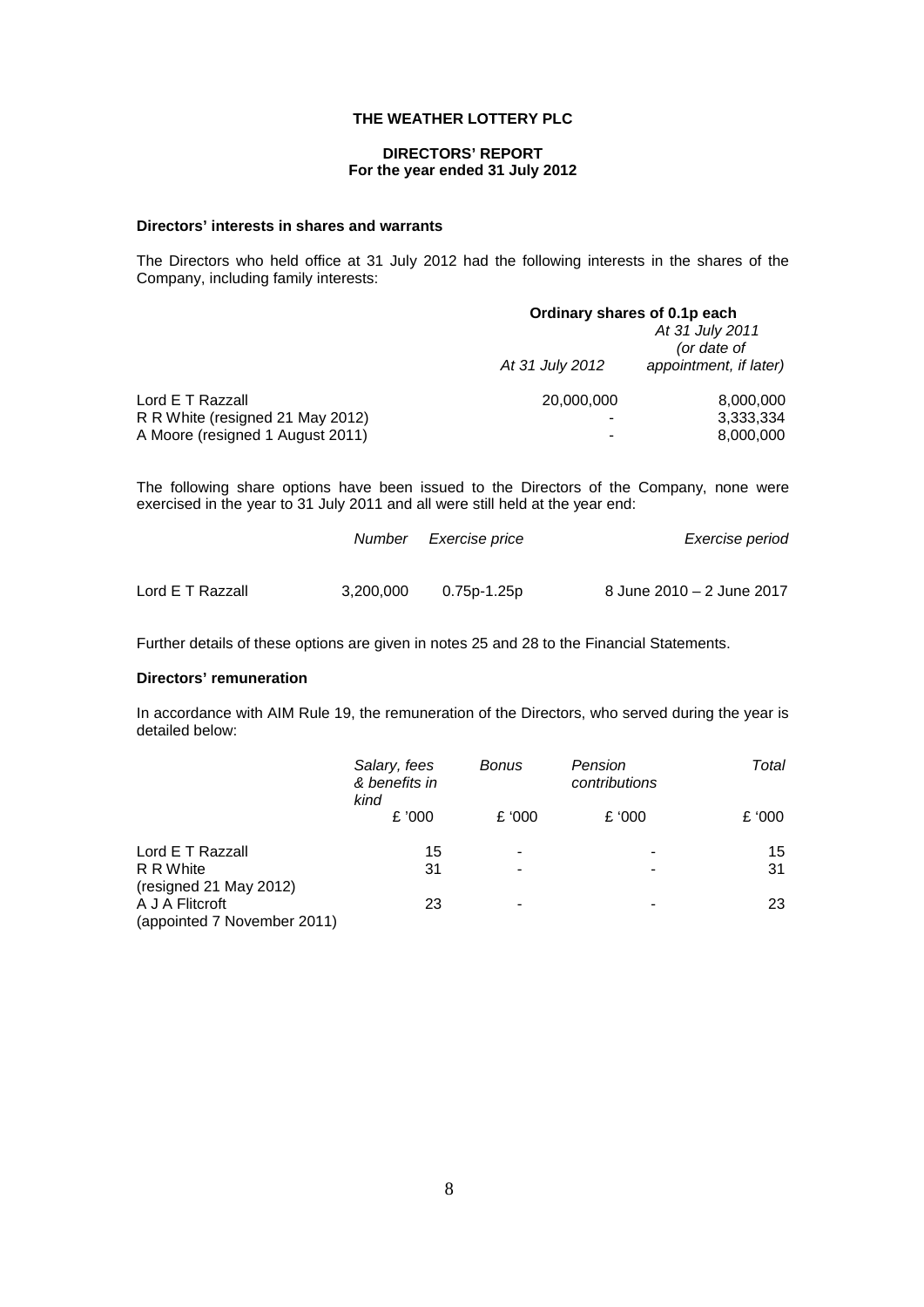### **DIRECTORS' REPORT For the year ended 31 July 2012**

#### **Substantial shareholdings**

The Company has been notified of the following substantial holdings of ordinary 0.1p shares as at 6 November 2012

|                                  | Percentage<br>Holding | No. of<br>shares |
|----------------------------------|-----------------------|------------------|
| <b>HALB Nominees Ltd*</b>        | 11.98%                | 52,905,392       |
| SVS (Nominees) Ltd***            | 7.23%                 | 31,946,416       |
| Petwood Hotel Ltd                | 6.79%                 | 30,000,000       |
| J M Botros Esg                   | 6.03%                 | 26.626.588       |
| Pershing Nominees Ltd**          | 4.98%                 | 21,975,279       |
| C Crawford****                   | 3.96%                 | 17,466,666       |
| TD Direct Investing Nominees Ltd | 3.56%                 | 15,720,004       |
| Barclayshare Nominees Ltd        | 3.32%                 | 14,674,686       |

\* - held on behalf of J and M Williams. In addition J S Williams Esq holds 12,000,000 shares (2.72%) personally.

**\*\* -** includes 12,800,279 shares (2.43%) held on behalf of J Botros Esq, 8,000,000 shares (1.81%) held on behalf of Lord E T Razzall. In addition Lord E T Razzall holds 12,000,000 shares (2.72%) personally.

\*\*\* - includes 13,333,333 shares (3.02%)held on behalf of MCI Services Ltd.

\*\*\*\* - C Crawford Esq also holds 6,320,000 shares (1.43%) held in the name of Davycrest Nominees.

No other person has notified an interest in the ordinary shares of the Company as required to be disclosed to the Company.

#### **Capital structure**

Details of the issued share capital are shown in note 23. There are no special restrictions on the size of a holding nor on the transfer of shares, which are both governed by the general provisions of the Articles of Association and prevailing legislation. The Directors are not aware of any agreements between holders of the Company's shares that may result in restriction on the transfer of securities or on voting rights. No one has any special rights of control over the Company's share capital and all issued shares are fully paid.

Under its Articles of Association, the company has authority to issue the amount of shares shown in note 23.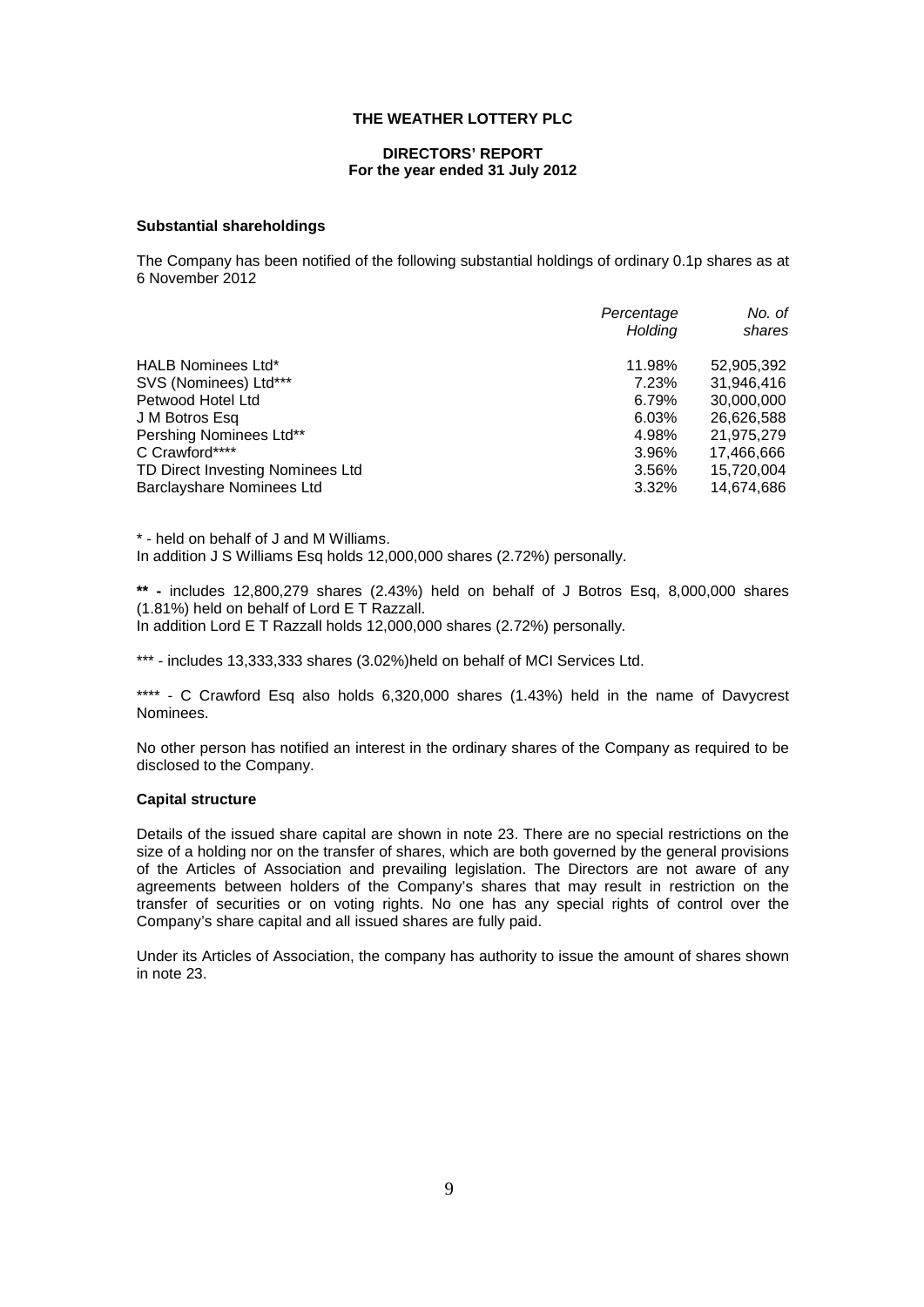# **DIRECTORS' REPORT For the year ended 31 July 2012**

# **Donations**

Charitable and political donations made by the Group during the year amounted to £nil (2011: £nil).

# **Creditor payment policy and practice**

It is the Group's policy to establish terms of payments with suppliers when agreeing each transaction or series of transactions, to ensure that suppliers are aware of these terms of payment and to abide by them. At 31 July 2012, the Group had an average of 95 days (2011: 99 days) of purchases outstanding in trade creditors.

#### **Post balance sheet events**

The Group has carried a restructuring of the subsidiary companies. In addition Soccerdome Limited and Nottingham City Council agreed on mutually beneficial terms that it will close the football courts until redevelopment of the site has been completed. Soccerdome Limited will receive financial compensation together with valuable improvements to the terms of the Lease in consideration of closing the site for redevelopment.

# **Going concern**

UK Company Law requires Directors to consider whether it is appropriate to prepare the financial statements on the basis that the Company and the Group are going concerns. Throughout the financial statements there are various disclosures relating to Group funding and operational risks. The Directors' report summarises the key themes.

The Group does have some exposure to current economic conditions which have the potential to impact annual revenues. To date the economic downturn has marginally reduced Group revenue on its principal lottery operations in the period. The Directors are confident that the Group has sufficient resources and support to ensure that the profit and cash generation derived from future trading are sufficient to meet the Group's future requirements. As a result of these reviews, the Directors are of the opinion that the Group has adequate resources to continue in operation for the foreseeable future. For this reason, they consider it appropriate to adopt the going concern basis in preparing the financial statements.

# **Environment policies**

The Group is always seeking ways to improve its consumption of resources and ways to protect the environment.

### **Employee policies**

The Group places considerable value on the involvement of the employees and keeps them informed on matters affecting them as employees and on relevant matters affecting the performance of the Group.

The Group's employment policies include a commitment to equal opportunities regardless of sex, age, race, sexual orientation or ethnic origin.

The Group's policy is to give full and fair consideration to applications for employment made by disabled persons, bearing in mind the respective aptitudes of the applicants concerned. In the event of staff becoming disabled every effort would be made to ensure their continued employment within the Group and to provide specialised training where appropriate.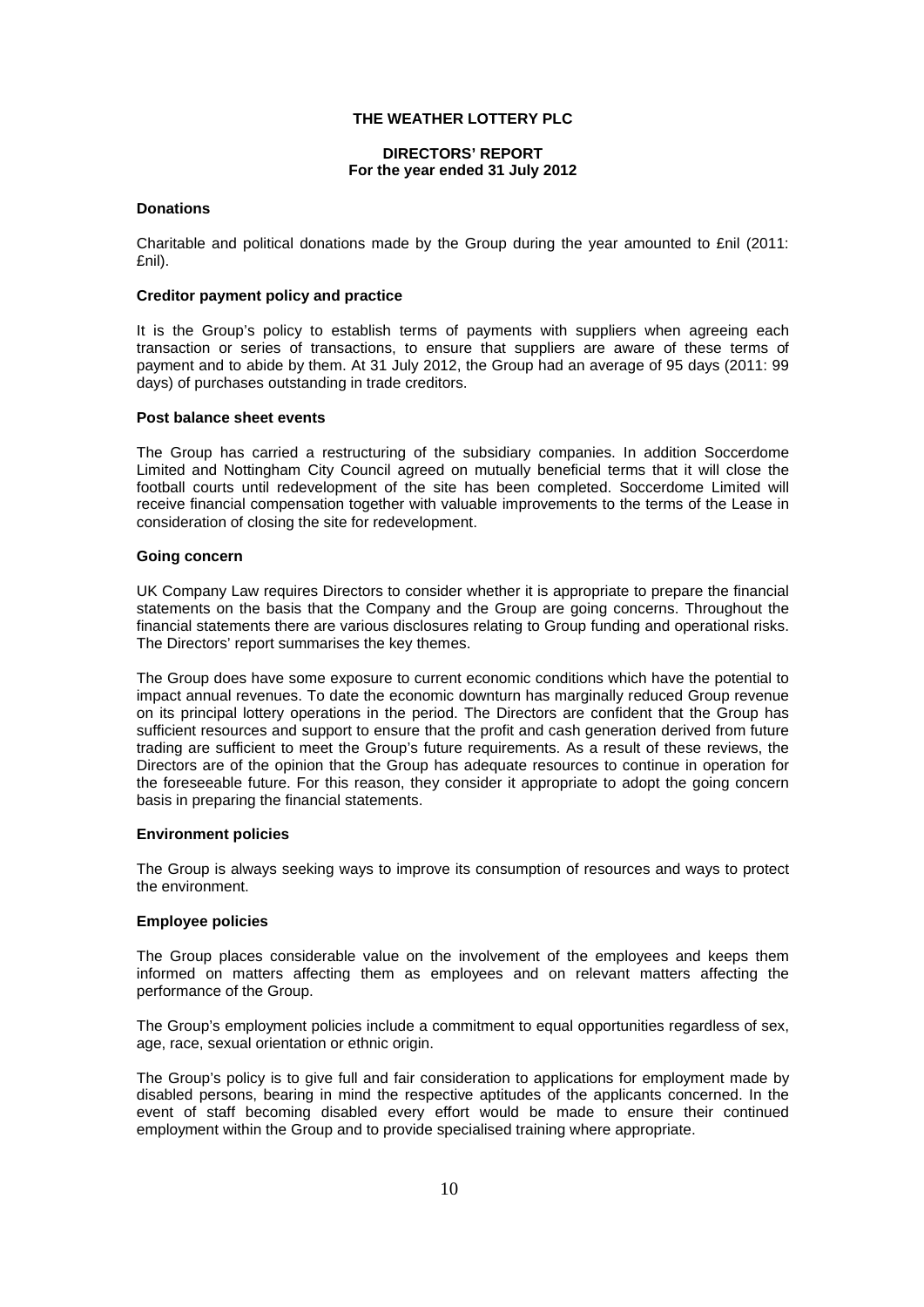# **DIRECTORS' REPORT For the year ended 31 July 2012**

#### **Information to shareholders**

The Group has its own website (www.theweatherlotteryplc.com) for the purposes of improving information flow to shareholders as well as potential investors.

#### **Corporate governance**

The Group intends to continue with measures previously put in place to ensure that it complies with the Corporate Governance Code in so far as is practicable and appropriate for a public company of its size and nature.

The Group has put into place an Audit Committee and a Remuneration Committee under the control of A J A Flitcroft, Finance Director. It has primary responsibility for monitoring the quality of internal control and ensuring the financial performance of the Group is properly measured and reported on and for reviewing reports from the Group's auditors relating to its accounting and internal controls. In all cases due regard is given to the interests of the shareholders. It also determines the terms and conditions of service of the executive Directors, including their remuneration and grant of options.

The Directors intend to comply with Rule 21 of the AIM Rules for Companies relating to Directors' dealings as applicable to AIM companies and will also take all reasonable steps to ensure compliance by the Group's applicable employees. In line with the AIM rules for Companies, the Group has adopted an AIM rules compliance policy setting out the procedures to be followed in order that the Company will fully comply with the AIM Rules for Companies.

# **Relations with shareholders**

The Chairman is the Group's principal spokesperson with investors, fund managers, the press and other interested parties. At the Annual General Meeting, private investors are given the opportunity to question the Board.

# **Internal control**

The Board acknowledges its responsibility for establishing and monitoring the Group's systems of internal control. Although no system of internal control can provide absolute assurance against material misstatement or loss, the Group's systems are designed to provide the Directors with reasonable assurance that problems are identified on a timely basis and so can be dealt with appropriately.

# **Statement of Directors' responsibilities**

The Directors are responsible for preparing the Annual Report and the Group and Parent Company financial statements in accordance with applicable law and regulations. Company law requires the Directors to prepare Group and Parent Company financial statements for each financial year. As required by the AIM Rules of the London Stock Exchange the Directors are required to prepare the Group Financial Statements in accordance with IFRS's as adopted by the EU and applicable laws and have elected to prepare the Parent Company Financial Statements in accordance with UK Accounting Standards and applicable law (UK Generally Accepted Accounting Practice).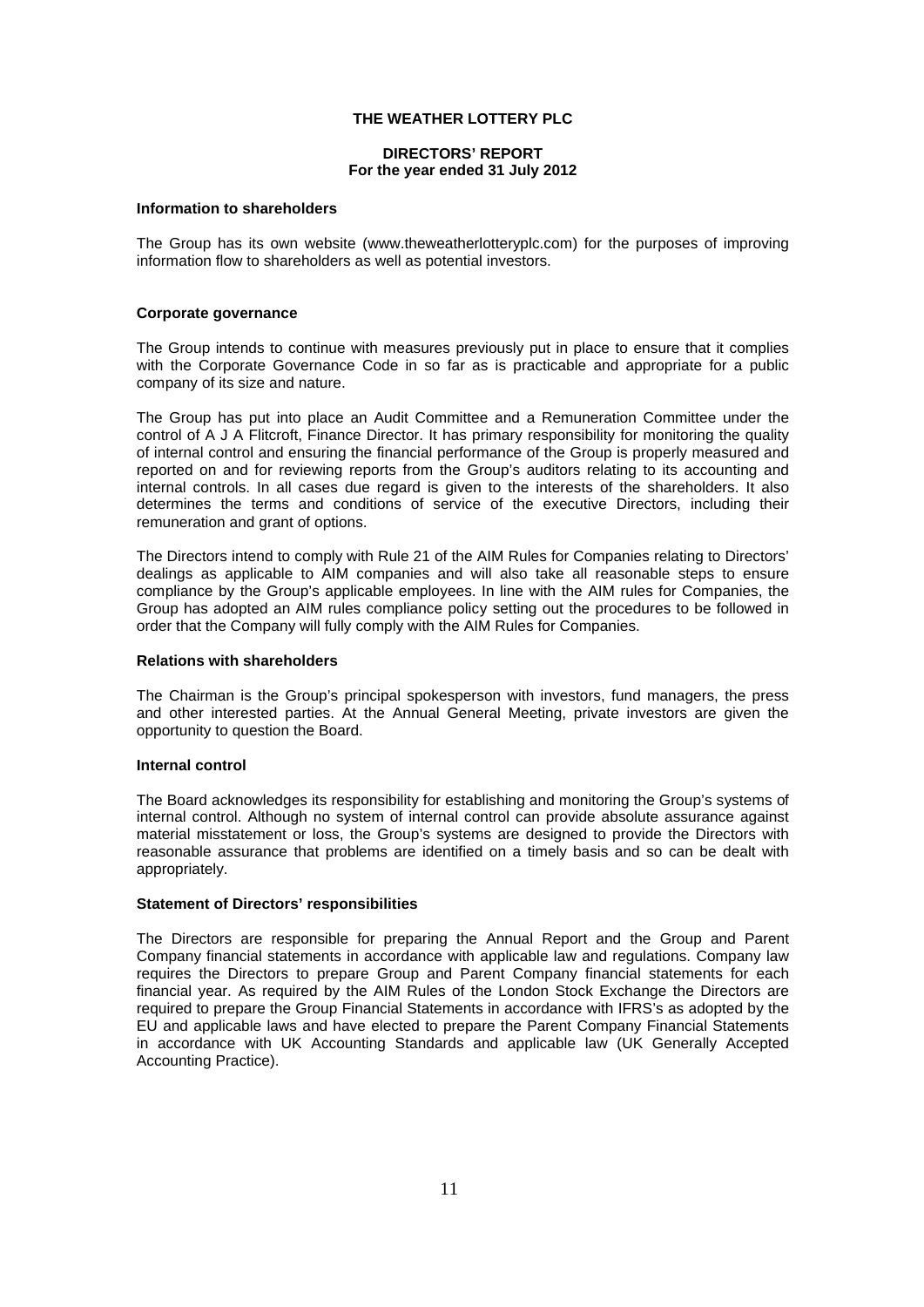# **DIRECTORS' REPORT For the year ended 31 July 2012**

The Group Financial Statements are required by law and IFRS's as adopted by the EU to present fairly the financial position and the performance of the Group; the Companies Act 2006 provides in relation to such financial statements that references in the relevant part of that Act to financial statements giving a true and fair view are references to their achieving a fair presentation.

The Parent Company financial statements are required by law to give a true and fair view of the state of affairs of the Parent Company. In preparing each of the Group and Parent Company financial statements, the Directors are required to:

- select suitable accounting policies and then apply them consistently;

- make judgements and estimates that are reasonable and prudent;

- for the Group financial statements, state whether they have been prepared in accordance with IFRS's as adopted by the EU;

- for the Parent Company financial statements, state whether applicable UK Accounting Standards have been followed, subject to any material departures disclosed and explained in the financial statements; and

- prepare the financial statements on a going concern basis, unless it is inappropriate to presume that the Group and Parent Company will continue in business.

The Directors are responsible for keeping proper accounting records, for safeguarding the assets of the Group and for taking reasonable steps for the prevention and detection of fraud and other irregularities. The Directors are responsible for ensuring that the Directors Report and other information contained in the annual report is prepared in accordance with company law in the United Kingdom.

The Directors are responsible for the maintenance and integrity of the corporate and financial information included in the Company's website. Legislation in the UK governing the preparation and dissemination of the financial statements may differ from legislation in other jurisdictions.

# **Disclosure of information to auditors**

The Directors who held office at the date of approval of this Directors' Report each confirm the following:

• so far as they are aware, there is no relevant audit information of which the Group's auditors are unaware, and

• they have taken all the steps that they ought to have taken as Director in order to make themselves aware of any relevant audit information and to establish that the Group's auditors are aware of that information.

**A J A Flitcroft Director** Date: 10 January 2013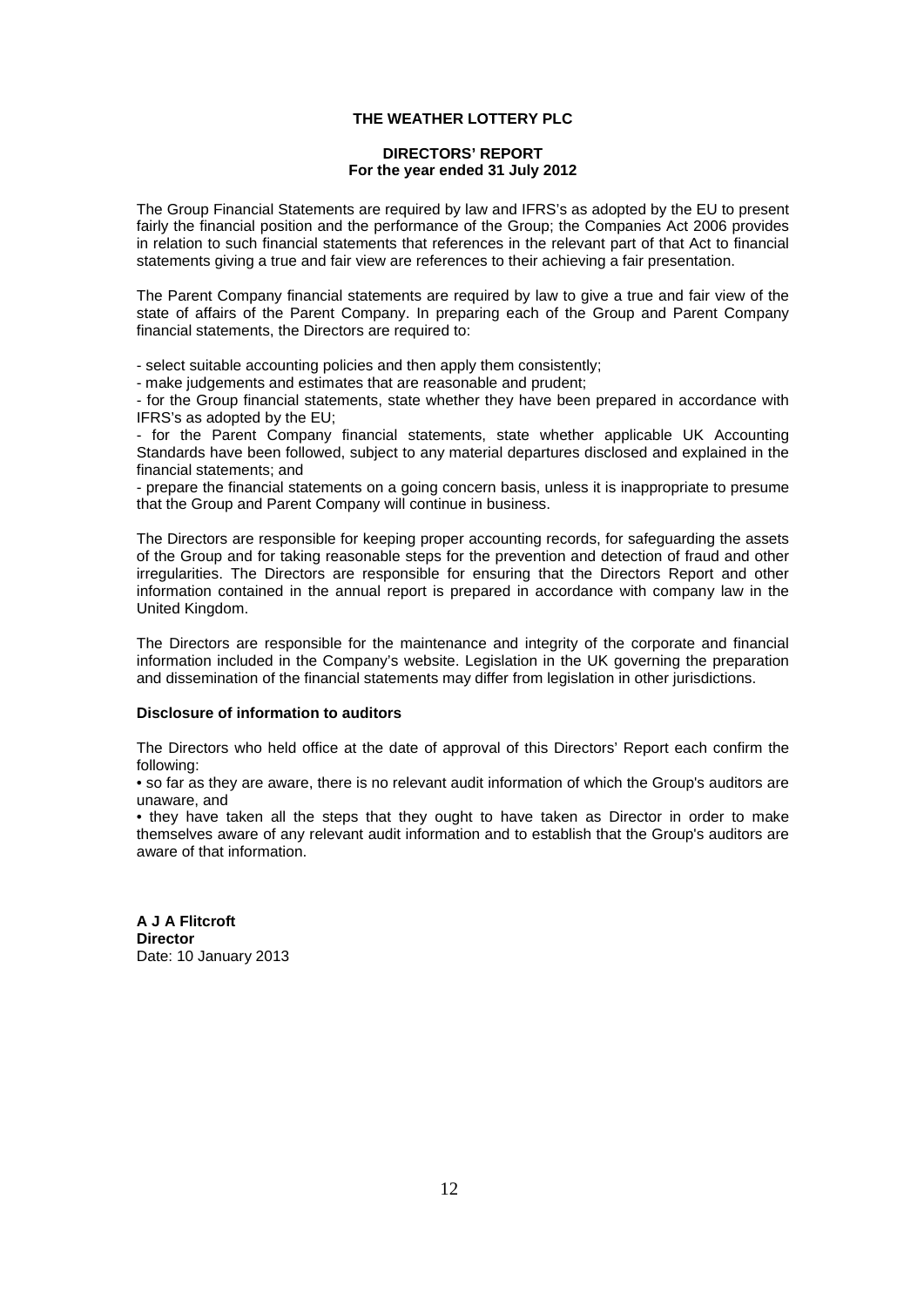#### **INDEPENDENT AUDITORS' REPORT TO THE MEMBERS OF**

# **THE WEATHER LOTTERY PLC For the year ended 31 July 2012**

We have audited the financial statements of The Weather Lottery plc for the year ended 31 July 2012 which comprise the Consolidated Income Statement, the Consolidated Statement of Financial Position and Parent Company Balance Sheet, the Consolidated Statement of Changes in Equity, the Consolidated Cash Flow Statement and the related notes. The financial reporting framework that has been applied in the preparation of the consolidated financial statements is applicable law and International Financial Reporting Standards (IFRSs) as adopted by the European Union. The financial reporting framework that has been applied in the preparation of the parent company financial statements is applicable law and United Kingdom Accounting Standards (United Kingdom Generally Accepted Accounting Practice).

This report is made solely to the Company's members, as a body, in accordance with Sections 495 to 497A of the Companies Act 2006. Our audit work has been undertaken so that we might state to the Company's members those matters we are required to state to them in an Auditors' report and for no other purpose. To the fullest extent permitted by law, we do not accept or assume responsibility to anyone other than the Group and the Company and the Company's members as a body, for our audit work, for this report, or for the opinions we have formed.

# **Respective responsibilities of directors and auditors**

As explained more fully in the Directors' Responsibilities Statement (set out on pages 11-12), the directors are responsible for the preparation of the financial statements and for being satisfied that they give a true and fair view. Our responsibility is to audit and express an opinion on the financial statements in accordance with applicable law and International Standards on Auditing (UK and Ireland). Those standards require us to comply with the Auditing Practices Board's (APB's) Ethical Standard for Auditors.

# **Scope of the audit of the financial statements**

An audit involves obtaining evidence about the amounts and disclosures in the financial statements sufficient to give reasonable assurance that the financial statements are free from material misstatement, whether caused by fraud or error. This includes an assessment of: whether the accounting policies are appropriate to the group's and the parent company's circumstances and have been consistently applied and adequately disclosed; the reasonableness of significant accounting estimates made by the directors; and the overall presentation of the financial statements. In addition we read all the financial and non-financial information in the Chairman's Statement and Directors' Report to identify material inconsistencies with the audited financial statements. If we become aware of any apparent material misstatements or inconsistencies we consider the implications for our report.

# **Opinion on financial statements**

In our opinion:

- the financial statements give a true and fair view of the state of the group's and parent company's affairs as at 31 July 2012 and of the group's loss for the year then ended;

- the group financial statements have been properly prepared in accordance with IFRSs as adopted by the European Union;

- the parent company financial statements have been properly prepared in accordance with United Kingdom Generally Accepted Accounting Practice;

- the parent company financial statements have been prepared in accordance with the requirements of the Companies Act 2006; and, as regards the group financial statements, Article 4 of the IAS Regulation.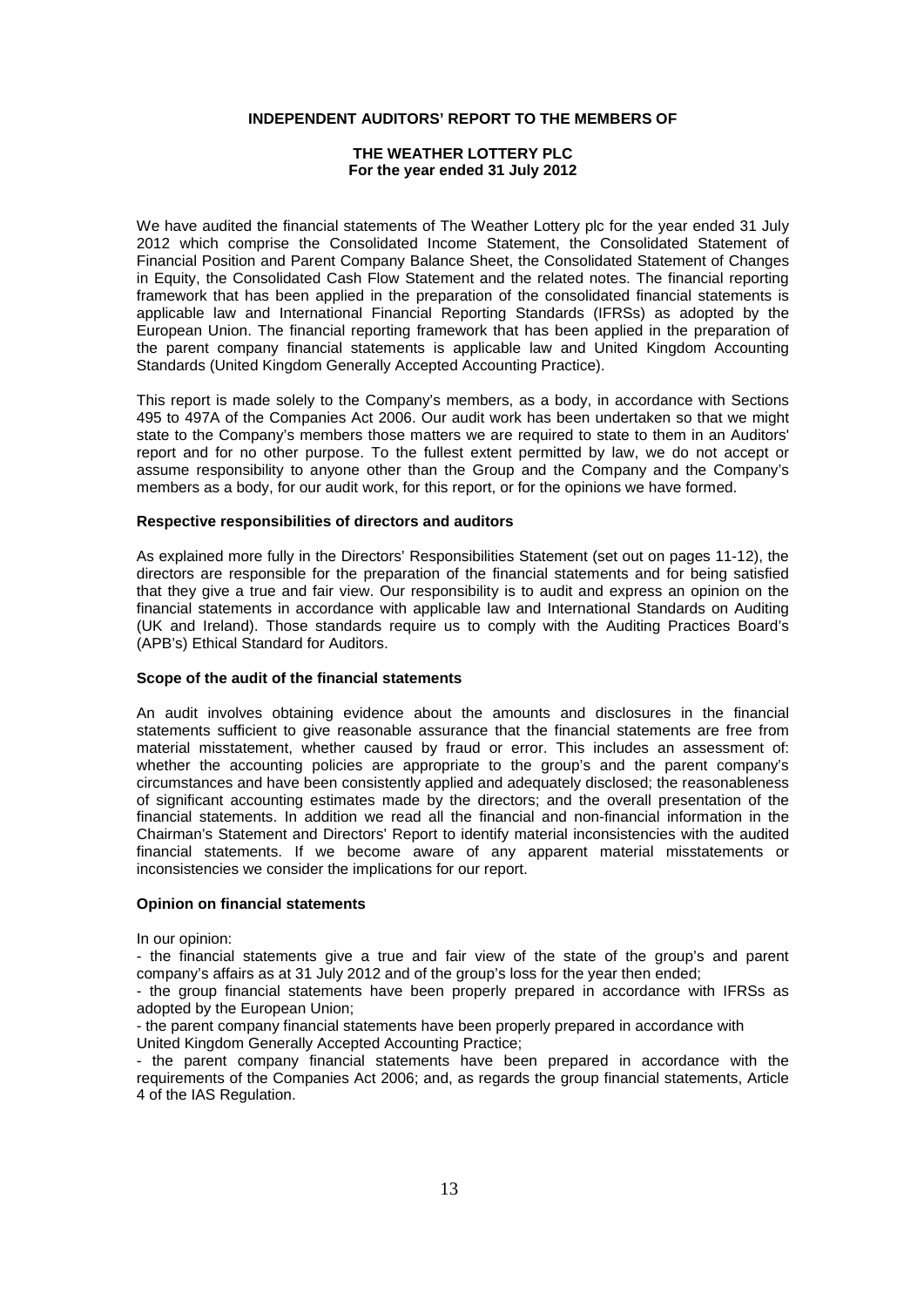# **INDEPENDENT AUDITORS' REPORT TO THE MEMBERS OF**

# **THE WEATHER LOTTERY PLC For the year ended 31 July 2012**

# **Separate opinion in relation to IFRS's as issued by the IASB**

As explained in note 2 to the group financial statements, the group in addition to complying with its legal obligation to apply IFRS's as adopted by the European Union, has also applied IFRS's as issued by the International Accounting Standards Board (IASB).

In our opinion the group financial statements comply with IFRS's as issued by the IASB.

# **Opinion on other matters prescribed by the Companies Act 2006**

In our opinion the information given in the Director's Report for the financial year for which the financial statements are prepared is consistent with the financial statements. Our responsibilities do not extend to any other information.

# **Emphasis of matter**

In forming our opinion on the financial statements we have considered the adequacy of the disclosures made in note 32 of the financial statements concerning Going Concern. In view of the significance of this uncertainty we consider that it should be drawn to your attention but our opinion is not qualified in this respect.

# **Matters on which we are required to report by exception**

We have nothing to report in respect of the following matters where the Companies Act 2006 requires us to report to you if, in our opinion:

- adequate accounting records have not been kept by the group and parent company, or returns adequate for our audit have not been received from branches not visited by us; or

- the parent company financial statements are not in agreement with the accounting records and returns; or

- certain disclosure of directors' remuneration specified by law are not made; or

- we have not received all the information and explanations we require for our audit.

#### **Paul Dawson (Senior Statutory Auditor) for and on behalf of Hart Shaw LLP Chartered Accountants and Business Advisers**

Europa Link Sheffield Business Park **Sheffield** South Yorkshire S9 1XU Date: 10 January 2013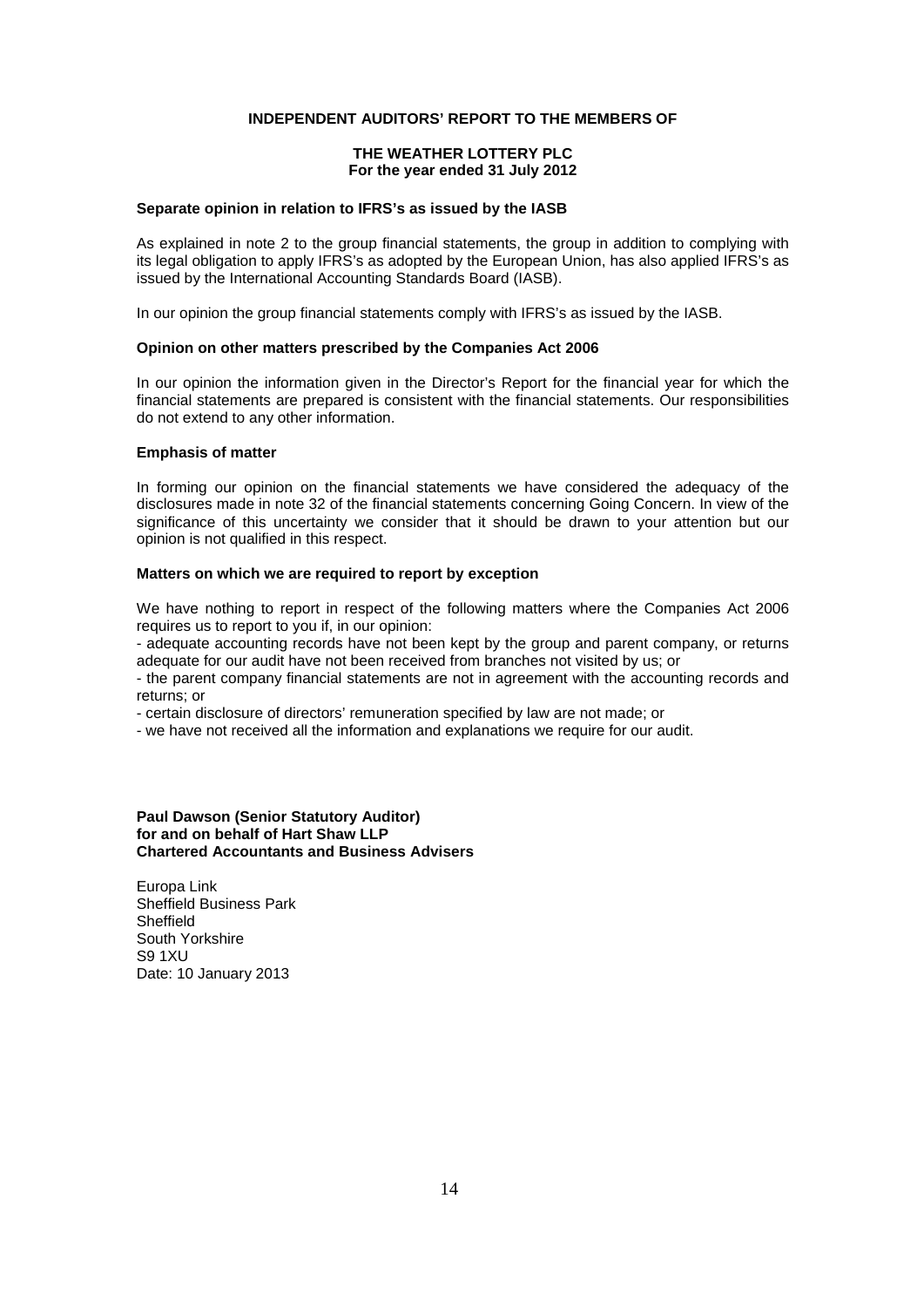# **CONSOLIDATED INCOME STATEMENT For the year ended 31 July 2012**

|                                           | <b>Note</b> | 2012<br>£'000 | 2011<br>£'000 |
|-------------------------------------------|-------------|---------------|---------------|
| <b>Continuing operations</b>              |             |               |               |
| <b>Revenue</b>                            |             | 1,142         | 1,343         |
| Cost of sales                             |             | (723)         | (573)         |
| <b>Gross profit</b>                       |             | 419           | 770           |
| Administrative expenses                   | 6           | (705)         | (1, 545)      |
| Finance income                            | 9           |               |               |
| Finance costs                             | 9           | (5)           | (14)          |
| Loss before taxation                      |             | (291)         | (789)         |
| Income tax expense                        | 10          |               |               |
| <b>Loss from continuing</b><br>operations |             | (291)         | (789)         |
| <b>LOSS PER SHARE</b>                     |             |               |               |
| Basic loss per ordinary<br>share          | 11          | (0.07)p       | (0.30)p       |
| Diluted loss per ordinary<br>share        | 11          | (0.06)p       | (0.27)p       |

All of the loss for the period is attributable to equity holders of the parent company. The Group has no recognised gains or losses for the year other than the loss for the current year.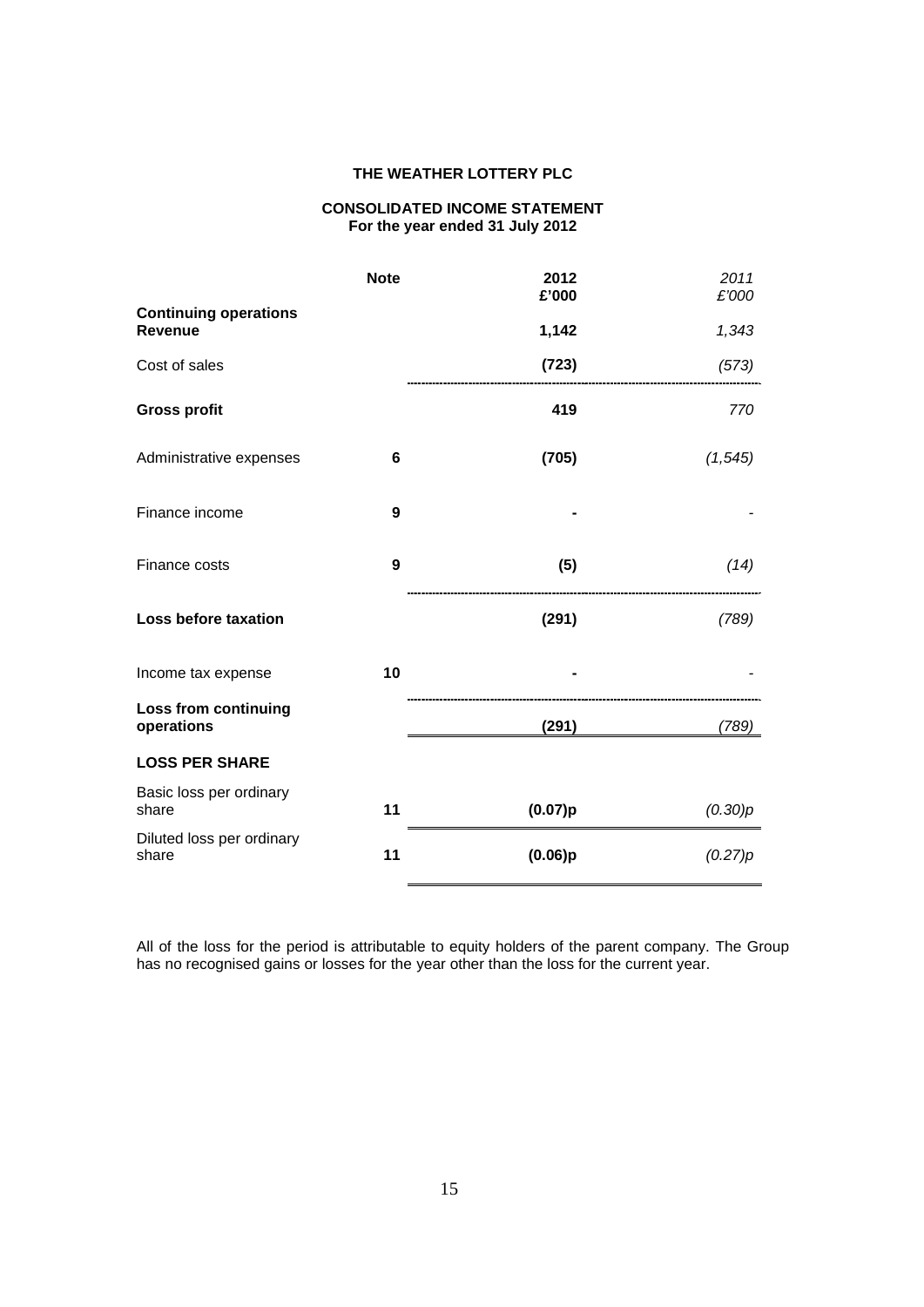# **CONSOLIDATED STATEMENT OF FINANCIAL POSITION For the year ended 31 July 2012**

|                                                         | <b>Note</b> | 2012<br>£'000 | 2011<br>£'000 |
|---------------------------------------------------------|-------------|---------------|---------------|
| <b>ASSETS</b><br><b>Non current assets</b>              |             |               |               |
| Property, plant and equipment                           | 14          | 476           | 503           |
| Goodwill                                                | 12          | 467           | 467           |
| Other intangible assets                                 | 13          | 44            | 73            |
| <b>Total non current assets</b>                         |             | 987           | 1,043         |
| <b>Current assets</b>                                   |             |               |               |
| Inventories                                             | 16          | $\mathbf{2}$  | 2             |
| Trade and other receivables                             | 17          | 101           | 209           |
| Cash and cash equivalents                               | 17          | 18            | 74            |
| <b>Total current assets</b>                             |             | 121           | 285           |
| <b>Total assets</b>                                     |             | 1,108         | 1,328         |
| <b>Current liabilities</b>                              |             |               |               |
| Trade and other payables                                | 20          | 805           | 874           |
| Bank and other borrowings                               | 18          | 37            | 38            |
| Current tax payable<br><b>Total current liabilities</b> |             | 842           | 912           |
| <b>Non-current liabilities</b>                          |             |               |               |
| Trade and other payables                                | 20          | 40            |               |
| Bank and other borrowings                               | 18          |               | 49            |
| Deferred tax provision                                  | 22          |               |               |
| <b>Total non-current liabilities</b>                    |             | 40            | 49            |
| <b>Total liabilities</b>                                |             | 882           | 961           |
| <b>Net assets</b>                                       |             | 226           | 367           |
| <b>EQUITY</b>                                           |             |               |               |
| Share capital                                           | 23          | 442           | 380           |
| Share premium account                                   | 24          | 1,321         | 1,233         |
| Retained earnings                                       | 24          | (1, 537)      | (1, 246)      |
| <b>Equity attributable to equity</b>                    |             |               |               |
| holders of the parent                                   |             | 226           | 367           |

The financial statements were approved by the Board of Directors and authorised for issue on 10 January 2013. They were signed on its behalf by:

**A J A Flitcroft Director**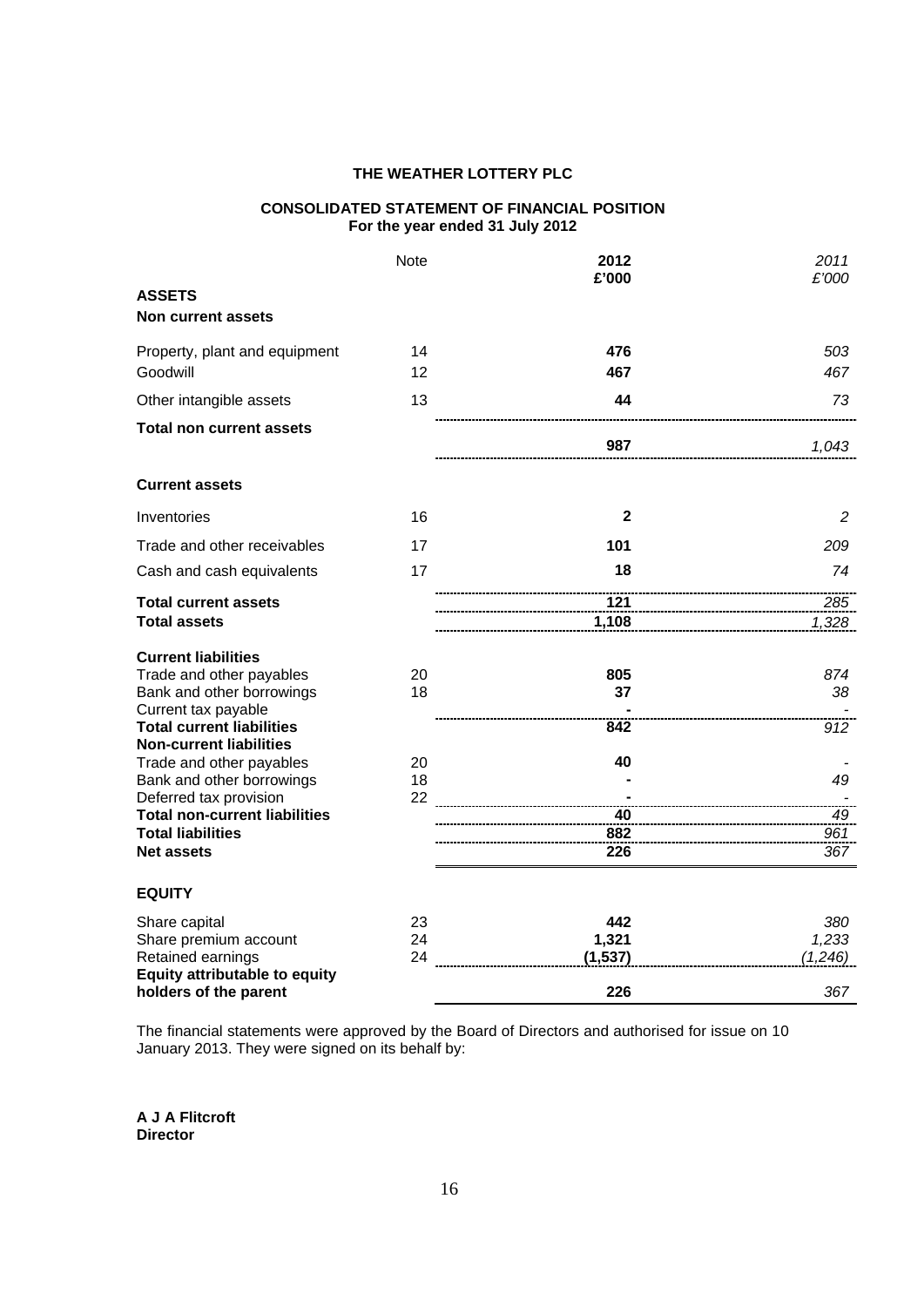#### **CONSOLIDATED STATEMENT OF CHANGES IN EQUITY For the year ended 31 July 2012**

|                                     | Called up share<br>capital | Share premium<br>account | Retained<br>Earnings | <b>Total Equity</b> |
|-------------------------------------|----------------------------|--------------------------|----------------------|---------------------|
|                                     | £'000                      | £'000                    | £'000                | £'000               |
| <b>Balance 31 July</b><br>2010      | 186                        | 476                      | (457)                | 205                 |
| (Loss) for the year                 |                            |                          | (789)                | (789)               |
| Shares issued in<br>year less costs | 194                        | 757                      |                      | 951                 |
| <b>Balance 31 July</b><br>2011      | 380                        | 1,233                    | (1, 246)             | 367                 |
| Shares issued in<br>year less costs | 62                         | 88                       |                      | 150                 |
| (Loss) for the year                 |                            |                          | (291)                | (291)               |
| <b>Balance 31 July</b><br>2012      | 442                        | 1,321                    | (1, 537)             | 226                 |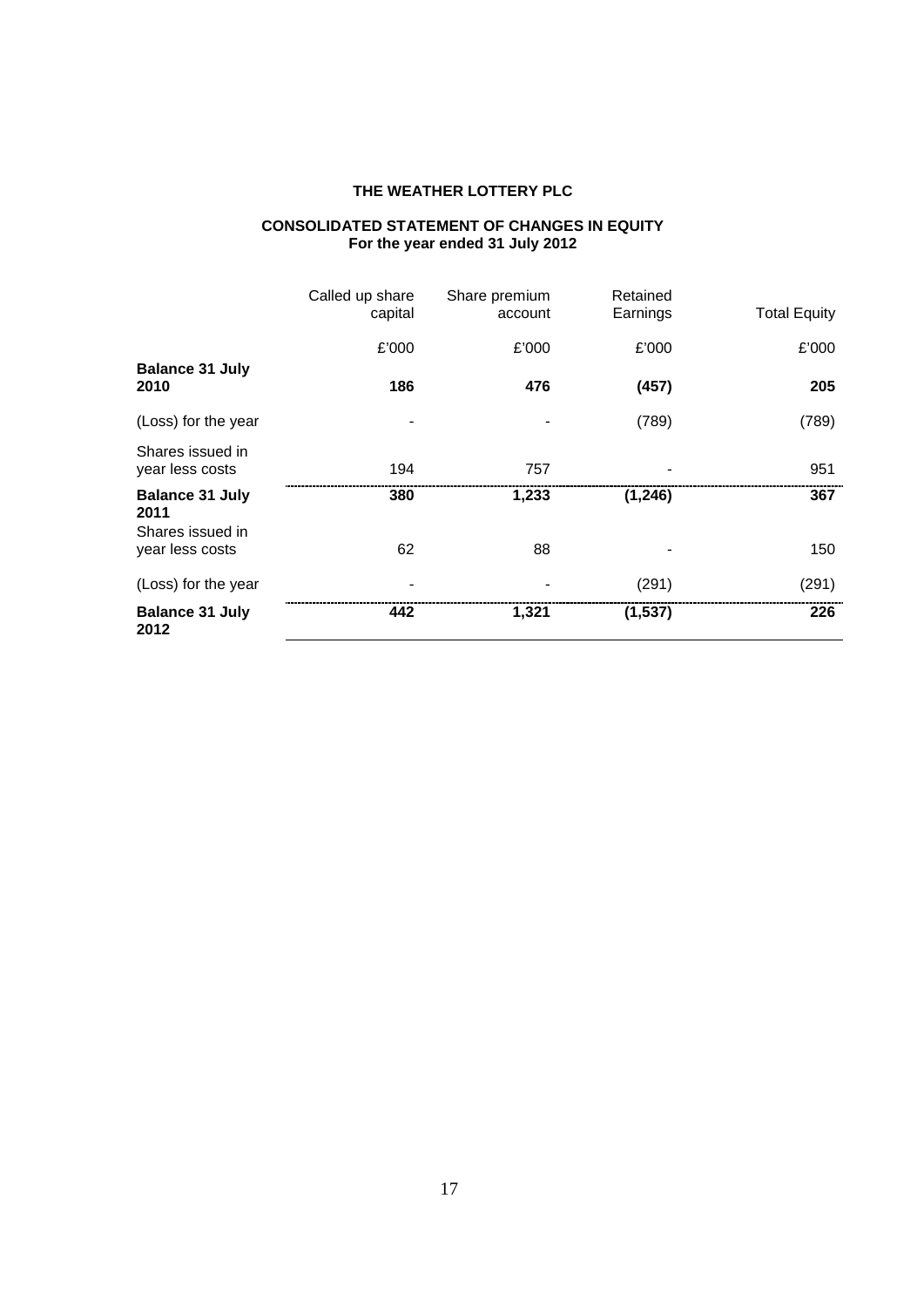# **CONSOLIDATED CASHFLOW STATEMENT For the year ended 31 July 2012**

|                                                               |            | Year ended 31<br><b>July 2012</b><br>£'000 | Year ended 31 July<br>2011<br>£'000 |
|---------------------------------------------------------------|------------|--------------------------------------------|-------------------------------------|
| Net cash from operating activities                            | Note<br>26 | (135)                                      | (121)                               |
|                                                               |            |                                            |                                     |
| Interest and financing costs                                  |            | (5)                                        | (14)                                |
| Net cash outflow from operating activities                    |            | (140)                                      | (135)                               |
| <b>Cashflow from investing activities</b>                     |            |                                            |                                     |
| Acquisition of subsidiary undertakings                        |            |                                            | (18)                                |
| Purchases of intangible assets                                |            | (11)                                       | (63)                                |
| Purchases of property, plant and equipment                    |            | (5)                                        | (4)                                 |
| Net cash outflow from investing activities                    |            | (16)                                       | (85)                                |
| <b>Cashflow from financing activities</b>                     |            |                                            |                                     |
| Net proceeds from issue of shares                             |            | 150                                        | 236                                 |
| Proceeds of new bank and other loans                          |            |                                            | 18                                  |
| Repayment of bank and other loans                             |            | (50)                                       | (8)                                 |
| Net cash from financing activities                            |            | 100                                        | 246                                 |
| Net (decrease) / increase in cash and cash<br>equivalents     |            | (56)                                       | 26                                  |
| Cash and cash equivalents at 1 August 2011                    |            | 74                                         | 48                                  |
| Cash and cash equivalents at 31 July 2012                     |            | 18                                         | 74                                  |
| <b>Comprising of:</b>                                         |            |                                            |                                     |
| Cash and cash equivalents per the balance sheet               |            | 18                                         | 74                                  |
| Less:<br>Bank overdraft                                       |            |                                            |                                     |
| Cash and cash equivalents for cash flow statement<br>purposes | 27         | 18                                         | 74                                  |

As described in the accounting policies, bank overdrafts and borrowings repayable on demand fluctuate from being positive to overdrawn and are considered an integral part of the Group's cash management for cash flow statement purposes.

There is no material difference between the fair value and the book value of cash and equivalents.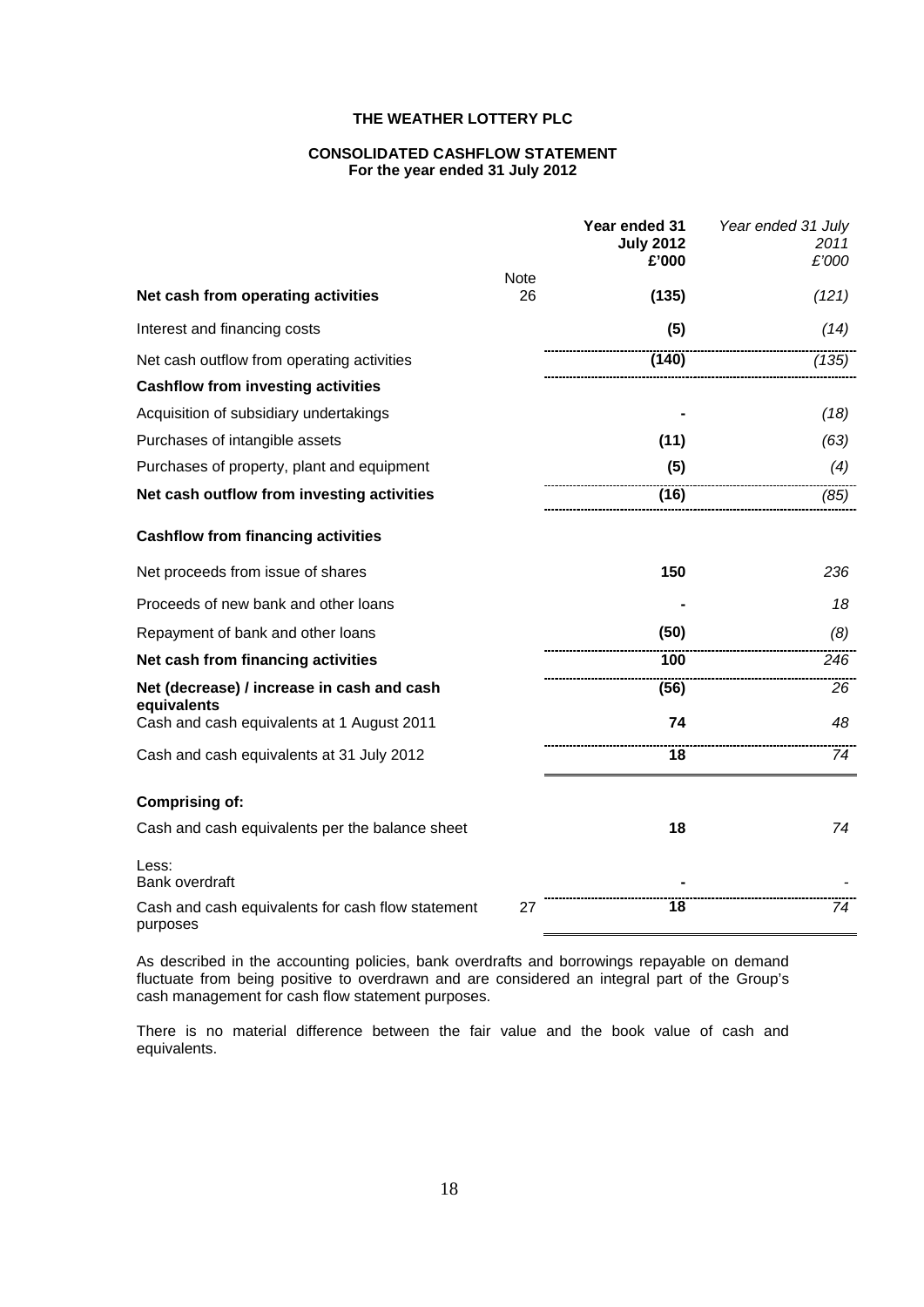# **NOTES TO THE CONSOLIDATED FINANCIAL STATEMENTS For the year ended 31 July 2012**

# **1. General Information**

The Weather Lottery plc is a company incorporated in the United Kingdom under the Companies Act 2006. The address of the registered office is The Old Rectory, Main Road, Ombersley, Droitwich, WR9 0EW. The nature of the Group's operations and its principal activities are described in the Directors' Report.

These Financial Statements are presented in Pounds Sterling because that is the currency of the primary economic environment in which the Group operates.

# **2. Adoption of new and revised International Financial Reporting Standards**

In the current year, the Group has adopted all of the new and revised Standards and Interpretations issued by the International Accounting Standards Board (the IASB) and the International Financial Reporting Interpretations Committee (IFRIC) of the IASB that are relevant to its operations and effective for accounting periods beginning on or after 1 August 2011.

At the date of authorisation of these financial statements, the following Standards and Interpretations which have not been applied in these financial statements were in issue but not yet effective:

*IAS 19 – Employee Benefits IAS 27 – Consolidated and separate financial statements (revised) IAS 28 – Investments in associates and joint ventures (revised) Amendments to IAS 32 – Offsetting Financial Assets and Financial Liabilities Amendments to IFRS7 – Disclosures – Offsetting Financial Assets and Financial Liabilities IFRS 9 – Financial instruments (revised 2010) IFRS 10 – Consolidated financial statements IFRS 11 – Joint arrangements IFRS 12 – Disclosure of Interests in Other Entities*

*IFRS 13 – Fair Value Measurement*

These Standards and Interpretations are not expected to have any significant impact on the Group's Financial Statements in their periods of initial application.

#### **3. Significant accounting policies**

#### *Basis of Accounting*

The Financial Statements, upon which this financial information is based, have been prepared using accounting policies consistent with International Financial Reporting Standards (IFRS).

The financial information has been prepared on a going concern basis, as at 31 July 2012, in accordance with International Financial Reporting Standards ("IFRS") as issued by the International Accounting Standards Board ("IASB") as well as all interpretations issued by the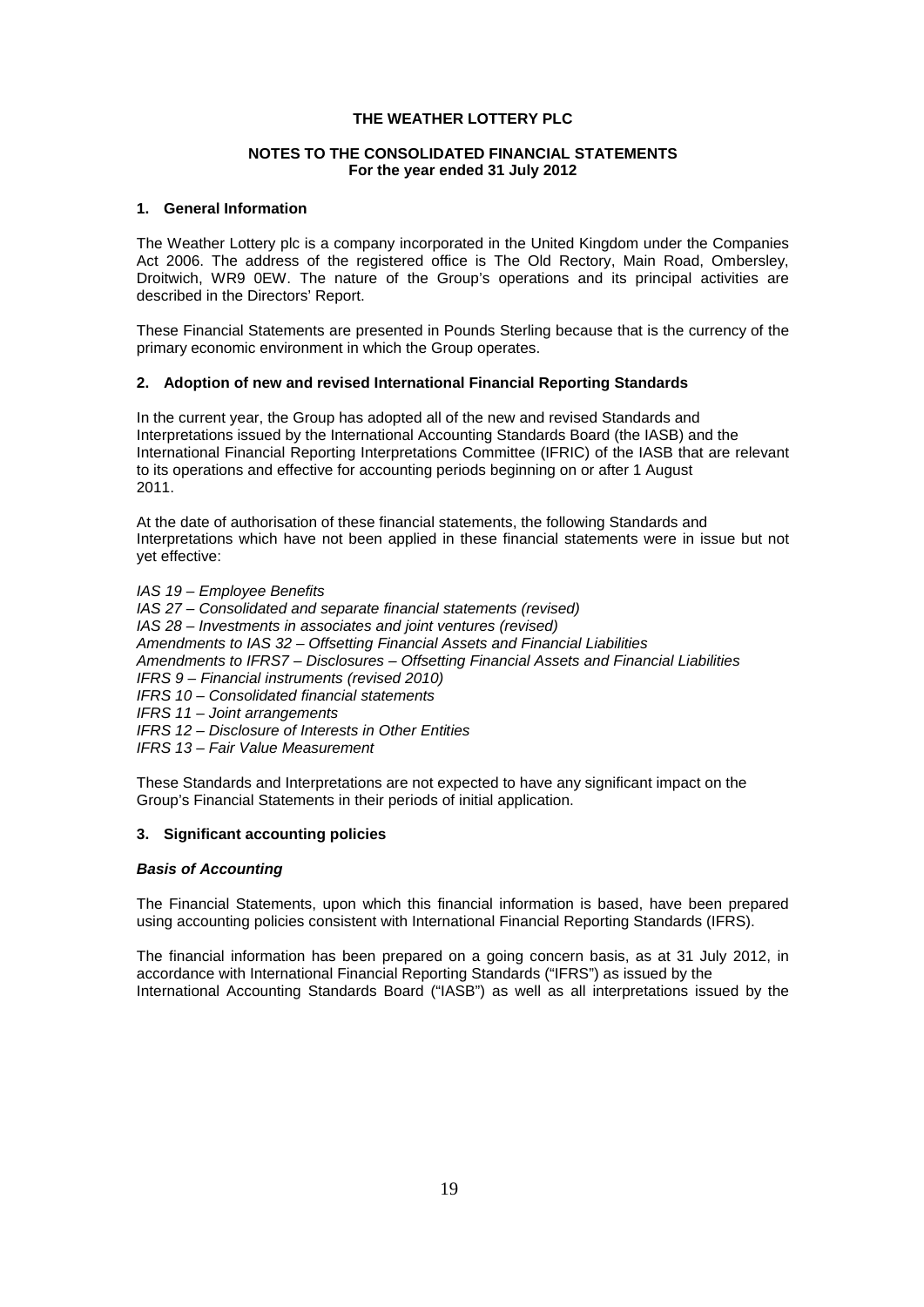# **NOTES TO THE CONSOLIDATED FINANCIAL STATEMENTS For the year ended 31 July 2012**

International Financial Reporting Interpretations Committee ("IFRIC"). The Group has not availed itself of early adoption options in such standards and interpretations.

The Financial Statements, upon which this financial information is based, have been prepared under the historical cost basis except where specifically noted. The principal accounting policies adopted are set out below:

#### *Going concern*

The financial statements have been prepared on a going concern basis notwithstanding a loss for the financial year of £291,000.

The Directors' cashflow forecasts indicate that the Group will be able to operate within its existing bank facilities in the future. As with any business, there are uncertainties in the forecast, but as at the date of approval of these financial statements the Directors are unaware of any indications that would suggest inappropriate assumptions have been made in relation to trading volumes. As a result of these, the Directors are of the opinion that the Company and the Group have adequate resources to continue in operational existence for the foreseeable future and have continued to adopt the going concern basis in preparing the financial statements. The financial statements do not include any adjustments which would result from this basis of preparation being inappropriate.

# *Basis of consolidation*

The consolidated Financial Statements incorporate the Financial Statements of the Company and entities controlled by the Company (its subsidiaries) made up to 31 July each year. Control is achieved where the Company has the power to govern the financial and operating policies so as to obtain benefits from its activities.

The results of subsidiaries acquired or disposed of during the year are included in the consolidated income statement from the effective date of acquisition or up to the effective date of disposal, as appropriate.

Where necessary, adjustments are made to the Financial Statements of subsidiaries to bring the accounting policies used into line with those used by the Group.

All intra-group transactions, balances, income and expenses are eliminated on consolidation.

# *Business combinations*

The purchase method of accounting is used for all acquired businesses as defined by IFRS 3 - Business Combinations.

As a result of the application of the purchase method of accounting, goodwill is initially recognised as an asset being the excess at the date of acquisition of the fair value of the purchase consideration plus directly attributable costs of acquisition over the net fair values of the identifiable assets, liabilities and contingent liabilities of the subsidiaries acquired. Where fair values are estimated on a provisional basis they are finalised within 12 months of acquisition with consequent changes to the amount of goodwill.

# *Intangible assets*

Identifiable intangible assets acquired as part of a business combination are initially recognised separately from goodwill if the assets fair value can be measured reliably, irrespective of whether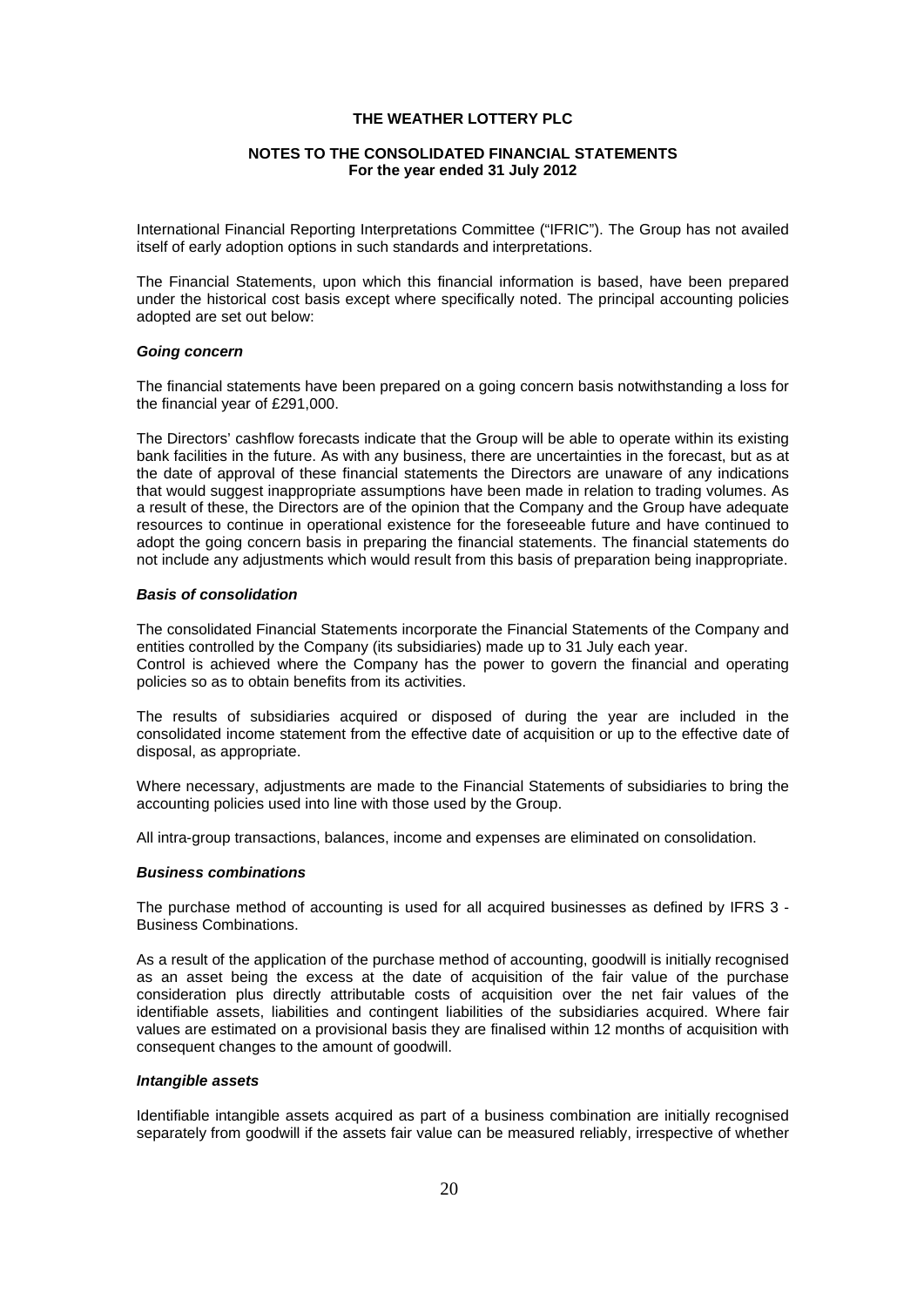# **NOTES TO THE CONSOLIDATED FINANCIAL STATEMENTS For the year ended 31 July 2012**

the asset had been recognised by the acquire before the business combination was affected. An intangible asset is considered identifiable only if it is separable or arises from contractual or other legal rights, regardless of whether those rights are transferable or separable from the entity or from other rights and obligations.

Intangible assets relate to the development of the lottery and on-line gaming (software and related costs). It is considered that the software has a finite useful life and amortisation has been calculated so as to write off the carrying value of it over its useful economic life of 5 years.

# *Goodwill*

Goodwill arising on consolidation represents the excess cost of acquisition over the Group's interest in the fair value of the identifiable assets and liabilities of a subsidiary at the date of acquisition. Goodwill is initially recognised as an asset and reviewed for impairment at least annually. Any impairment is recognised immediately in the income statement and is not subsequently reversed.

For the purpose of impairment testing, goodwill is allocated to each of the Group's cash generating units expected to benefit from the synergies of the combination. Cash-generating units to which goodwill has been allocated are tested for impairment annually, or more frequently when there is an indication of impairment. The amount of the impairment loss is allocated first to reduce the carrying amount of any goodwill allocated to the unit and then to the other assets of the unit pro-rata on the basis of the carrying amount of each asset in the unit. An impairment loss recognised for goodwill is not reversed in a subsequent period.

On disposal of a subsidiary the attributable amount of goodwill is included in the determination of the profit or loss on disposal.

Negative goodwill arising on consolidation is credited to the income statement where the Directors consider that the fair value of the assets is reliable and do not need adjustment and that the negative goodwill relates to a true bargain purchase.

#### *Revenue recognition*

Lottery turnover represents takings received for entry into the lottery prize draws. Revenue is recognised upon receipt of the money for the period that the draw takes place. Online gaming turnover represents commission earned on game plays. Football pitch turnover represents cash takings received.

#### *Taxation*

The tax expense represents the sum of the tax currently payable and deferred tax.

The tax currently payable is based on taxable profits for the year. Taxable profit differs from net profit as reported in the income statement because it excludes items of income or expense that are taxable or deductible in other years and it further excludes items that are never taxable or deductible. The Group's liability for current tax is calculated using tax rates that have been enacted or substantively enacted by the balance sheet date.

Deferred tax is the tax expected to be payable or recoverable on differences between the carrying amounts of assets and liabilities in the financial statements and corresponding tax bases used in the computation of taxable profit, and is accounted for using the balance sheet liability method. Deferred tax liabilities are generally recognised for all taxable temporary differences and deferred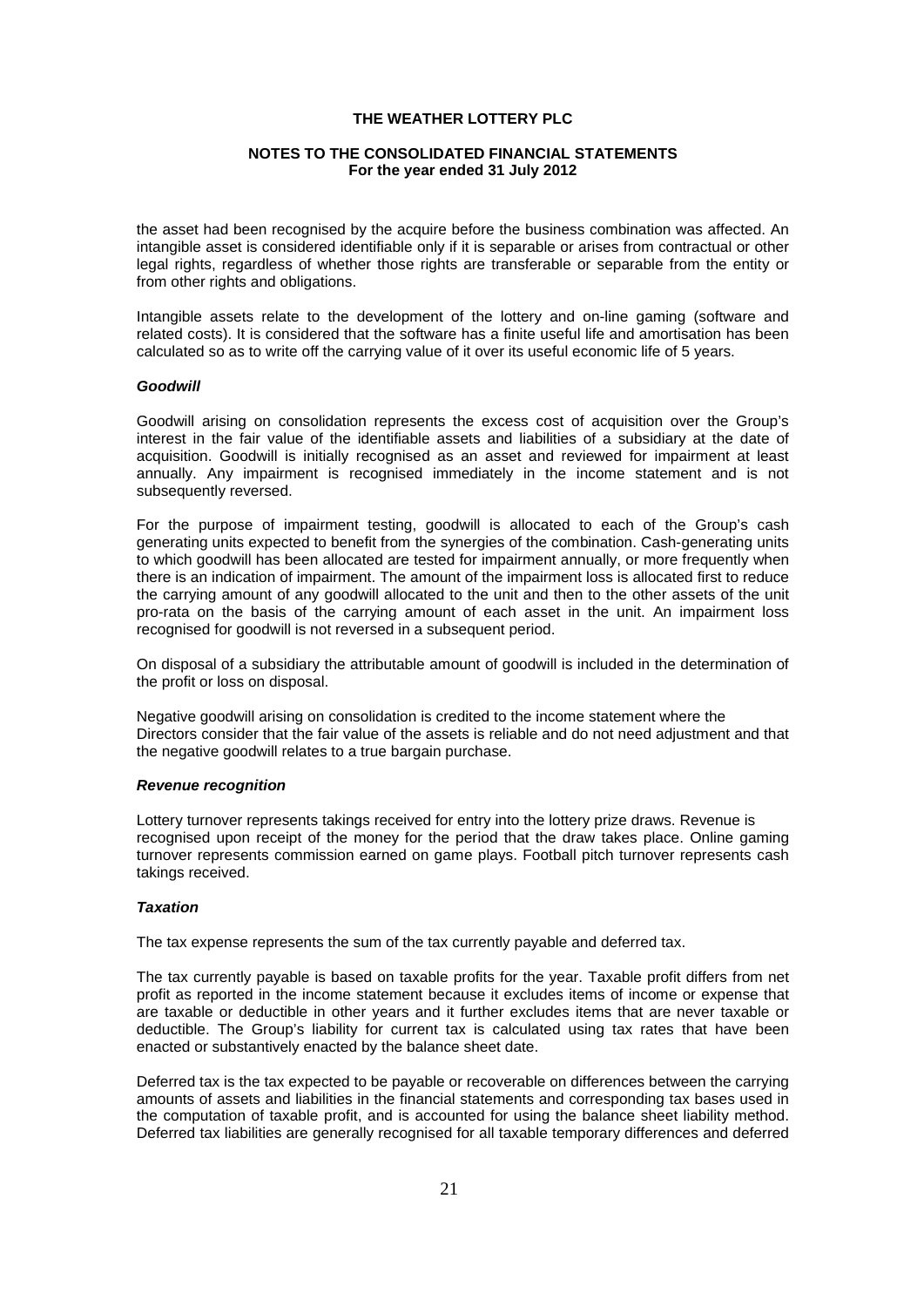# **NOTES TO THE CONSOLIDATED FINANCIAL STATEMENTS For the year ended 31 July 2012**

tax assets are recognised to the extent that it is probable that taxable profits will be available against which deductible temporary differences can be utilised. Such assets and liabilities are not recognised if the temporary difference arises from goodwill or from the initial recognition (other than in a business combination) of other assets and liabilities in a transaction that affects neither the tax profit nor the accounting profit.

The carrying amount of deferred tax assets is reviewed at each balance sheet date and reduced to the extent that is no longer probable that sufficient taxable profits will be available to allow all, or part, of the asset to be recovered.

Deferred tax is calculated at the tax rates that are expected to apply in the period when the liability is settled or the asset is realised. Deferred tax is charged or credited in the income statement, except when it relates to items charged or credited directly to equity, in which case the deferred tax is also dealt with in equity.

# *Property, plant and equipment*

Property, plant and equipment are stated at cost less accumulated depreciation and any recognised impairment loss. Useful lives are reviewed annually by the Directors.

Depreciation is charged so as to write off the cost or valuation of assets over their estimated useful lives using the straight-line method, on the following bases:

Property **- 5% per annum** Fixtures, fittings and equipment - 25% per annum

The gain or loss arising on the disposal or retirement of an asset is determined as the difference between the sales proceeds and the carrying amount of the asset and is recognised in income. Where there is evidence of impairment, fixed assets are written down to their recoverable amount.

### *Leased assets*

Rentals payable under non-onerous operating leases are expensed in the income statement on a straight-line basis over the lease term.

# *Impairment of tangible and intangible assets excluding goodwill*

At each balance sheet date, the Group reviews the carrying amounts of its tangible and intangible assets to determine whether there is any indication that those assets have suffered an impairment loss. If any such indication exists, the recoverable amount of the asset is estimated in order to determine the extent of the impairment loss (if any). Where the asset does not generate cash flows that are independent from other assets, the Group estimates the recoverable amount of the cash-generating unit to which the asset belongs. An intangible asset with an indefinite useful life is tested for impairment annually and whenever there is an indication that the asset may be impaired.

Recoverable amount is the higher of fair values less costs to sell and value in use. In assessing value in use, the estimated future cash flows are discounted to their present value using a pre-tax discount rate that reflects current market assessments of the time value of money and the risks specific to the asset for which the estimate of future cash flows have not been adjusted.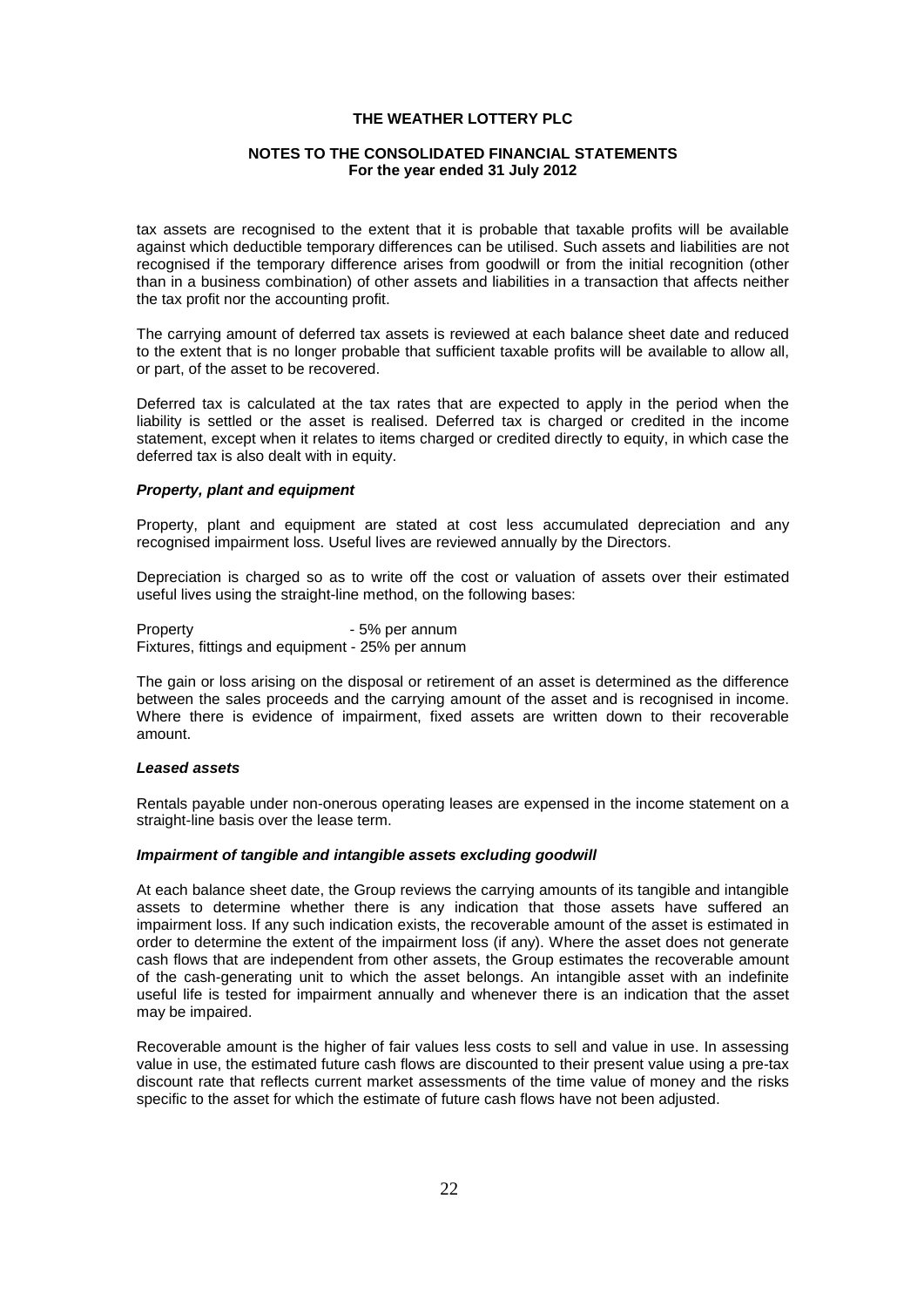# **NOTES TO THE CONSOLIDATED FINANCIAL STATEMENTS For the year ended 31 July 2012**

If the recoverable amount of an asset (or cash-generating unit) is estimated to be less than its carrying amount, the carrying amount of the asset (cash-generating unit) is reduced to its recoverable amount. An impairment loss is recognised as an expense immediately, unless the relevant asset is carried at a revalued amount, in which case the impairment loss is treated as a revaluation decrease.

Where an impairment loss subsequently reverses, the carrying amount of the asset (cash generating unit) is increased to the revised estimate of its recoverable amount, but so that the increased carrying amount does not exceed the carrying amount that would have been determined had no impairment loss been recognised for the asset (cash-generating unit) in prior years. A reversal of an impairment loss is recognised as income immediately, unless the relevant asset is carried at a revalued amount, in which case the reversal of the impairment loss is treated as a revaluation increase.

#### *Foreign currencies*

The individual financial statements of each Group company are presented in the currency of the primary economic environment in which it operates (its functional currency). For the purpose of the consolidated financial statements, the results and financial position of each Group company are expressed in Pounds Sterling, which is the functional currency of the Group, and the presentation currency for the consolidated financial statements.

In preparing the financial statements of the individual companies, transactions in currencies other than the entity's function currency (foreign currencies) are recorded at the rates of exchange prevailing on the dates of the transactions. At each balance sheet date, monetary assets and liabilities that are denominated in foreign currencies are retranslated at the rates prevailing on the balance sheet date. Non-monetary items carried at fair value that are denominated in foreign currencies are translated at the rates prevailing at the date when the fair value was determined. Non-monetary items that are measured in terms of historical costs in a foreign currency are not retranslated.

Exchange differences are recognised in profit or loss in the period in which they arise.

#### *Share based payments*

Other than for business combinations, the only share based payments of the Group are equity settled share options and certain liability settlements. The Group has applied the requirements of IFRS 2 Share-based Payments.

For share options granted an option pricing model is used to estimate the fair value of each option at grant date. That fair value is charged on a straight line basis as an expense in the income statement over the period that the holder becomes unconditionally entitled to the options (vesting period), with a corresponding increase in equity.

For shares issued in settlement of fees and/or liabilities, the Directors estimate the fair value of the shares at issue date and that value is charged on a straight line basis as an expense in the income statement (for fees) or reduction in the balance sheet liability (for liabilities) with a corresponding increase in equity.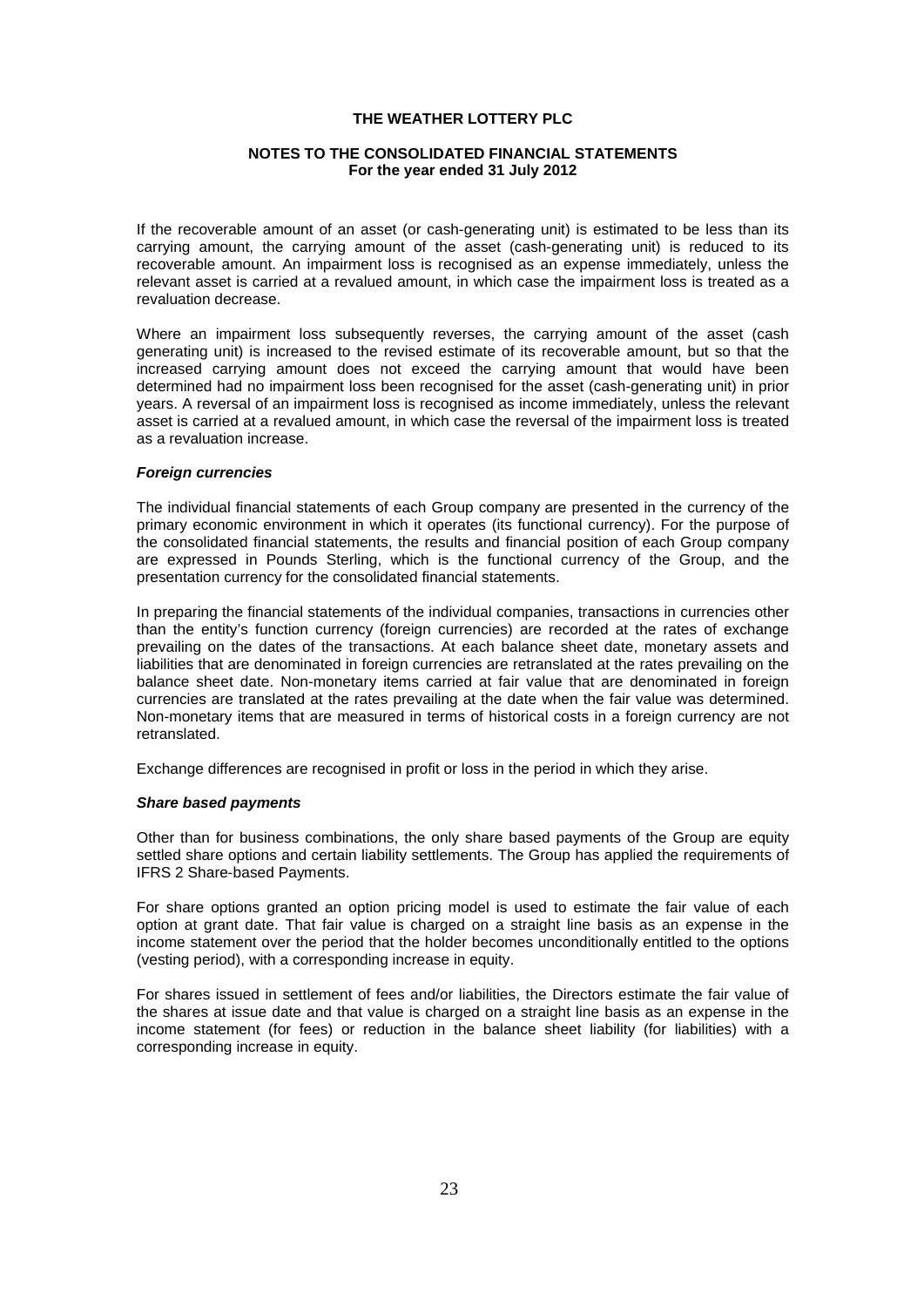# **NOTES TO THE CONSOLIDATED FINANCIAL STATEMENTS For the year ended 31 July 2012**

#### *Inventories*

Inventories are stated at the lower of cost and net realisable value. Cost comprises direct materials using the first in first out (FIFO) basis. Net realisable value represents the estimated selling price less estimated costs of completion, marketing and selling.

### *Cash and cash equivalents*

Cash and cash equivalents comprise of cash on hand and demand deposits and are subject to an insignificant risk of changes in value.

#### *Trade receivables*

Trade receivables are measured at initial recognition at fair value, and are subsequently measured at amortised cost using the effective interest rate method. Appropriate allowances for estimated irrecoverable amounts are recognised in profit and loss when there is objective evidence that the asset is impaired. The allowance recognised is measured as the difference between the asset's carrying amount and the present value of estimated future cash flows discounted at the effective interest rate compound at initial recognition.

Trade receivables do not carry any interest and are stated at their nominal value as reduced by appropriate allowances for estimated irrecoverable amounts.

# *Financial liability and equity*

Financial liabilities and equity instruments are classified according to the substance of the contractual agreements entered into. An equity instrument is any contract that evidences a residual interest in the assets of the Group after deducting all of its liabilities. Equity instruments are recognised at the amount of proceeds received net of costs directly attributable to the transaction. To the extent that those proceeds exceed the par value of the shares issued they are credited to a share premium account.

#### *Bank borrowings*

Interest-bearing bank loans and overdrafts are recorded at the proceeds received, net of direct issue costs. Finance charges, including premiums payable on settlement or redemption and direct issue costs, are accounted for on an accrual basis in profit or loss using effective interest rate method and are added to the carrying amount of the instrument to the extent that they are not settled in the period in which they arise.

# *Trade payables*

Trade payables are not interest-bearing and are stated at their nominal value.

#### *Provisions*

Provisions are recognised when the Group has a present obligation as a result of a past event, and it is probable that the Group will be required to settle that obligation. Provisions are measured at the Directors' best estimate of the expenditure required to settle the obligation at the balance sheet date, and are discounted to present value where the effect is material.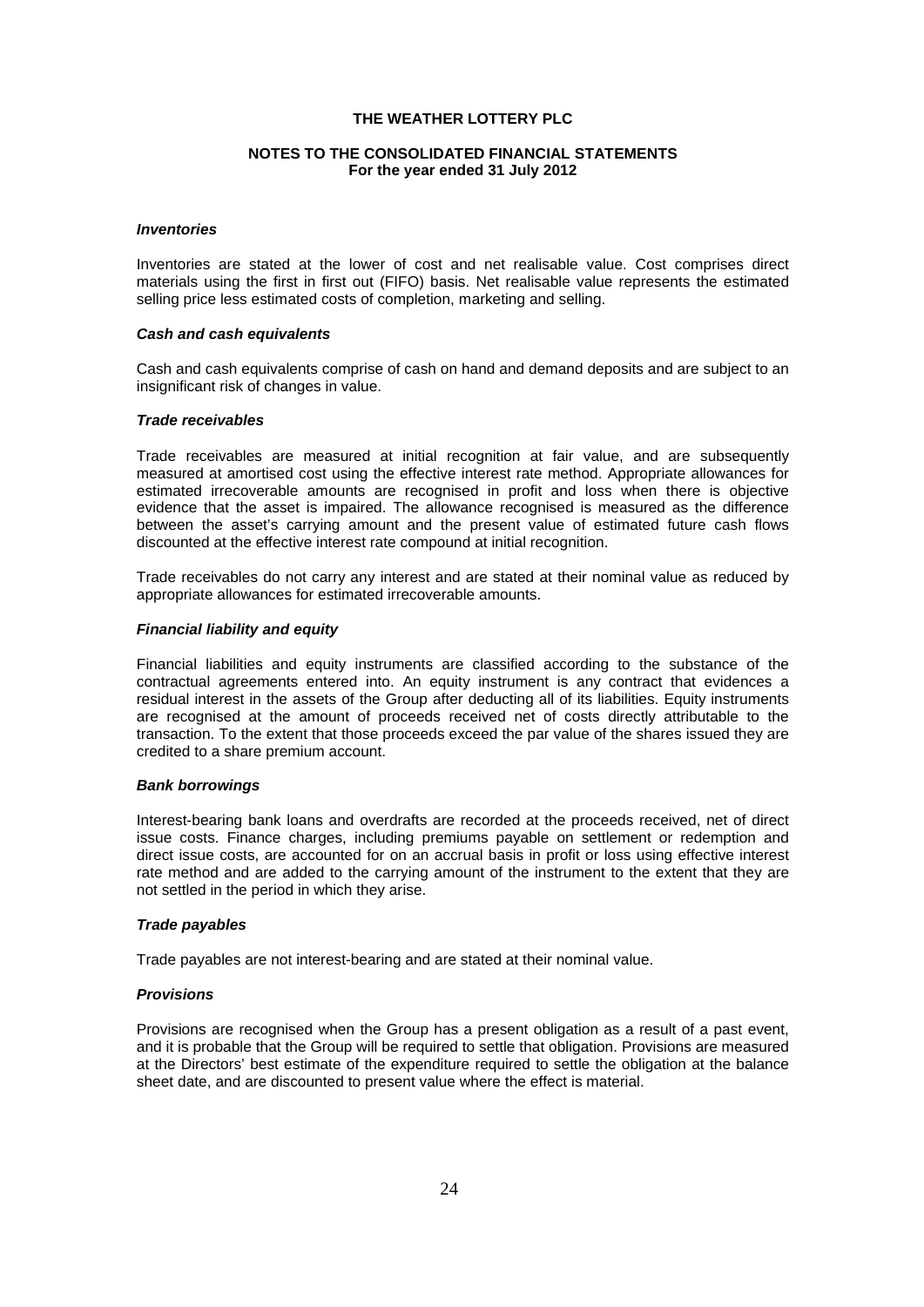# **NOTES TO THE CONSOLIDATED FINANCIAL STATEMENTS For the year ended 31 July 2012**

# **4. Critical accounting judgements and key sources of estimation uncertainty**

In application of the Group's accounting policies above, the Directors are required to make judgements, estimates and assumptions about the carrying amount of assets and liabilities. These estimates and assumptions are based on historical experience and other factors considered relevant. Actual results may differ from estimates.

The estimates and underlying assumptions are reviewed on an ongoing basis. Revisions to accounting estimates are recognised in the period which the estimate is revised if the revision affects only that period or in the period of the revision and future payments if the revision affects both current and future periods.

#### *Key sources of estimation uncertainty*

The key assumptions concerning the future, and other key sources of estimation uncertainty at the balance sheet date, that have a significant risk of causing a material adjustment to the carrying amounts of assets and liabilities within the next financial year, are discussed below.

#### *Impairment of goodwill*

Determining whether goodwill is impaired requires an estimation of the value in use of cash generating units to which goodwill has been allocated. The value in use calculation requires the entity to estimate the future cash flows expected to arise from the cash-generating unit and a suitable discount rate in order to calculate present value.

#### *Share-based payments*

Share-based payments are measured at grant date fair value. For share options granted to employees, in many cases market prices are not available and therefore the fair value of the options granted shall be estimated by applying an option pricing model. Such models need input data such as expected volatility of share price, expected dividends or the risk-free interest rate for the life of the option. The overall objective is to approximate the expectations that would be reflected in a current market price or negotiated exchange price for the option.

Such assumptions are subject to judgements and may turn out to be significantly different to expected.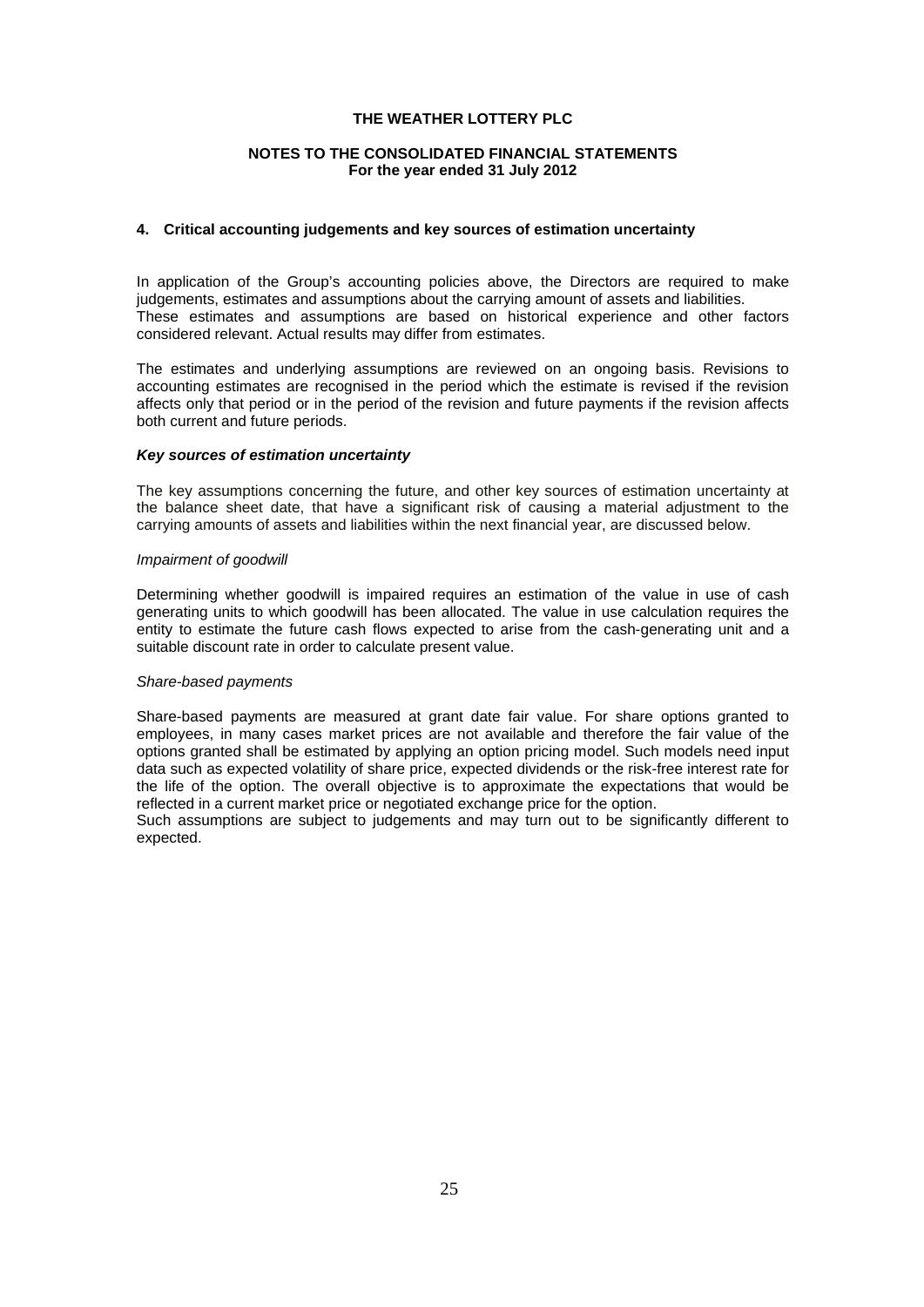# **NOTES TO THE CONSOLIDATED FINANCIAL STATEMENTS For the year ended 31 July 2012**

# **5. Segment analysis**

The primary reporting format is by business segment, based on the different services offered by the operating companies within the Group. The Directors consider that the Group now has four business segments, namely that of lottery administration, on-line gaming, IT facilities and astro-turf football pitches. The Group operates solely in one geographical area, the United Kingdom.

The Directors consider that none of the operations are classed as Discontinued and hence all operations are considered to be Continuing throughout the period.

The analysis of operations per segment for the year ended 31 July 2012 is as follows:

|                                   | Lottery | On-line<br>Gaming | <b>IT Facilities</b> | <b>Football</b><br><b>Pitches</b> | <b>Unallocated</b> | <b>Group total</b> |
|-----------------------------------|---------|-------------------|----------------------|-----------------------------------|--------------------|--------------------|
|                                   | £'000   | £'000             | £'000                | £'000                             | £'000              | £'000              |
| Revenue                           | 975     | 140               | 12                   | 15                                |                    | 1,142              |
| Amortisation                      |         | 22                |                      |                                   |                    | 22                 |
| Depreciation                      | 4       | 1                 |                      | 24                                | 3                  | 32                 |
| Impairment                        |         | 18                |                      |                                   |                    | 18                 |
| <b>Operating</b><br>profit/(loss) | 240     | (203)             | $\overline{7}$       | (50)                              | (280)              | (286)              |
| Finance costs                     | (2)     |                   |                      | (1)                               | (2)                | (5)                |
| Profit/(loss)<br>before tax       | 238     | (203)             | $\overline{7}$       | (51)                              | (282)              | (291)              |
| Tax charge                        |         |                   |                      |                                   |                    |                    |
| Profit/(loss)<br>for the year     | 238     | (203)             | $\overline{7}$       | (51)                              | (282)              | (291)              |
| <b>Balance</b><br>sheet           |         |                   |                      |                                   |                    |                    |
| <b>Total assets</b>               | 179     | 318               | 57                   | 490                               | 64                 | 1,108              |
| Non current<br>asset<br>additions | $\,6$   | $\overline{7}$    |                      |                                   | 3                  | 16                 |
| <b>Total liabilities</b>          | 376     | 70                | $\overline{31}$      | 33                                | $\overline{372}$   | 882                |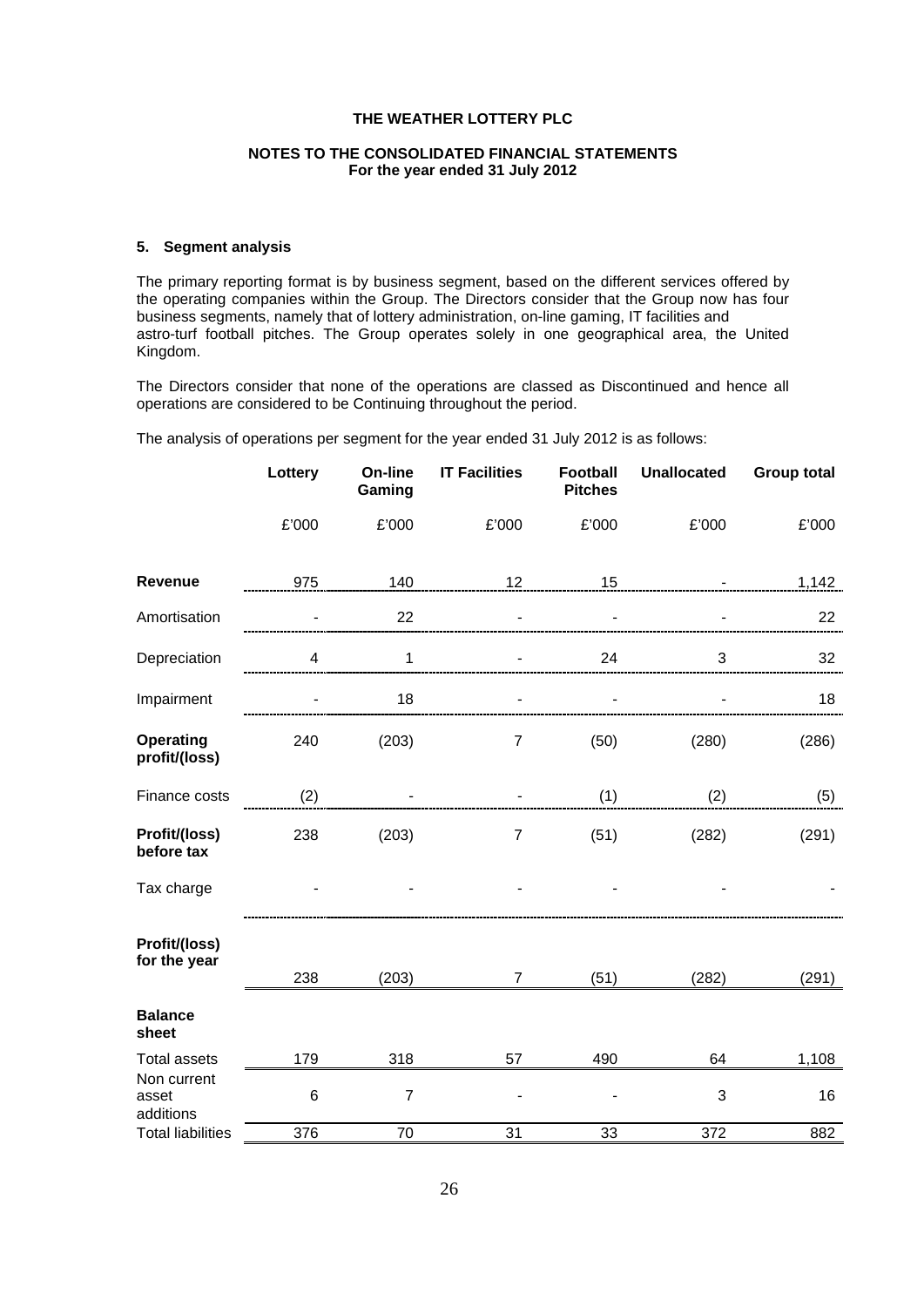# **NOTES TO THE CONSOLIDATED FINANCIAL STATEMENTS For the year ended 31 July 2012**

# **5. Segment analysis (continued)**

The following table analyses assets and liabilities not allocated to business segments as at 31 July 2012:

|                           | £'000 |
|---------------------------|-------|
| <b>Assets</b>             |       |
| Intangible fixed assets   | 18    |
| Tangible fixed assets     |       |
| Other receivables         | 35    |
| Cash and cash equivalents | 10    |
|                           | 64    |
|                           |       |

# Trade and other payables 348<br>Borrowings 348 **Borrowings**

# **6. Expenses**

**Liabilities**

The following material expenses are included in cost of sales:

|                                 | 2012<br>£'000 | 2011<br>£'000 |
|---------------------------------|---------------|---------------|
| Revenue share                   | 91            | 256           |
| Processing and transaction fees | 32            | 103           |
| Fees to clients                 | 389           | 352           |
| Prizes payable                  | 111           | 365           |
| Player rake back                | 28            | 74            |

372

The following material expenses are included in administrative expenses:

|                       | 2012<br>£'000 | 2011<br>£'000 |
|-----------------------|---------------|---------------|
|                       |               |               |
| Consultancy fees      | 190           | 174           |
| Office rent and rates | 37            | 37            |
| Hotel and travel      | 25            | 23            |
| Professional fees     | 80            | 51            |
| Bank charges          | 34            | 14            |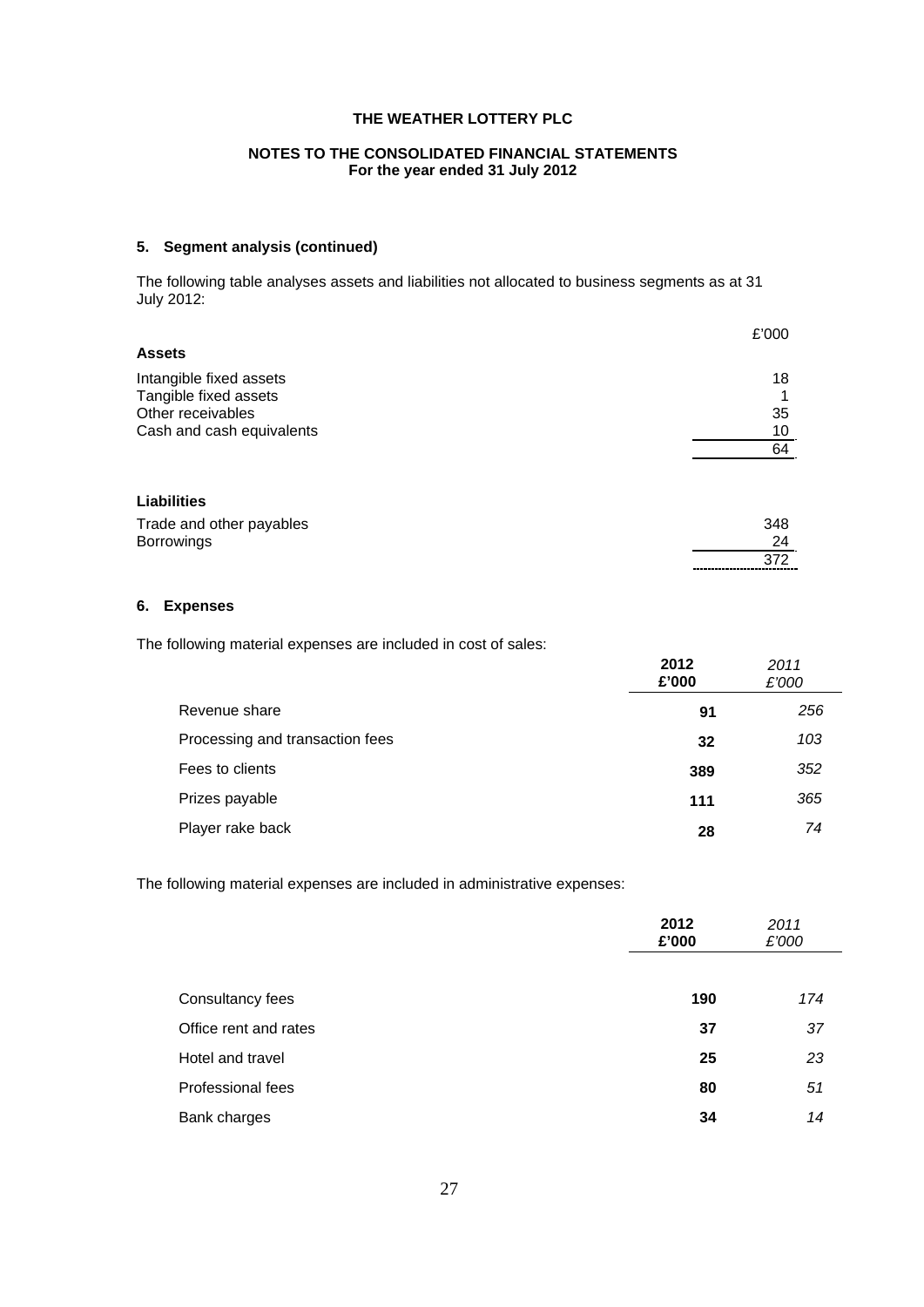# **NOTES TO THE CONSOLIDATED FINANCIAL STATEMENTS For the year ended 31 July 2012**

# **7. Operating (loss)**

Operating loss has been stated after charging/(crediting) the following:

|                                                                  | 2012<br>£'000 | 2011<br>£'000 |
|------------------------------------------------------------------|---------------|---------------|
| Negative goodwill recognised in period                           |               | (123)         |
| Impairment of goodwill in period                                 |               | 110           |
| Amortisation of intangible fixed assets                          | 40            | 20            |
| Depreciation of tangible fixed assets                            | 32            | 7             |
| Operating lease charges                                          | 37            | 37            |
| Auditors' remuneration – audit services to the<br>parent company | 1             | 1             |
| Auditors' remuneration – audit services to the<br>Group          | 10            | 15            |
| Auditors' remuneration - taxation services                       | 2             | 1             |

As permitted by Section 408 of the Companies Act 2006, the holding company's profit and loss account has not been included in these financial statements. The loss for the period after taxation was £193,000 (2011 £313,000).

# **8. Personnel costs**

|                                                                                                  | 2012  | 2011  |
|--------------------------------------------------------------------------------------------------|-------|-------|
| The average monthly number of employees<br>(including executive and non executive Directors) was | No.   | No.   |
|                                                                                                  | 7     | 8     |
| The split of employees by function within the Group is<br>as follows:                            | No.   | No.   |
| Administration and Sales                                                                         | 3     | 4     |
| Management                                                                                       | Δ     | 4     |
| Total                                                                                            | 7     | 8     |
|                                                                                                  | 2012  | 2011  |
| Their aggregate remuneration comprised                                                           | £'000 | £'000 |
| Wages and salaries                                                                               | 80    | 115   |
| Social security costs                                                                            | 9     | 11    |
| Sums paid to third parties for services                                                          | 46    | 77    |
|                                                                                                  | 135   | 203   |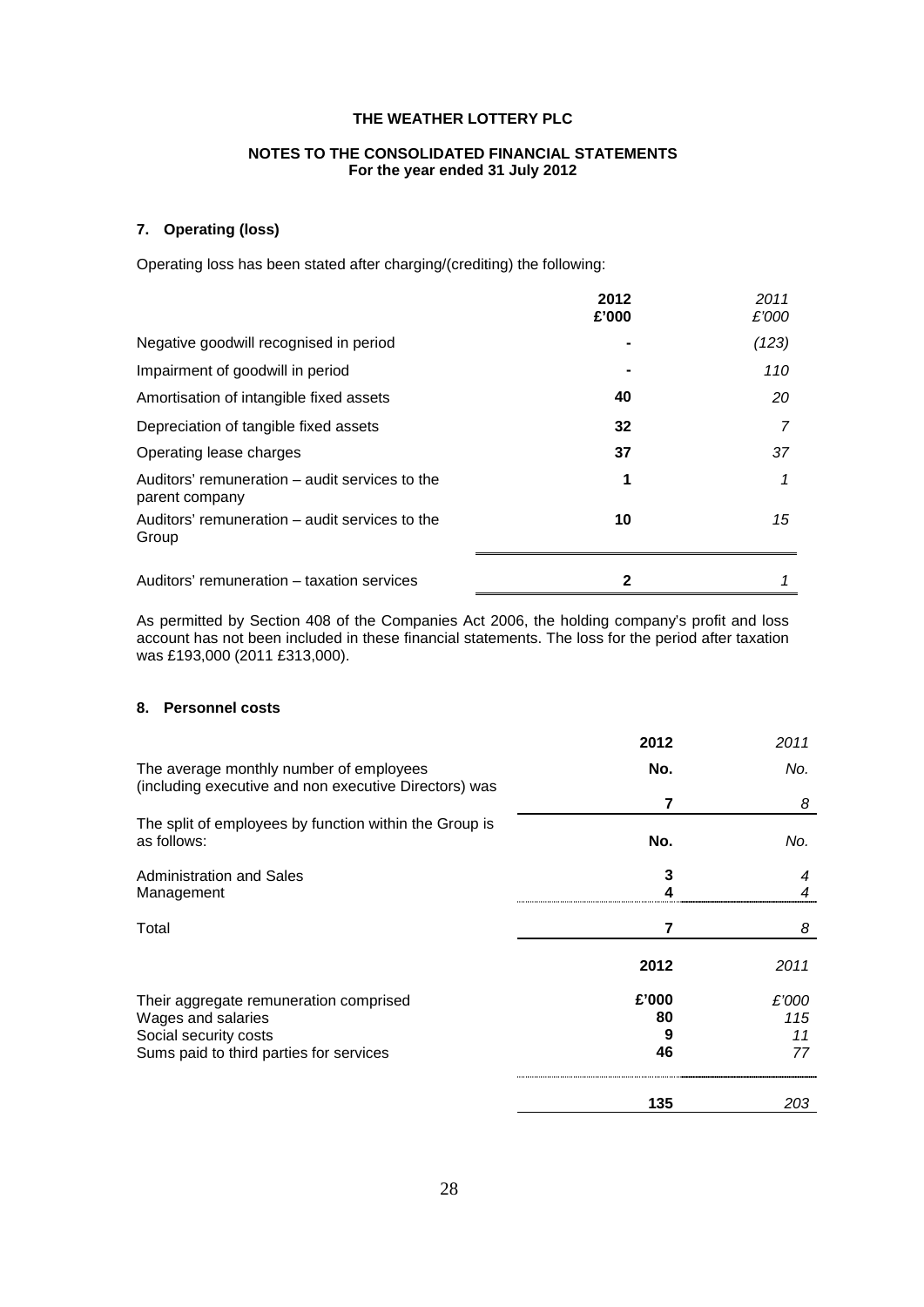# **NOTES TO THE CONSOLIDATED FINANCIAL STATEMENTS For the year ended 31 July 2012**

# **8. Personnel costs (continued)**

| Directors' emoluments<br><b>Emoluments</b><br>Sums paid to third parties for director services | £'000<br>23<br>46 | £'000<br>10 |
|------------------------------------------------------------------------------------------------|-------------------|-------------|
|                                                                                                | 69                |             |
| Number of Directors accruing benefits<br>under money purchase schemes                          | No.               | No.         |
| Aggregate emoluments of highest paid Director                                                  | 31                | 50          |

Included within Directors' emoluments is £64,000 (2011: £77,000) paid to directors via related companies, as detailed in note 28. All of the Directors' emoluments relate to short-term employee benefits

# **9. Finance income and charges**

|                 | 2012<br>£'000  | 2011<br>£'000 |
|-----------------|----------------|---------------|
| Finance income  | $\blacksquare$ |               |
| Finance charges | 5              | 14            |

#### **10. Income taxes**

|                                 | 2012  | 2011  |
|---------------------------------|-------|-------|
|                                 | £'000 | £'000 |
| <b>Current:</b>                 |       |       |
| Current tax for the year        | ۰     |       |
| <b>Total current tax charge</b> |       |       |
| Deferred tax credit (note 22)   |       |       |
| <b>Total income taxes</b>       | ۰     |       |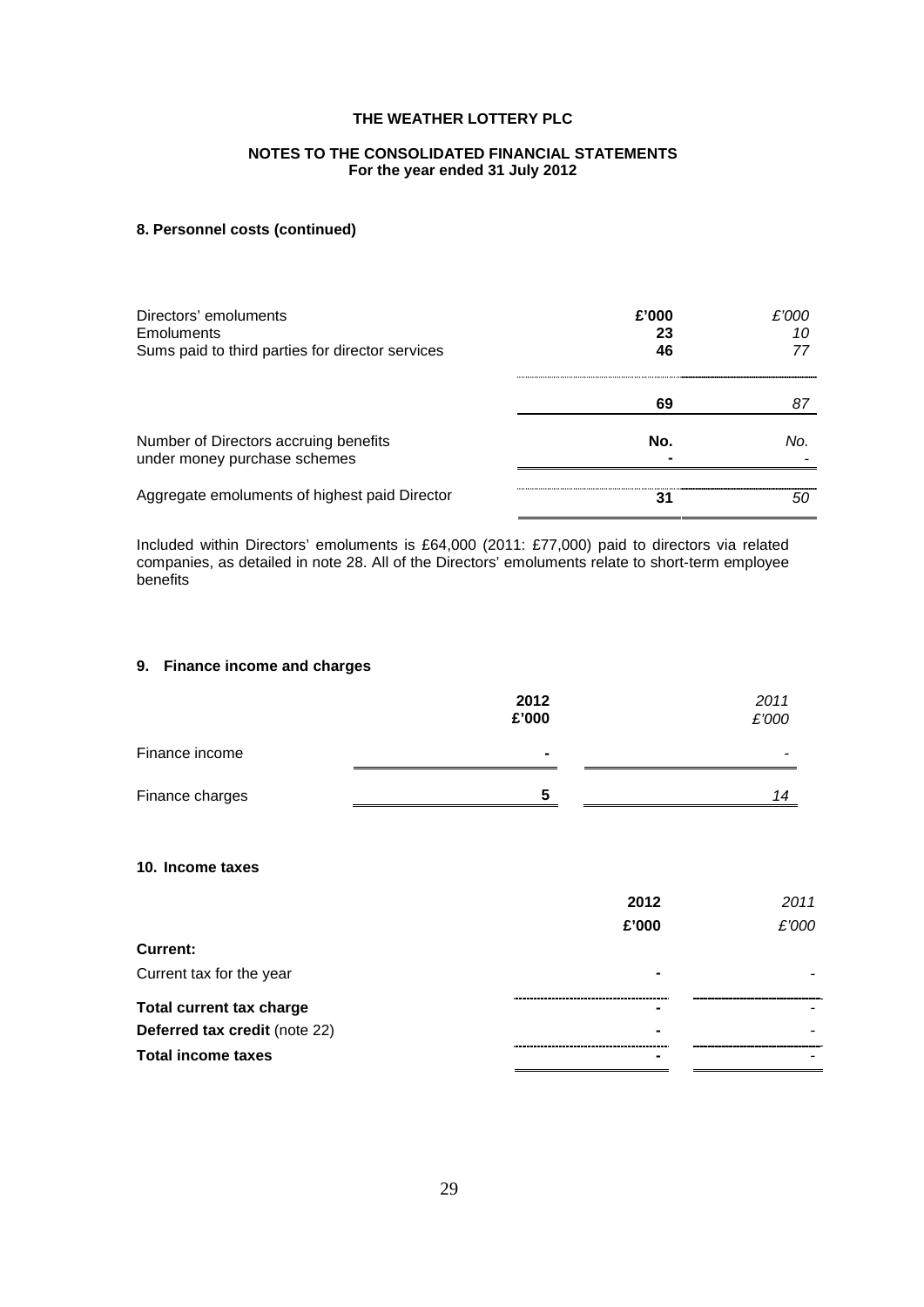# **NOTES TO THE CONSOLIDATED FINANCIAL STATEMENTS For the year ended 31 July 2012**

# **10. Income taxes (continued)**

#### **Tax rate reconciliation**

|                                                                        | 2012<br>£'000 | 2011<br>£'000 |
|------------------------------------------------------------------------|---------------|---------------|
| Loss for the year                                                      | (291)         | (789)         |
| Corporation tax charge thereon at 20% (2011: 21%)                      | (58)          | (166)         |
| Adjusted for the effects of:<br>Disallowed net income for tax purposes | (25)          | (1)           |
| Depreciation in excess of capital allowances                           | 13            |               |
| Taxable losses and excess charges carried forward                      | 70            | 167           |
| Income tax expense for the year                                        |               |               |

# **11. Earnings per share**

The calculation is based on the earnings attributable to ordinary shareholders divided by the weighted average number of Ordinary Shares in issue during the period as follows:

|                                                                | 2012        | 2011        |
|----------------------------------------------------------------|-------------|-------------|
| Numerator: earnings attributable to equity<br>(£'000)          | (291)       | (789)       |
| Denominator: weighted average number of<br>equity shares (No.) | 404,312,311 | 266,479,621 |

In June 2010 the Company issued 24 million options to subscribe for Ordinary shares of 0.1p each. None of these options were exercised in either the prior or the current period, but had they been they would have increased the weighted average number of equity shares to 428,312,311 (2011: 290,479,621) and this amount is used in the calculation of diluted earnings per share.

# **12. Goodwill**

|                         | £'000 |
|-------------------------|-------|
| At 31 July 2011         | 467   |
| Additions<br>Impairment |       |
| At 31 July 2012         | 467   |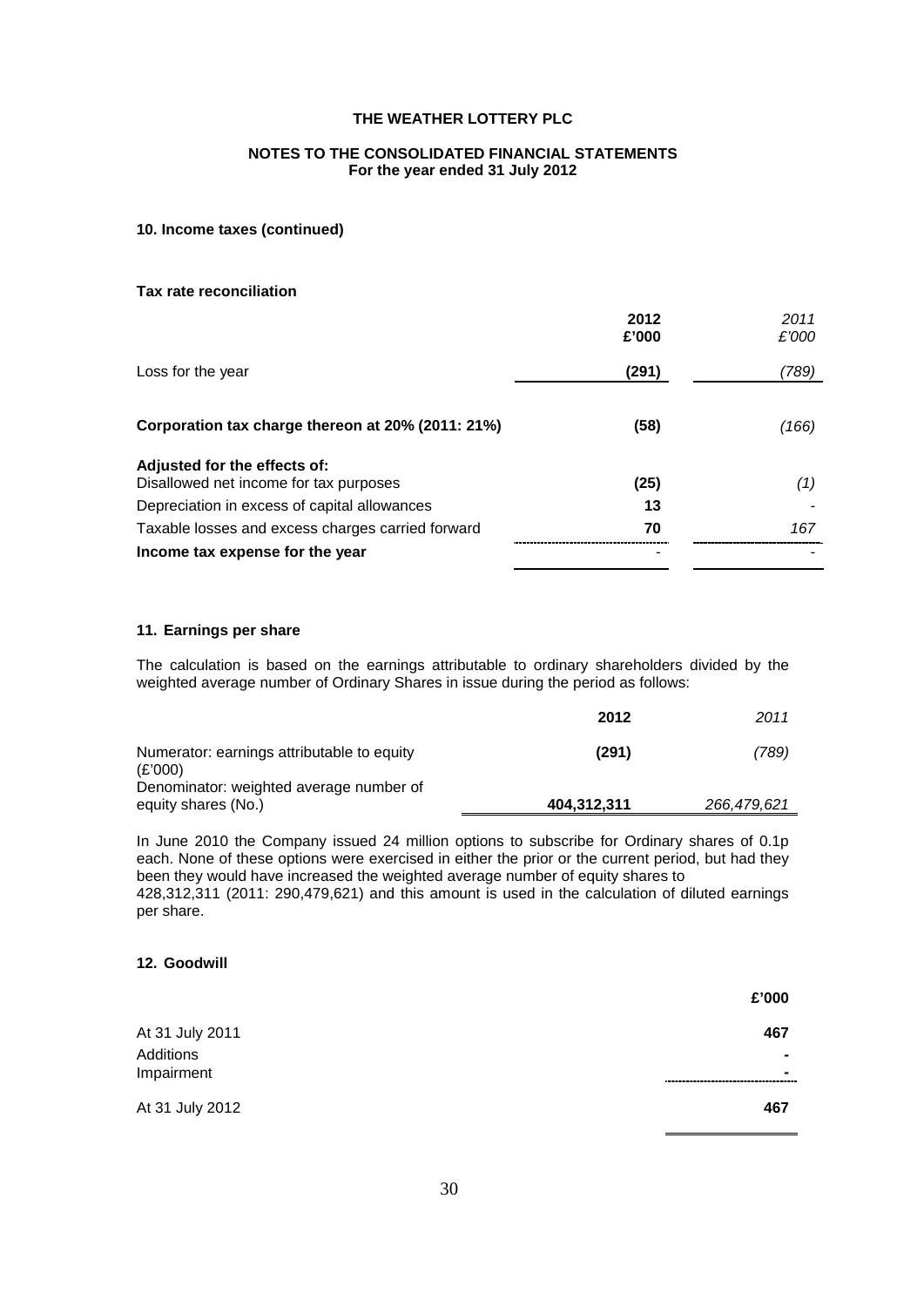# **NOTES TO THE CONSOLIDATED FINANCIAL STATEMENTS For the year ended 31 July 2012**

# **12. Goodwill (continued)**

The Group carried out an impairment test of goodwill for the period ended 31 July 2012 as required by IFRS. The Directors consider there to be four cash-generating units, as per note 5. No impairments were recognised in respect of these cash-generating units.

The principal assumptions made (in both 2012 and 2011) in determining the value in use of the cash-generating unit were:

- Basis on which recoverable amount determined value in use;
- Period covered by management plans used in calculation 1 year;
- Pre-tax discount rate applied to cashflow projection 5%;
- Growth rate used to extrapolate cashflows beyond management plan 3%;
- Difference between above growth rate and long term rate for UK 0.5%

The calculation of value in use shown above is most sensitive to the assumptions on discount rates and growth rates. The assumptions used are considered to be realistically achievable in light of economic and industry measures and forecasts. The Directors believe that any reasonable possible change in the key assumptions on which the recoverable amount is based would not cause its carrying amount to exceed its recoverable amount.

Whilst there can be no certainty that the forecasts used in the impairment calculation will be achieved, the carrying value of goodwill at 31 July 2012 reflects the Directors best estimate based on their knowledge of the business at 31 December 2012 and reflects all matters of which the Directors are aware as at the date of approval of these financial statements.

| ----- -------- <u>-</u> | Website and software design and<br>development |               |
|-------------------------|------------------------------------------------|---------------|
|                         | 2012<br>£'000                                  | 2011<br>£'000 |
| Cost                    |                                                |               |
| At 1 August 2011        | 247                                            | 172           |
| <b>Additions</b>        | 11                                             | 75            |
| At 31 July 2012         | 258                                            | 247           |
| <b>Amortisation</b>     |                                                |               |
| At 1 August 2011        | 174                                            | 154           |
| Charge for the year     | 22                                             | 20            |
| Impairment              | 18                                             |               |
| At 31 July 2012         | 214                                            | 174           |
| <b>Net Book Value</b>   |                                                |               |
| At 31 July 2012         | 44                                             | 73            |

# **13. Other intangible assets**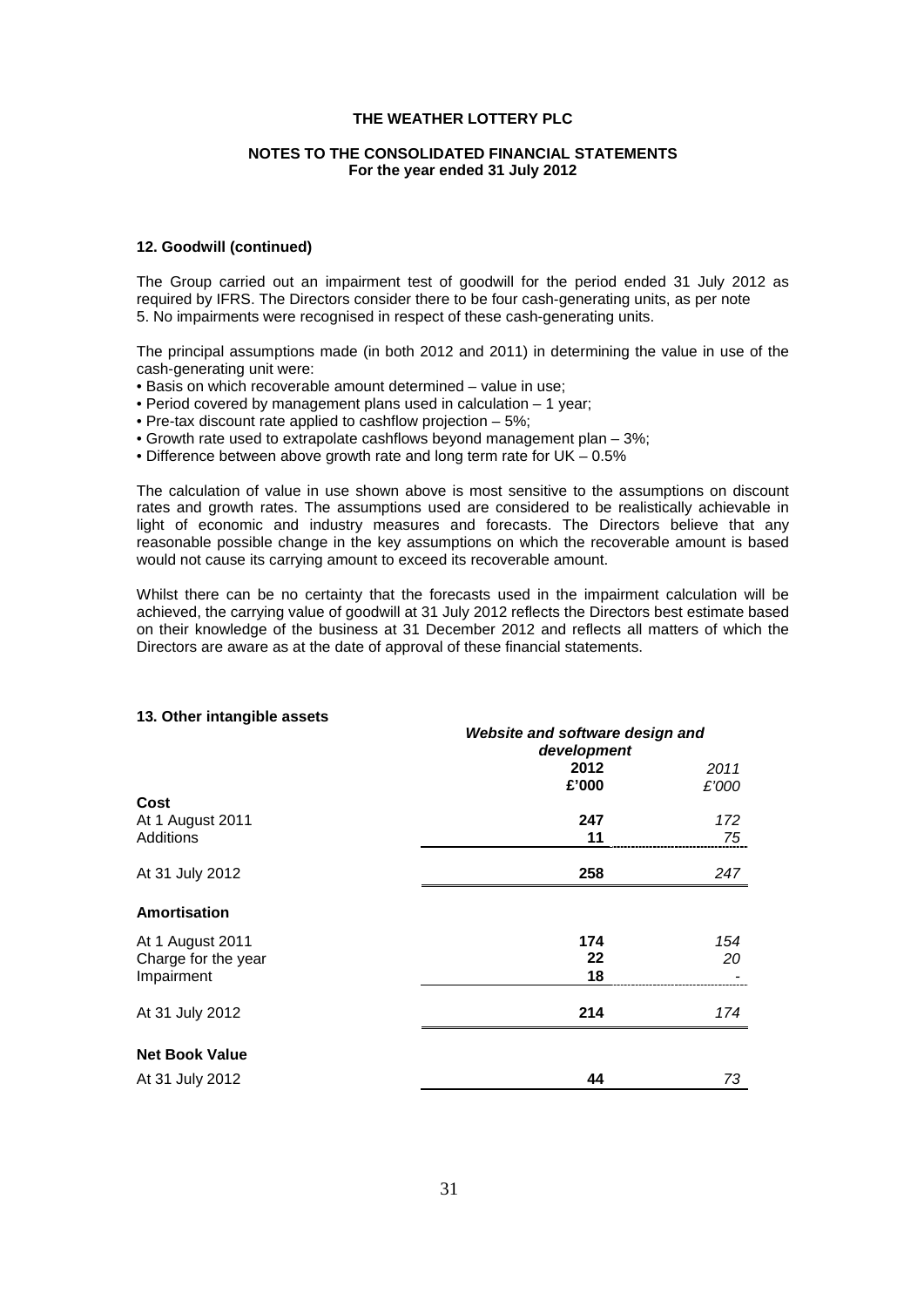# **NOTES TO THE CONSOLIDATED FINANCIAL STATEMENTS For the year ended 31 July 2012**

# **14. Property and office equipment**

|                          | Land and buildings | Office equipment | <b>Total</b><br>2012 |
|--------------------------|--------------------|------------------|----------------------|
|                          | £'000              | £'000            | £'000                |
| <b>Cost or valuation</b> |                    |                  |                      |
| At 1 August              | 503                | 11               | 514                  |
| <b>Additions</b>         |                    | 5                | 5                    |
| At 31 July               | 503                | 16               | 519                  |
| <b>Depreciation</b>      |                    |                  |                      |
| At 1 August              | 4                  | 7                | 11                   |
| Charge for the year      | 24                 | 8                | 32                   |
| At 31 July               | 28                 | 15               | 43                   |
| <b>Net Book Value</b>    |                    |                  |                      |
| At 31 July 2012          | 475                | 1                | 476                  |
| At 31 July 2011          | 499                | 4                | 503                  |

# **15. Subsidiaries**

Details of the company's subsidiaries at 31 July 2012 are as follows:

| <b>Name of Subsidiary</b>          | Company number | <b>Place of</b><br>incorporation<br>(or registration)<br>and operation | <b>Proportion of</b><br>ownership<br>interest &<br>voting power<br>held | <b>Holding</b>     | <b>Principal activity</b>        |
|------------------------------------|----------------|------------------------------------------------------------------------|-------------------------------------------------------------------------|--------------------|----------------------------------|
| <b>Prize Provision</b><br>Services | 03152966       | England and<br>Wales                                                   | 100%                                                                    | Ordinary<br>shares | Lottery provider                 |
| <b>Prize Logistics</b><br>Limited  | 06221487       | England and<br>Wales                                                   | 100%                                                                    | Ordinary<br>shares | Dormant company<br>(see note 31) |
| <b>FC Betz Limited</b>             | 07304154       | England and<br>Wales                                                   | 100%                                                                    | Ordinary<br>shares | Online gaming activities         |
| Clicknow Limited                   | 05391900       | England and<br>Wales                                                   | 100%                                                                    | Ordinary<br>shares | Online marketing                 |
| Devil Fish Poker<br>Limited        | 05529624       | England and<br>Wales                                                   | 100%                                                                    | Ordinary<br>shares | Commission earned via<br>website |
| Soccerdome Limited                 | 02948017       | England and<br>Wales                                                   | 100%                                                                    | Ordinary<br>shares | Operates floodlit pitches        |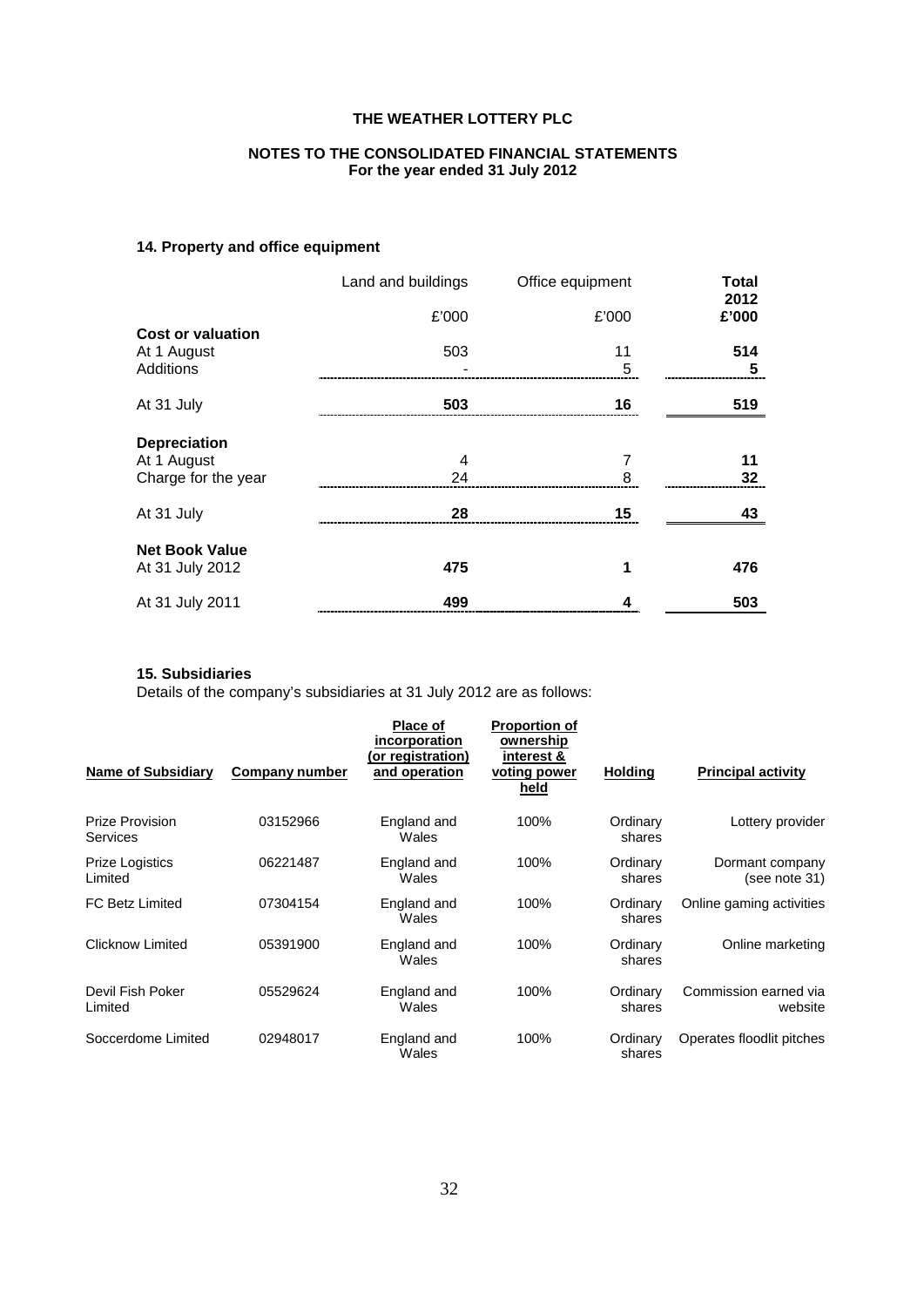# **NOTES TO THE CONSOLIDATED FINANCIAL STATEMENTS For the year ended 31 July 2012**

| 16. Inventories                |               |               |
|--------------------------------|---------------|---------------|
|                                | 2012<br>£'000 | 2011<br>£'000 |
| Finished goods                 | $\mathbf{2}$  | 2             |
|                                |               |               |
|                                |               |               |
| 17. Other financial assets     |               |               |
| Trade and other receivables    |               |               |
|                                | 2012          | 2011          |
|                                | £'000         | £'000         |
| Unpaid share capital           |               |               |
| Trade receivables              | $\mathbf{2}$  | 47            |
| Other receivables              | 44            | 146           |
| Prepayments and accrued income | 55            | 16            |
|                                | 101           | 209           |

The average credit period taken on all sales is 1 day for the year ended 31 July 2012, (2011: 13 days)

The Group has provided fully for all receivables which are not considered recoverable. In determining the recoverability of all receivables, the Group considers any change in the credit quality of the receivable up to the reporting date. As at the year end date there were no receivables past due which were either not provided against nor not covered by set-off arrangements with trade payables.

The Directors consider that the carrying amount of the receivables approximates their fair value.

| Cash and cash equivalents |               |               |
|---------------------------|---------------|---------------|
|                           | 2012<br>£'000 | 2011<br>£'000 |
| Cash and cash equivalents | 18            | 74            |

Cash and cash equivalents comprises cash held by the Group and short-term bank deposits with an original maturity of 6 months or less. The carrying amount of these assets approximates their fair value.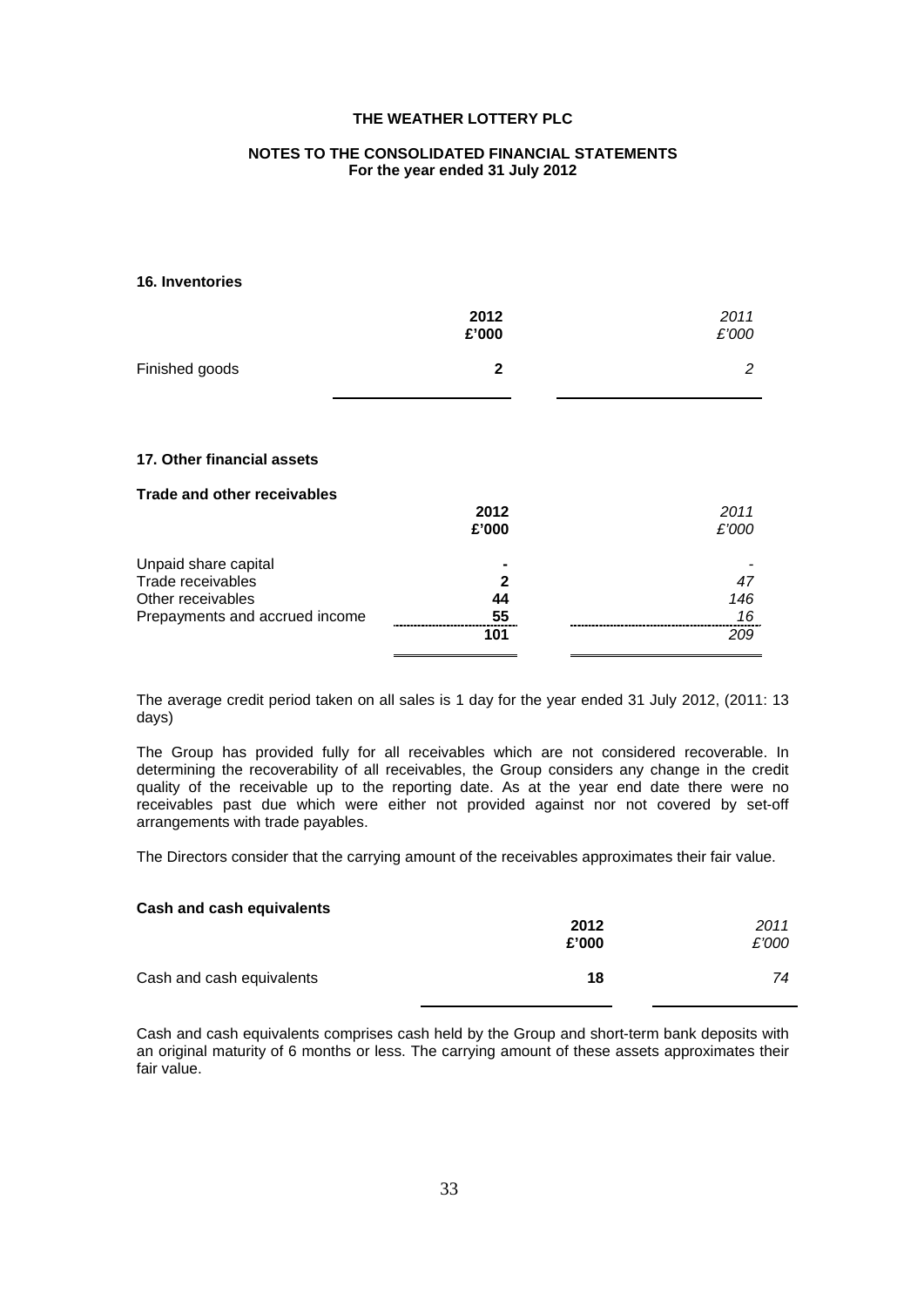# **NOTES TO THE CONSOLIDATED FINANCIAL STATEMENTS For the year ended 31 July 2012**

# **18. Borrowings**

Borrowings at 31 July 2012 include bank loans of £14,000 (2011: £36,000) which are secured on the land and buildings of Soccerdome Limited and personal guarantees. All of the loans are repayable on a fixed monthly repayment basis.

None of the borrowings are due for settlement after 12 months but within 5 years, with £37,000 being due for settlement within 12 months.

#### **19. Derivatives financial instruments and hedge accounting**

At 31 July 2012 and 2011 the Group had no derivatives in place for cash flow hedging purposes.

# **20. Other financial liabilities**

#### **Trade and other payables**

|                                         | 2012  | 2011  |
|-----------------------------------------|-------|-------|
|                                         | £'000 | £'000 |
| Trade payables                          | 395   | 635   |
| Other payables                          | 349   | 203   |
| Accrued liabilities and deferred income | 101   | 36    |
|                                         | 845   | 874   |
| Other payables comprise:                |       |       |
|                                         | £'000 | £'000 |
| Social security and other taxes         | 29    | 36    |
| Other                                   | 320   | 167   |
|                                         | 349   | 203   |
| <b>Presented as:</b>                    |       |       |
| Current<br>$\blacksquare$               | 805   | 874   |
| Non Current                             | 40    |       |

Accrued liabilities and deferred income represents miscellaneous contractual liabilities that relate to expenses that were incurred, but not paid for at the year-end and income received during the period, for which the Group had not supplied the goods or services at the end of the year.

The Directors consider that the book value of trade payables, accrued liabilities and deferred income approximates to their fair value at the balance sheet date.

The average credit period taken for trade purchases is 95 days (2011: 99 days).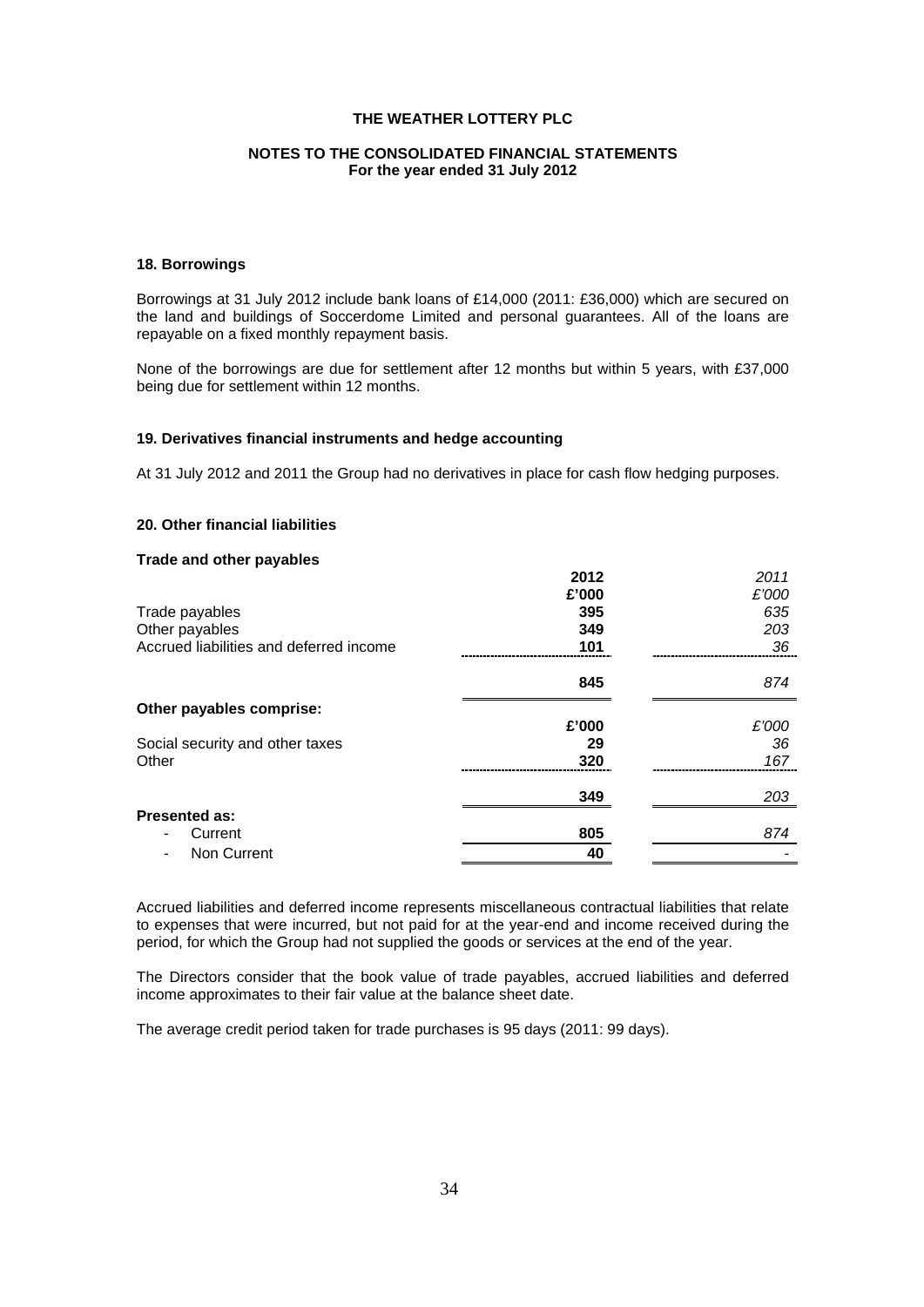# **NOTES TO THE CONSOLIDATED FINANCIAL STATEMENTS For the year ended 31 July 2012**

# **21. Financial instruments: information on financial risks**

Financial risks are discussed in the Directors' Report and below.

### *Capital risk management*

The Group manages its capital to ensure that the Group as a whole will be able to continue as a going concern while maximising the return to stakeholders through the optimisation of the debt and equity balance. The capital structure of the Group consists of debt, which includes the borrowings disclosed in note 18, cash and cash equivalents and equity attributable to equity holders of the parent, comprising issued capital, reserves and retained earnings as disclosed in notes 23 to 24.

# *Gearing ratio*

As at 31 July 2011 the Group gearing ratio was 3.5%. As at 31 July 2012 the gearing ratio is as follows:

|                           | £'000 |
|---------------------------|-------|
| Debt                      | (37)  |
| Cash and cash equivalents | 18    |
| Net Debt                  | (19)  |
|                           |       |
| Equity                    | 226   |
| Net debt to equity ratio  | 8.4%  |

Debt is defined as long and short-term borrowings.

Equity includes all capital and reserves of the Group attributable to equity holders of the parent.

#### *Financial risk management objectives*

The main market risks to which the Group is exposed are interest rates. There is also exposure to credit risk and liquidity risk. The Group monitors these risks and will take appropriate action to minimise any exposure.

#### *Credit risk*

The Group's exposure to credit risk is minimal due to turnover being in the main recognised upon cash receipt, hence the amount of trade receivables is negligible.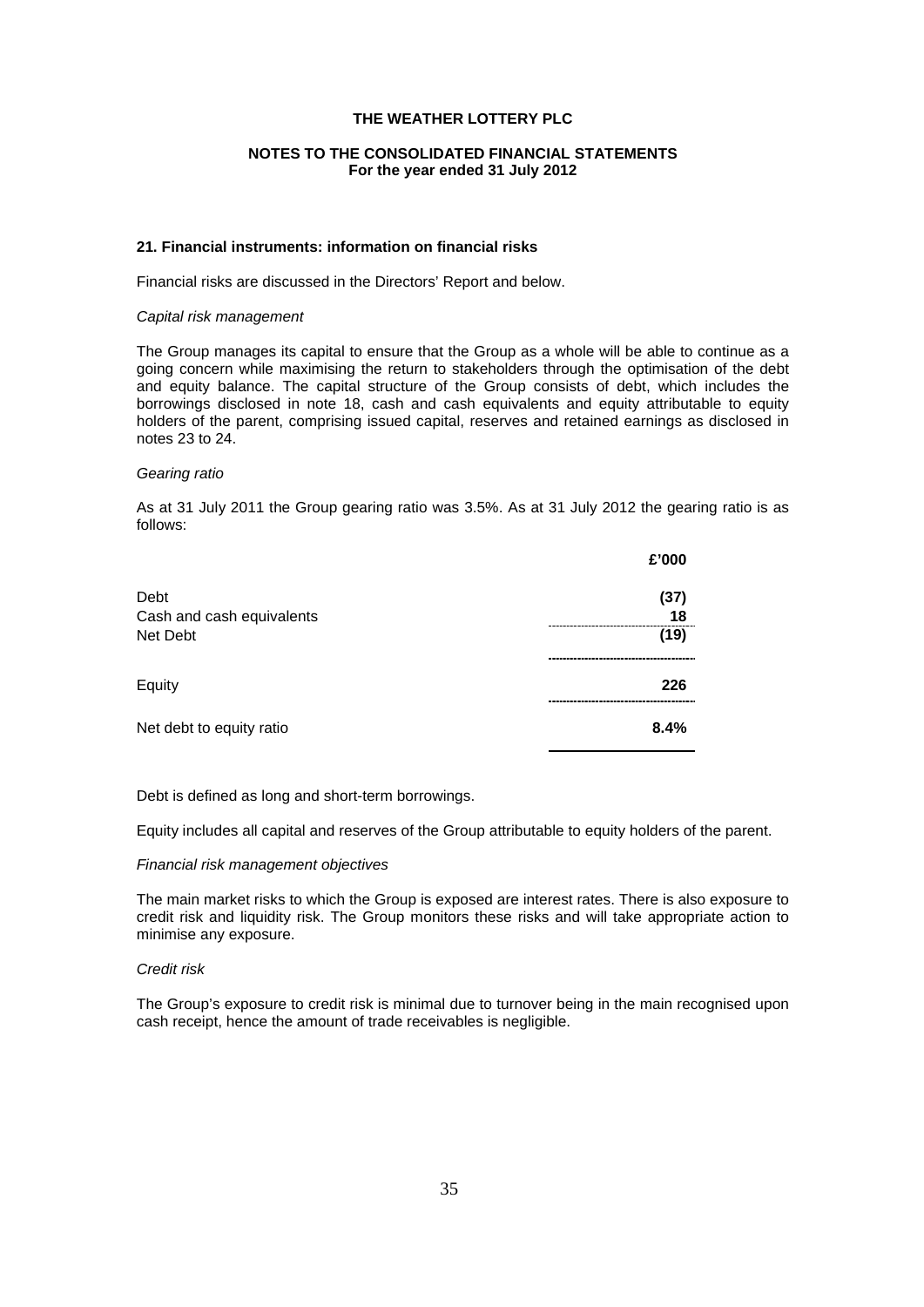# **NOTES TO THE CONSOLIDATED FINANCIAL STATEMENTS For the year ended 31 July 2012**

#### **21. Financial instruments: information on financial risks (continued)**

# *Liquidity risk*

Ultimate responsibility for liquidity risk management rests with the Board of Directors, which has built an appropriate liquidity risk management framework for the management of the Group's short, medium and long-term funding and liquidity management requirements. The Group manages liquidity risk by maintaining adequate reserves, banking facilities and reserve borrowing facilities by continuously monitoring forecast and actual cash flows and matching the maturity profiles of financial assets and liabilities.

#### *Regulatory compliance risk*

Regulatory compliance risk is the risk of material adverse impact resulting from failure to comply with laws, regulations, codes of conduct or standards of good practice governing the sector in which the Group operates. The Group is monitored by the financial director who is responsible for meeting regulatory and compliance obligations.

#### *Interest rate risk*

The Group's exposure to interest rate risk mainly concerns financial assets and liabilities, which are subject to floating rates in the Group. At present the Group's loans are on fixed rate interest rates and hence it is not exposed to risk on these should rates move.

# **22. Deferred taxation**

A deferred tax asset has not been recognised in the years ended 31 July 2012 nor 31 July 2011 in respect of taxable losses carried forward of approximately £1,166,000 (2011: £880,000) as there is insufficient historic evidence that it will be recoverable in full against taxable profits during the next 12 months.

There are not considered to be any material temporary differences associated with investments in subsidiaries for which deferred tax liabilities have not been recognised.

#### **23. Equity share capital**

|                                                              | 2012  | 2011  |
|--------------------------------------------------------------|-------|-------|
|                                                              | £'000 | £'000 |
| Allotted, called up and fully paid                           |       |       |
| 441,627,159 (2011: 380,404,738) Ordinary Shares of 0.1p each | 442   | 380   |

During the year the Company issued 0.1p Ordinary shares as follows:

- 17,466,666 shares issued at 0.462p each on 29 September 2011 to C Crawford;
- 311,311 shares issued at 0.462p each on 29 September 2011 to J M Botros;
- 4,444,444 shares issued at 0.462p each on 5 January 2012 to J M Botros;
- 39,000,000 shares issued at a 0.1p each to J M Botros, Williams, E T Razzall and A Moore to pay outstanding creditors.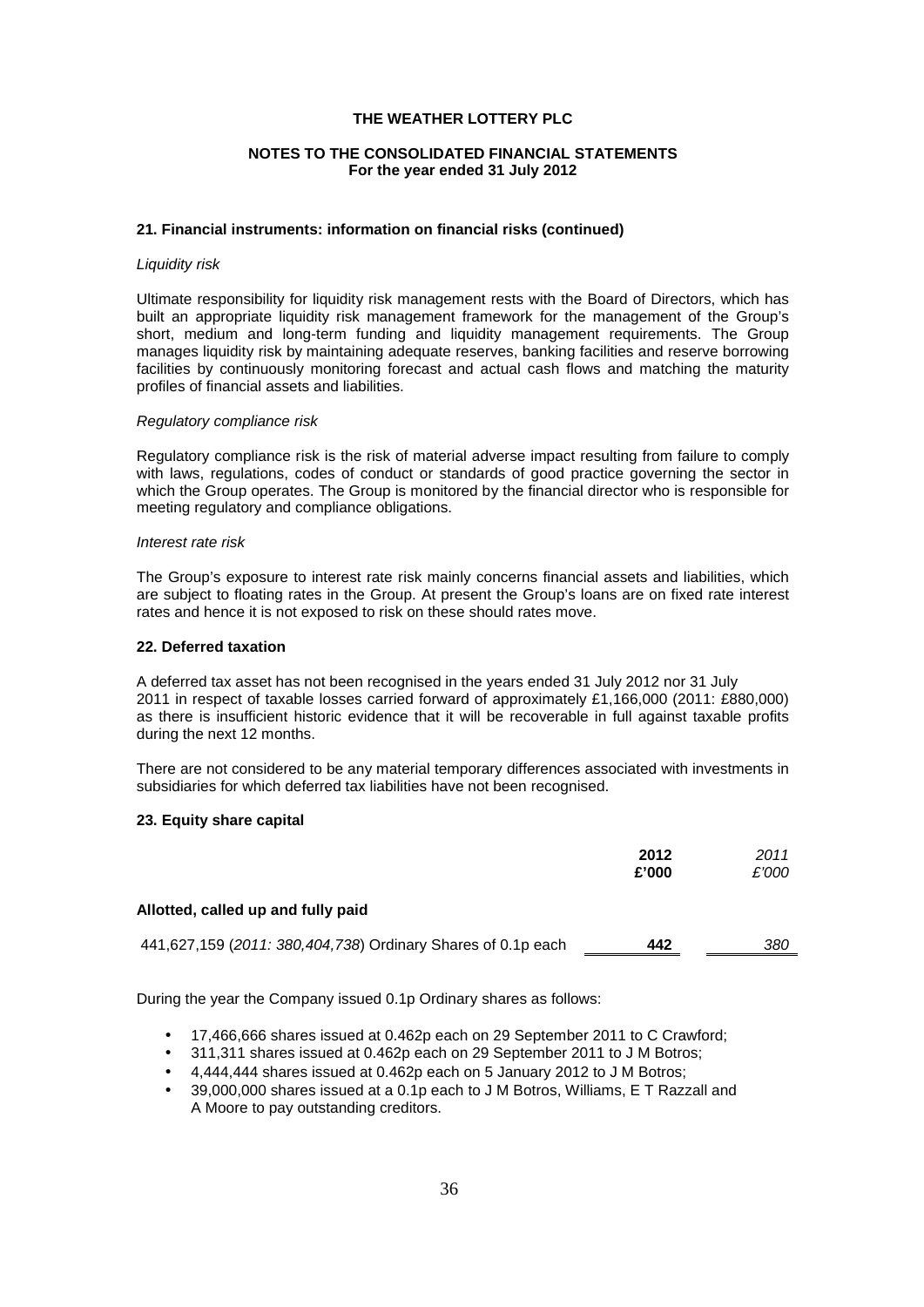# **NOTES TO THE CONSOLIDATED FINANCIAL STATEMENTS For the year ended 31 July 2012**

#### **24. Other reserves**

|                          | Share premium            | Profit and loss  |
|--------------------------|--------------------------|------------------|
|                          | £'000                    | account<br>£'000 |
| At 1 August 2011         | 1,233                    | (1,246)          |
| Shares issued less costs | 88                       |                  |
| Result for the period    | $\overline{\phantom{0}}$ | (291)            |
| At 31 July 2012          | 1,321                    | (1,537)          |

# **25. Share-based payments**

Certain Directors and key management were issued with share options on 8 June 2010, exercisable immediately at a price fixed at the date of issue. If the options remain unexercised after a period of seven years from the date of grant the options expire.

Details of options granted to date and still outstanding at the end of the year are as follows:

| Date of Grant                             | 2012                                | Exercise price                      | Exercise period                                                                        |
|-------------------------------------------|-------------------------------------|-------------------------------------|----------------------------------------------------------------------------------------|
|                                           | No.<br>£'000                        |                                     |                                                                                        |
| 8 June 2010<br>8 June 2010<br>8 June 2010 | 5,900,000<br>5,900,000<br>5,800,000 | 0.75p<br>1.00 <sub>p</sub><br>1.25p | 8 June 2010 to 2 June 2017<br>8 June 2010 to 2 June 2017<br>8 June 2010 to 2 June 2017 |

All of the above options were outstanding at the year end. The options had a weighted average exercise price of 1.00p and a remaining contractual life of 4.8 years. The Directors consider that the estimated fair values of the options at grant date was £nil due to the prevailing market price being lower than the exercise price. As the fair value is currently considered to be £nil, no amount has been recognised in either the income statement or in equity in respect of these options.

As detailed in note 23, during the year shares were issued to third parties as settlement for certain liabilities to the value of £39,000.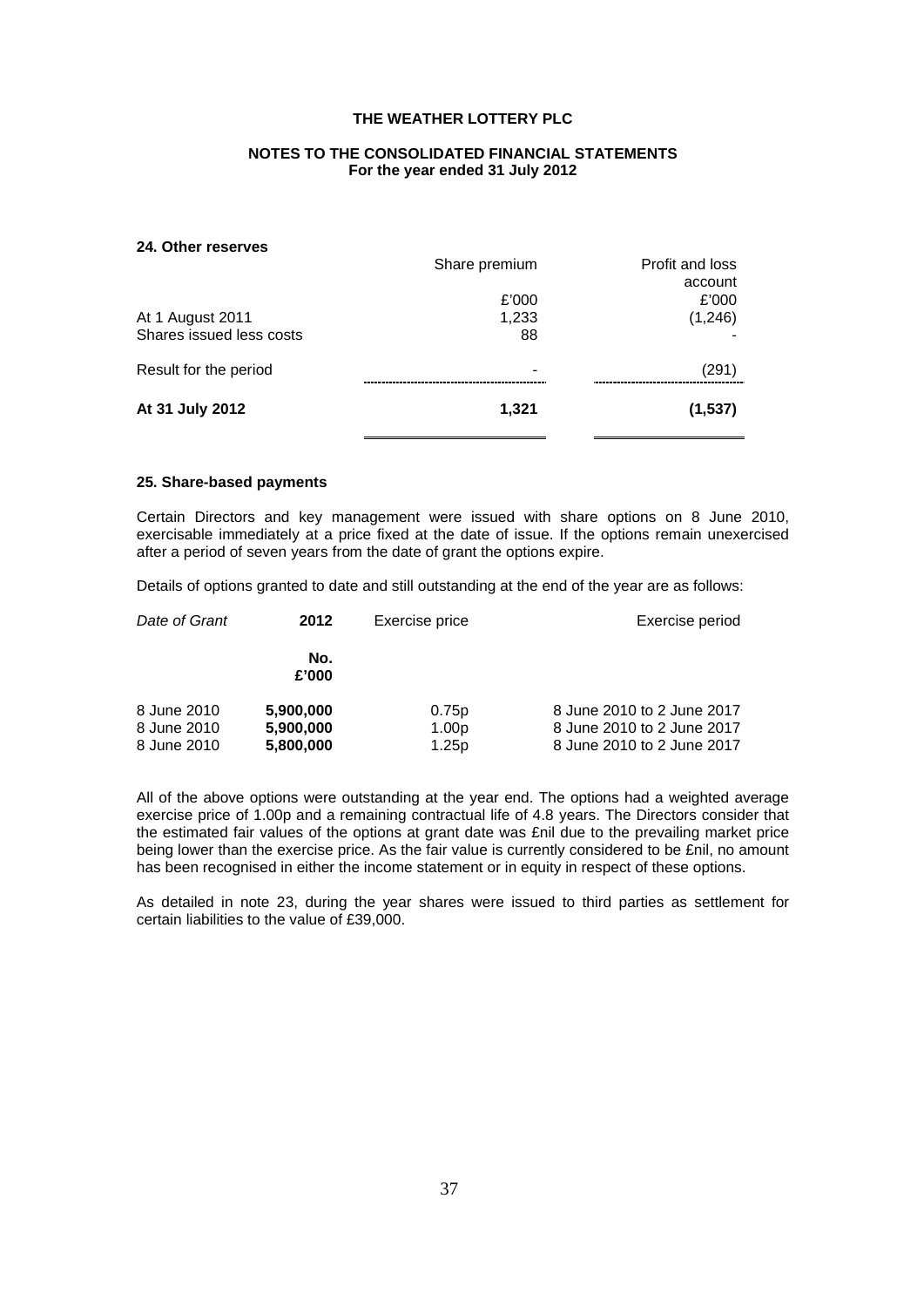# **NOTES TO THE CONSOLIDATED FINANCIAL STATEMENTS For the year ended 31 July 2012**

#### **26. Cash used in operations**

|                                             | 2012<br>£'000 | 2011<br>£'000 |
|---------------------------------------------|---------------|---------------|
| Results from operating activities           | (291)         | (775)         |
| Finance costs                               |               |               |
| Depreciation of tangible assets             | 32            |               |
| Amortisation and impairment of goodwill and |               |               |
| intangible assets                           | 40            | 130           |
| Negative goodwill                           |               | (123)         |
| Share based payments                        |               |               |
| Increase in stock                           |               |               |
| Decrease in receivables                     | 108           | 120           |
| Decrease in payables                        | (29)          | 520           |
| Net cash from operations                    | (135)         | (121)         |

# **27. Analysis of net debt**

|                                                              | 2012<br>£'000 | 2011<br>£'000 |
|--------------------------------------------------------------|---------------|---------------|
| Cash and cash equivalent per balance sheet<br>Bank overdraft | 18            | 74            |
| Cash and cash equivalent per cash flow statement             | 18            | 74            |
| Bank loan due within one year<br>Bank loan over one year     | (37)          | (87)          |
| Net debt                                                     | (19)          | (13)          |

# **28. Transactions with related parties**

The transactions set out below took place between the Group and certain related parties.

# *R R White*

R R White, a former director, charged the Group £31,000 (2011: £30,000) in the year, for directorship services provided, via Freedom Telemarketing Ltd, of which £nil (2011: £nil) was outstanding at the year end.

#### *A Moore*

A Moore, a former director, was also a Designated Member of Central Corporate Finance LLP in the year. There was no charge to the Group (2011: £12,000) via this partnership for directorship services in the year, although £10,000 (2011: £10,000) was still outstanding at the year end.

# *Lord E T Razzall*

Lord E T Razzall, a director, charged the Group £13,750 (2011: £15,000) in the year, for directorship services provided, via an entity trading as R T Associates. At the year end R T Associates was owed £1,600 (2011: £2,850).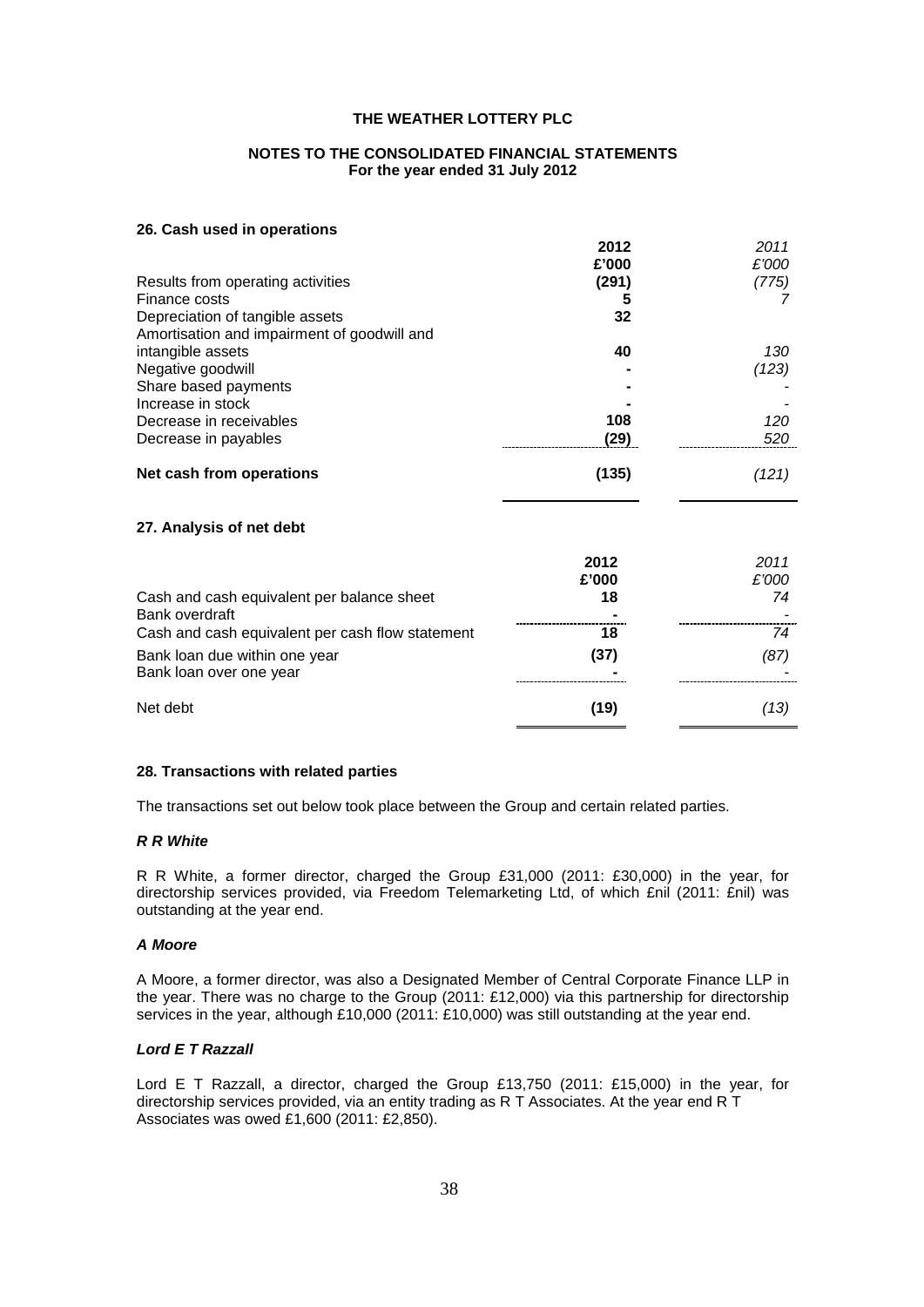# **NOTES TO THE CONSOLIDATED FINANCIAL STATEMENTS For the year ended 31 July 2012**

### **28. Transactions with related parties (continued)**

# *J M Botros*

J M Botros, the Company Secretary, charged the Group £80,000 (2011: £52,852) in the year, for Company Secretarial and legal services provided. At the year end there was £35,000 outstanding (2011: £25,810).

# *J S Williams*

J S Williams, the general manager, charged the Group £51,250 (2011: £nil) in the year for his services provided, via FCBid Limited, of which £13,023 (2011: £nil) was outstanding at the year end. A charge to the Group of £29,160 (2011: £nil) for his services was also made, via DFP consultancy, of which £29,160 (2011: £nil) was outstanding at the year end.

#### **Issue of Equity**

On 18 June 2012 the Company issued the following ordinary 0.1p shares ("Shares") in part settlement of fees due to Company personnel.

- The Right Honourable Lord E T Razzall CBE, Non-Executive Chairman, 12,000,000 Shares in settlement of £12,000 fees due.
- J M Botros, Company Secretary and Legal Adviser, 12,000,000 Shares in settlement of £12,000 fees due.
- J S Williams, General Manager, 12,000,000 Shares in settlement of £12,000 fees due.
- A Moore, Consultant on gambling matters, 3,000,000 Shares in settlement of £3,000 fees due.

The new shares were issued at 0.1p per share, a 25% premium to the closing mid-market price of the Shares on 15 June 2012.

As referred to in Note 25, share options were granted in 2010 to Directors and key management, all of which were outstanding at the year end. The following options were held by the Directors and key management at the year end:

|                  | <b>Options No.</b> | <b>Option details</b> |
|------------------|--------------------|-----------------------|
| Lord E T Razzall | 3,200,000          | See A below           |
| J M Botros       | 4,800,000          | See B below           |
| J S Williams     | 4,800,000          | See B below           |

A – 1,100,000 at 0.75p, 1,100,000 at 1p and 1,000,000 at 1.25p

B – 1,600,000 at 0.75p, 1,600,000 at 1p and 1,600,000 at 1.25p

All of the options are exercisable by 2 June 2017.

#### **Remuneration of key management personnel**

The remuneration of the Directors, who are the key management personnel of the Group, is as referred to above, on page 8 within the Directors Report and in Note 8.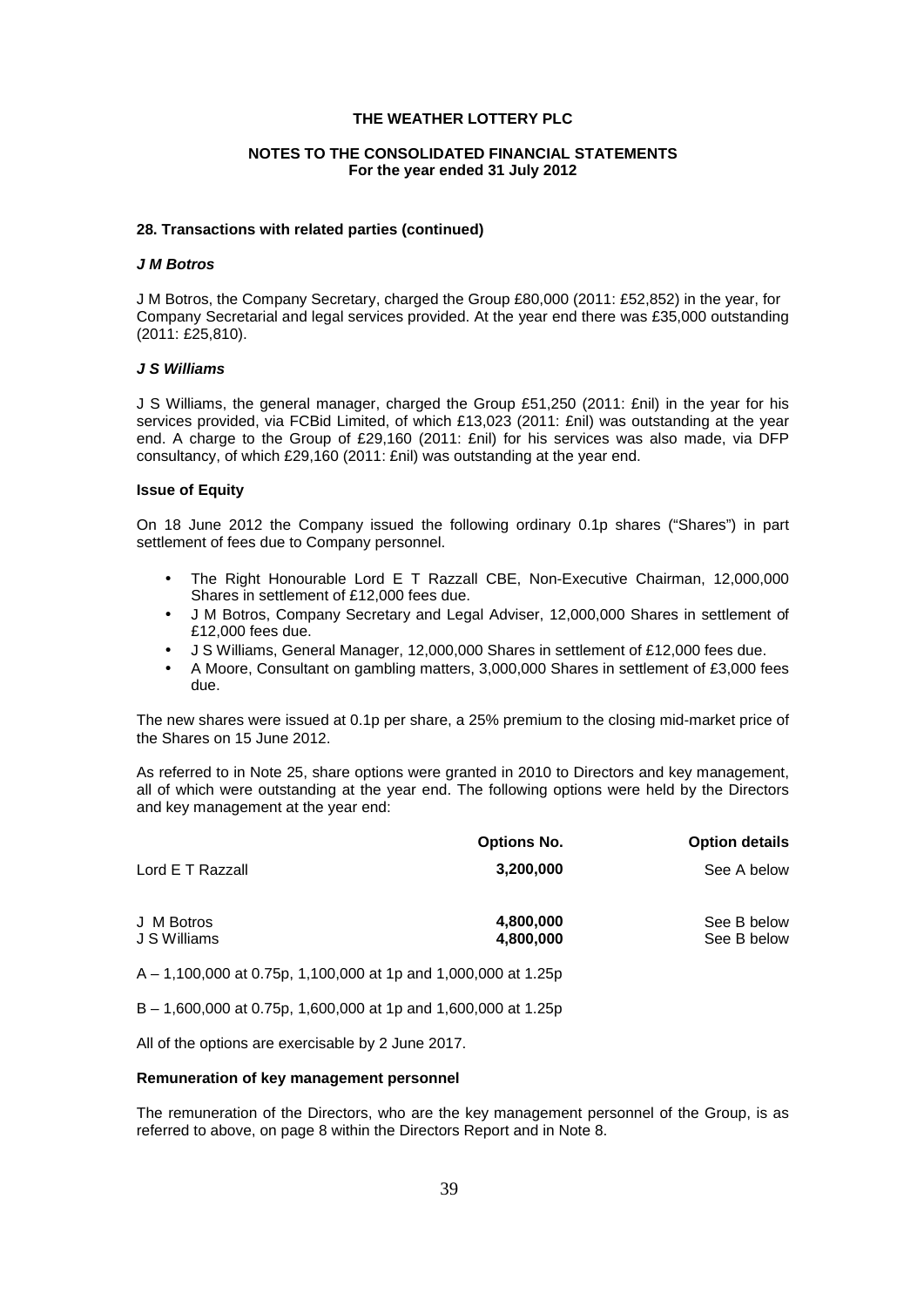# **NOTES TO THE CONSOLIDATED FINANCIAL STATEMENTS For the year ended 31 July 2012**

# **29. Operating lease commitments**

At the balance sheet date, the Group had outstanding commitments for future minimum lease payments under non-cancellable operating leases, which fall due as follows:

|                                        | 2012<br>£'000 | 2011<br>£'000 |
|----------------------------------------|---------------|---------------|
| Land and buildings:                    |               |               |
| Within one year                        |               | 16            |
| In the second to fifth years inclusive | 16            |               |
| After five years                       |               |               |
| Other:                                 |               |               |
| Within one year                        |               |               |
| In the second to fifth years inclusive |               |               |
| After five years                       | 16            | 16            |
|                                        |               |               |

Operating lease payments represent rentals payable by the Group for office premises. Leases are negotiated over the term considered most relevant to the individual subsidiary and rentals are fixed where possible for that term.

#### **30. Controlling party**

No single individual has sole control of the company.

# **31. Events after the balance sheet date**

#### **Prize Provision Services limited**

Following a review by The Gambling Commission of the Company's lottery operations Prize Provision Services Limited became the sole trading entity of the lottery. Prize Provision Services Limited is a wholly owned subsidiary of The Weather Lottery plc and is licensed by the Gambling Commission as an External Lottery Manager. As part of this overall restructuring Click Now Limited ceased to have any role in the administration of the lottery, and Prize Logistics Limited, a company which had been dormant since the end of 2011, was placed in liquidation. The liquidation is not yet completed but is expected to be finished early in the new year.

#### **Soccerdome limited**

As stated in previous announcements the site of the Soccerdome five-a-side facility has been under consideration for a major leisure development by Nottingham Council. On 27 June 2012 The Weather Lottery plc through its wholly owned subsidiary Soccerdome Limited advised that Nottingham City Council had confirmed its intention to redevelop the Harvey Hadden Leisure Centre involving an investment of over £13m on new state-of-the art sports facilities. Soccerdome Limited, holds a lease until 2031 over a central part of the site under which it operates a five-aside facility with eight courts.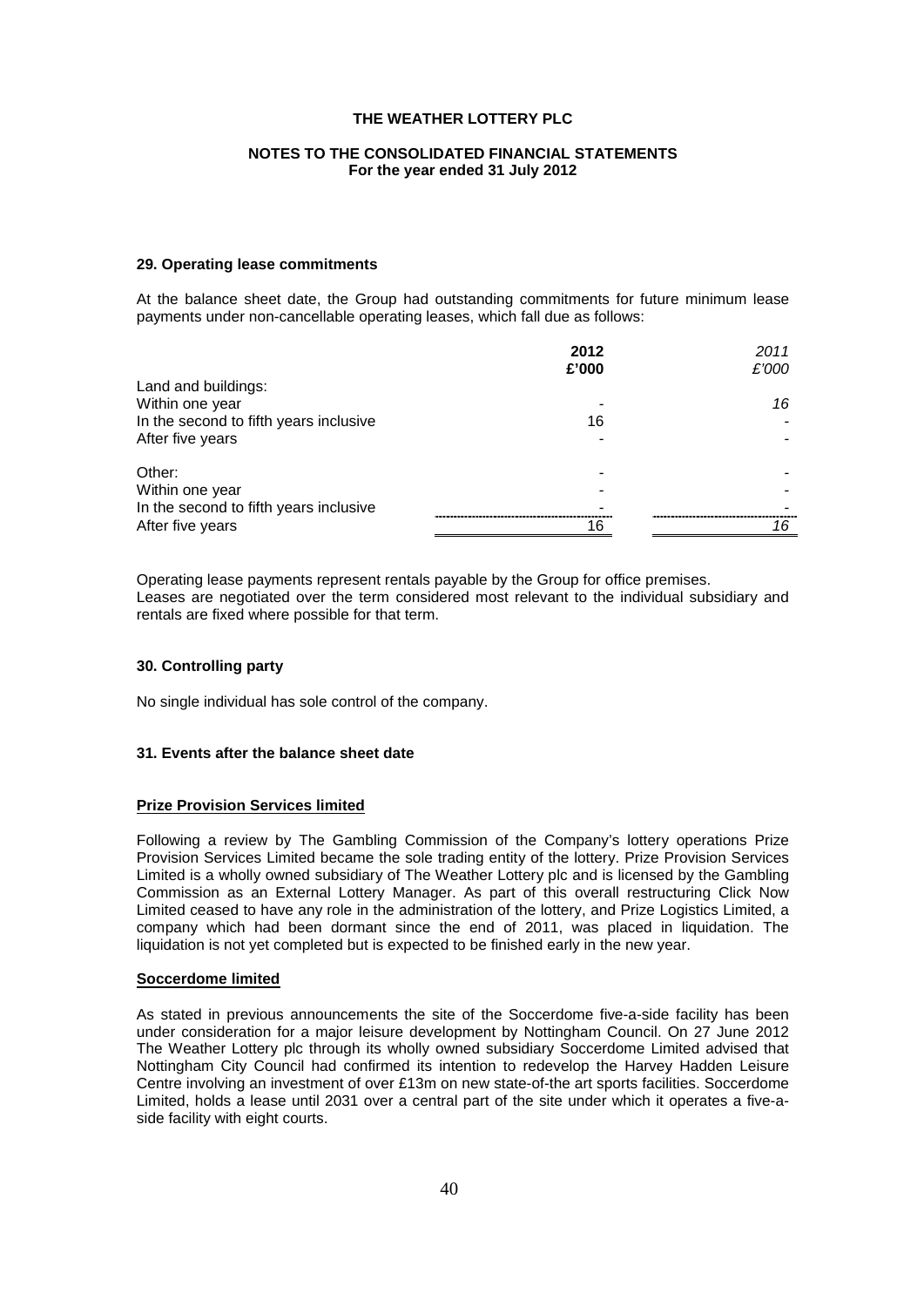# **NOTES TO THE CONSOLIDATED FINANCIAL STATEMENTS For the year ended 31 July 2012**

#### **31. Events after the balance sheet date (continued)**

On 19<sup>th</sup> December 2012 following protracted negotiations Soccerdome Limited and Nottingham City Council agreed on mutually beneficial terms that it will close the football courts until redevelopment of the site has been completed. Soccerdome Limited will receive financial compensation together with valuable improvements to the terms of the Lease in consideration of closing the site for redevelopment. As part of its commitment Soccerdome Limited intends to refurbish the five-a-side facility. The Directors of both TWL and Soccerdome Limited believe that the proposed development is very exciting and will substantially increase both the business of Soccerdome and the value of its asset. A final decision on the future of Soccerdome within the group has not yet been taken but the development has increased both the options and value of what the directors believe will be a very attractive business opportunity.

# **32. Going Concern**

The Group made a loss for the year of £291,000 (2011: £789,000) and an EBITDA loss of £231,000 (2011: £761,000) as a result of trading losses in its online gaming operations and legal fees and associated costs in respect of expense irregularities submitted by an ex-Director.

However in the second six months of the year trading losses were reduced significantly as the Group continued to implement a cost cutting program and further streamline its operations. During the second half of the year the loss before tax was £90,000 (2011: £468,000) and an EBITDA loss of £44,000 (2011: £460,000).

In addition management has undertaken changes to its online gaming facilities in order to restrict future losses and together with the recent temporary closure of its 5-a-side facility has further reduced outgoings. The lottery division continues to be a profitable part of the Group contributing to head office costs.

Given these changes made to the Group's ongoing operations, together with the additional capital available from our supporting shareholders, the Directors consider that the Group continues to be a going concern and they forecast that that there is sufficient funding in place to enable the continuance of the Group.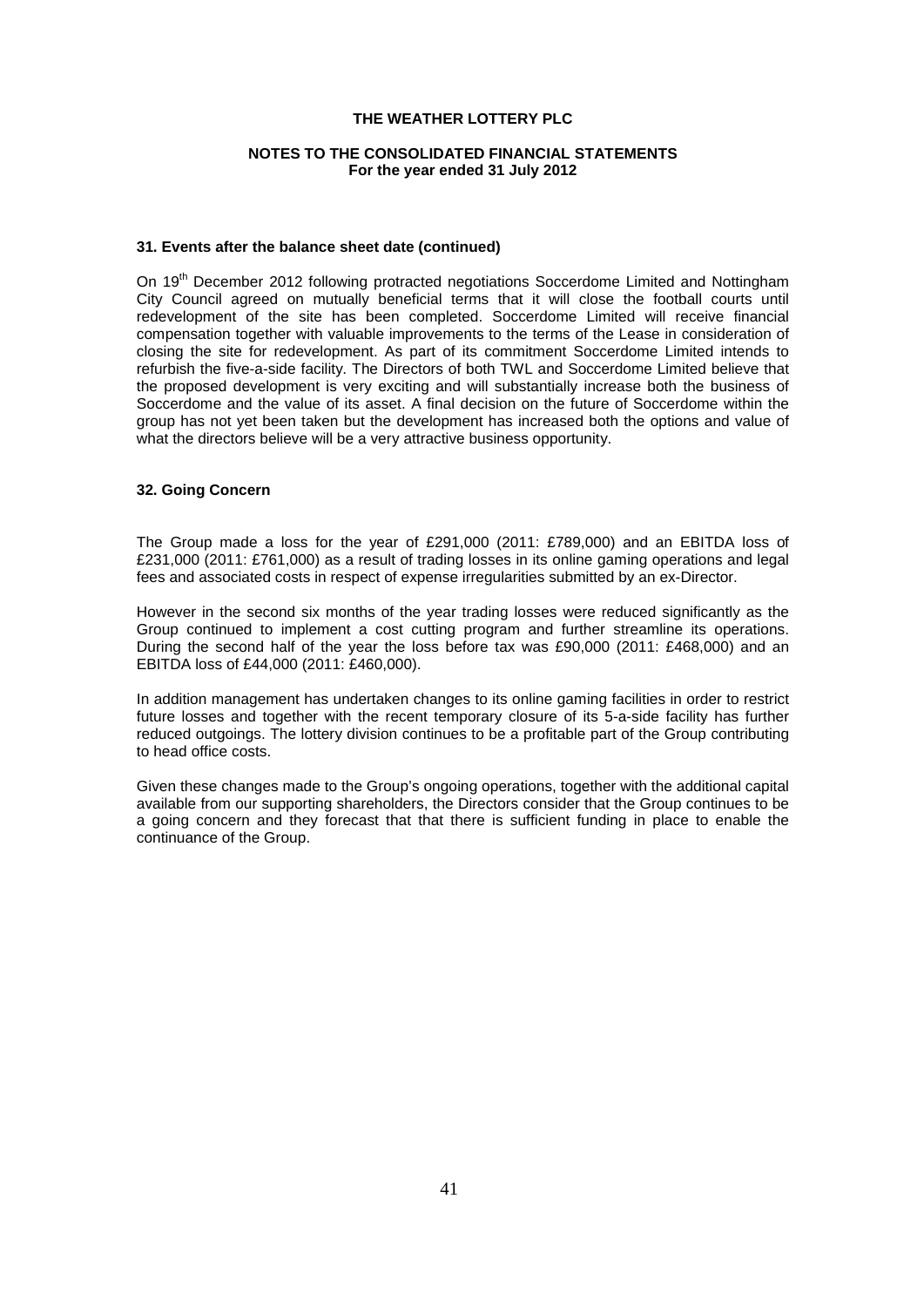# **THE WEATHER LOTTERY PLC PARENT COMPANY BALANCE SHEET For the year ended 31 July 2012**

|                                                | <b>Note</b> | 2012<br>£'000 | 2011<br>£'000 |
|------------------------------------------------|-------------|---------------|---------------|
| <b>Fixed assets</b>                            |             |               |               |
| Intangible fixed assets                        | Ш           | 18            | 18            |
| Property, Plant and Equipment                  | Ш           | $\mathbf{2}$  | 2             |
| Investments                                    | Ш           | 675           | 675           |
|                                                |             | 695           | 695           |
| <b>Current assets</b>                          |             |               |               |
| <b>Debtors</b>                                 | IV          | 882           | 717           |
| Cash at bank and in hand                       |             | 10            | 61            |
|                                                |             | 892           | 778           |
| Creditors: Amounts falling due within one year | $\vee$      | (869)         | 720)          |
| <b>Net current assets</b>                      |             | 23            | 58            |
| <b>Total assets less current liabilities</b>   |             | 718           | 753           |
| Creditors: Amounts falling due over one year   | V           | (40)          | (32)          |
| <b>Net assets</b>                              |             | 678           | 721           |
| <b>Capital and Reserves</b>                    |             |               |               |
| Share capital                                  | VI          | 442           | 380           |
| Share premium                                  | VI          | 1,321         | 1,233         |
| Profit and loss account                        | VII         | (1,085)       | (892)         |
| <b>Equity shareholders' funds</b>              |             | 678           | 721           |

The Financial Statements were approved by the Board of Directors and authorised for issue on 10 January 2013. They were signed on its behalf by:

**A J A Flitcroft Director**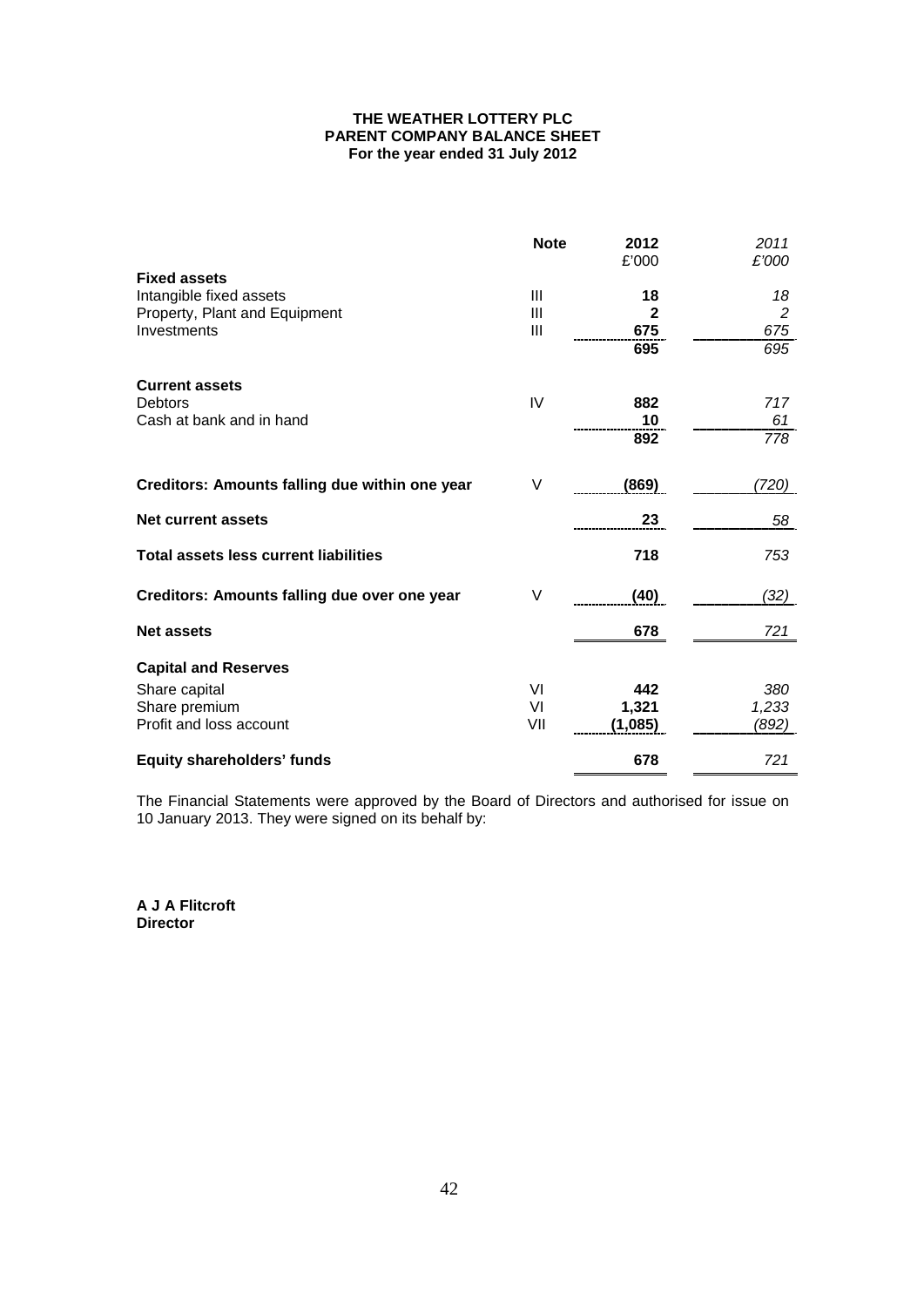# **NOTES TO PARENT COMPANY FINANCIAL STATEMENTS For the year ended 31 July 2012**

#### **I. Accounting Policies**

There are no material differences between the accounting policies of the Group except as detailed below:

Investments in subsidiaries are stated at cost less, where appropriate, provisions for impairment.

The separate Financial Statements of the Company are presented as required by the Companies Act 2006. As permitted by that Act, the separate Financial Statements have been prepared in accordance with applicable accounting standards.

The Company's financial risk management policies are disclosed in the consolidated financial statements.

# **II. Operating profit**

The auditors' remuneration for audit and other services is disclosed in note 7 of the consolidated financial statements.

In the current year the company had no employees other than the Directors, who are all remunerated by the company.

# **III. Fixed Assets**

The company's intangible assets consist of research and development costs of £18,000 (2011: £18,000) as detailed in note 13 of the consolidated financial statements. There was no amortisation in the period due to the amount being considered immaterial.

The company's tangible fixed assets consist of office equipment with a net book value of £2,000 when rounded to £'000s.

The company's investments consist of investments in subsidiaries of £675,000 (2011: £675,000).

Details of the Company's subsidiaries at 31 July 2012 can be found in Note 15 of the attached consolidated Financial Statements.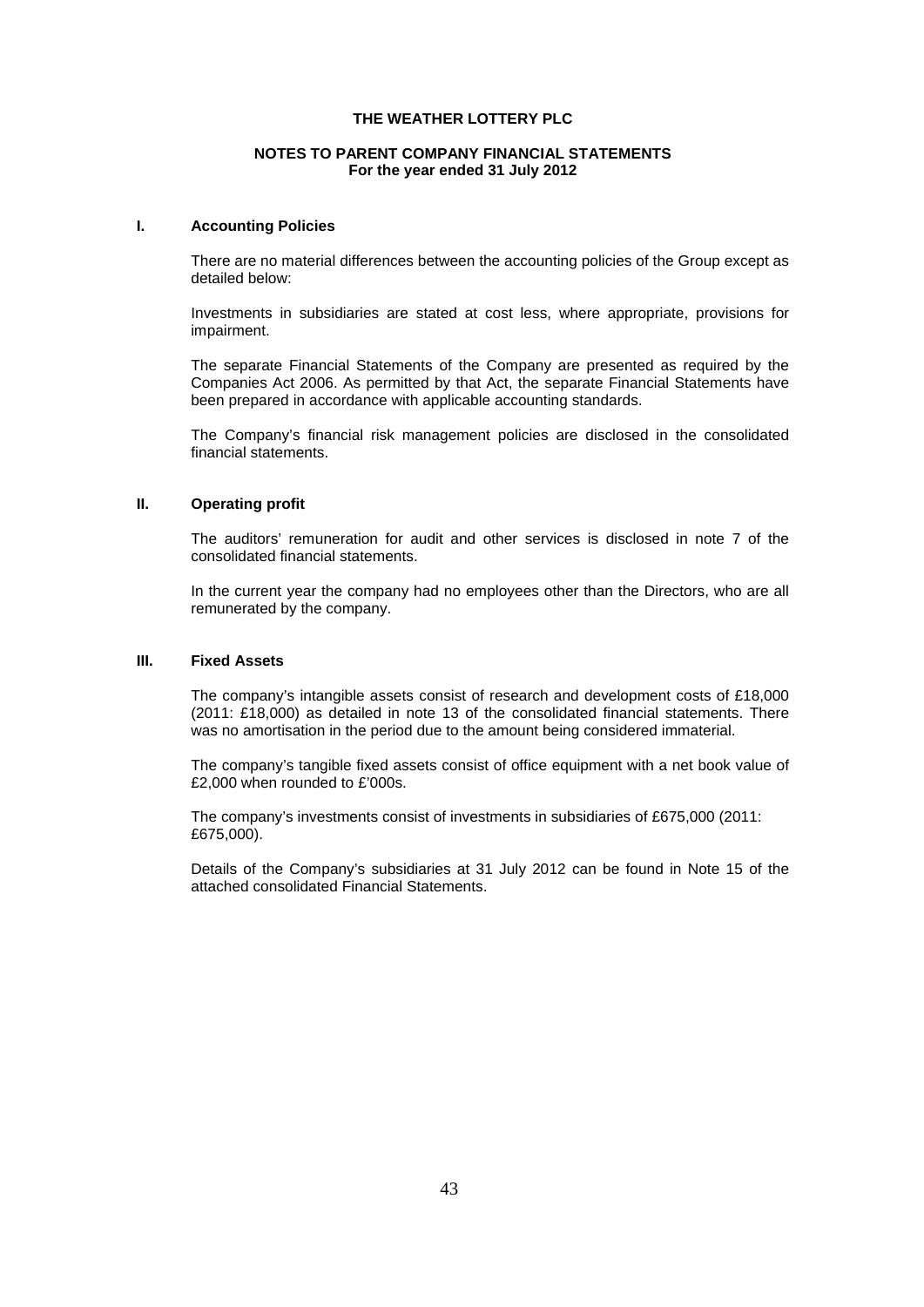# **NOTES TO PARENT COMPANY FINANCIAL STATEMENTS For the year ended 31 July 2012**

# **III. Fixed Assets (continued)**

|     | Cost and net book value of Shares in subsidiary undertakings | 2012<br>£'000 | 2011<br>£'000    |
|-----|--------------------------------------------------------------|---------------|------------------|
|     | Cost as at 1 August 2011                                     | 675           | 14               |
|     | Additions                                                    |               | 771              |
|     | Impairment                                                   |               | (110)            |
|     | Net Book Value at 31 July 2012                               | 675           | 675              |
| IV. | <b>Debtors</b>                                               |               |                  |
|     |                                                              | 2012<br>£'000 | 2011<br>£'000    |
|     | Unpaid share capital                                         |               |                  |
|     | Amounts due from subsidiary undertakings                     | 844           | 542              |
|     | Other debtors                                                | 18            | 164              |
|     | Prepayments and accrued income                               | 20            | 11               |
|     |                                                              | 882           | $\overline{717}$ |
| V.  | <b>Creditors</b>                                             |               |                  |
|     |                                                              | 2012          | 2011             |
|     |                                                              | £'000         | £'000            |
|     | Amounts falling due within one year                          |               |                  |
|     | Amounts due to subsidiary undertakings                       | 536           | 172              |
|     | Bank and other borrowings                                    | 24            | 19               |
|     | Trade creditors                                              | 233           | 358              |
|     | Other creditors                                              | 17<br>59      | 141              |
|     | Accruals and deferred income                                 | 869           | 30<br>720        |
|     |                                                              |               |                  |
|     | Amounts falling due over one year                            |               |                  |
|     | <b>Trade creditors</b>                                       | 40            |                  |
|     | Bank and other borrowings                                    |               | 32               |
|     |                                                              | 40            | $\overline{32}$  |

# **VI. Share capital and share premium account**

The movements on share capital and share premium are disclosed in notes 23 and 24 to the consolidated financial statements.